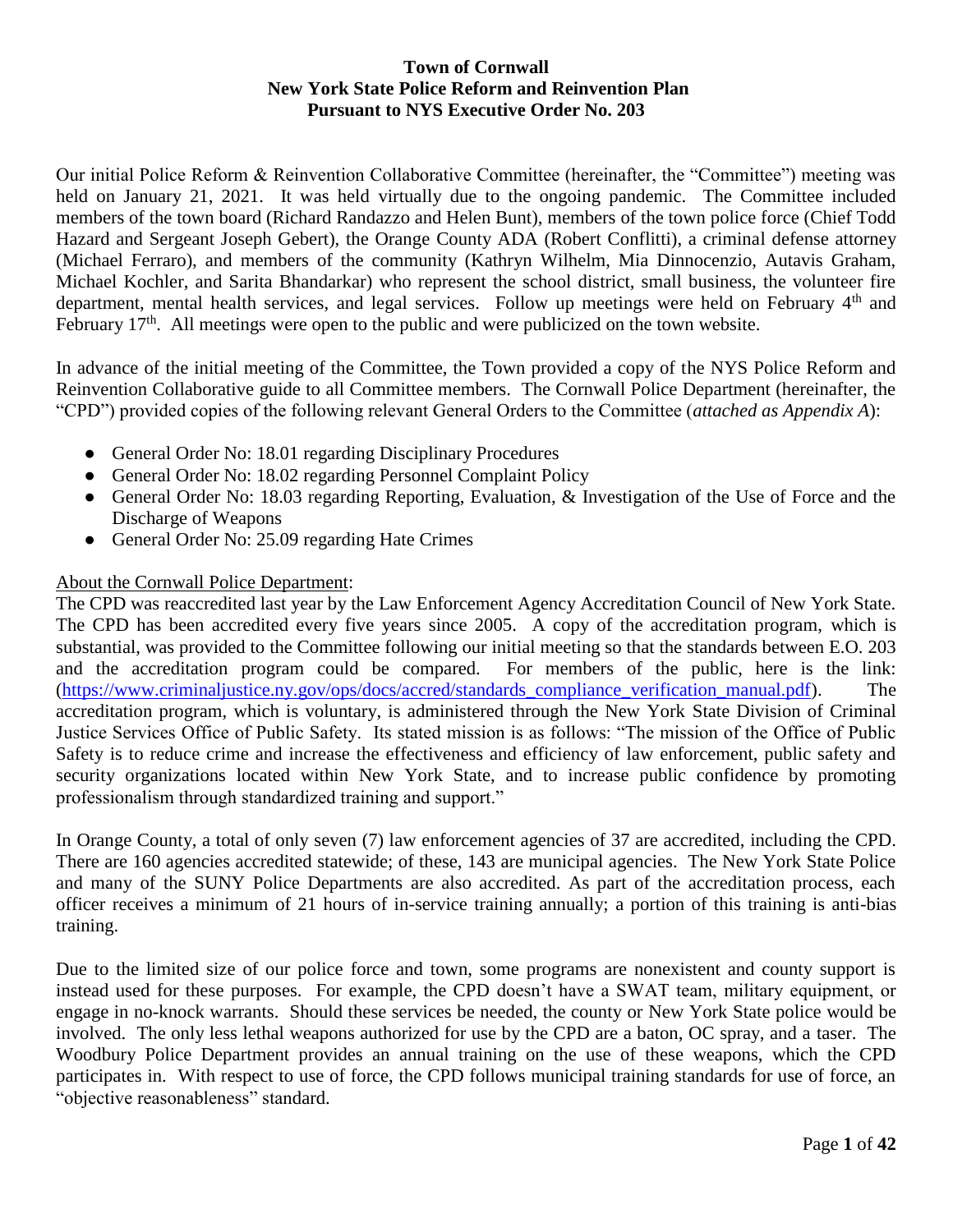There have been approximately five complaints against members of the CPD in the last five years. These were complaints about perceived inadequate service. These complaints were resolved through a review with the community member of CPD procedure and/or the applicable law. There have been no formal complaints made with respect to CPD behavior, use of force or bias since Chief Hazard has been on the force – meaning no complaints for at least fifteen years.

There has been one incident on record in the last five years which was classified as a hate crime. It involved graffiti in an abandoned building, which included racist writings, anti-Semitic writings, and crude drawings of anatomy.

There are 9 full-time and 9 part-time members of the CPD. Many of the part-time officers joined the CPD after serving elsewhere first so that they have more experience and training when they join the force. At present, all 18 officers are white males, two of whom are Hispanic (1 full-time and 1 part-time). Although it is acknowledged that the Town of Cornwall Police Department is bound to NYS Civil Service rules in its hiring practices for full-time positions, which includes adhering to a competitive list established by Orange County, the Town of Cornwall does have some latitude with part-time hires. The Town of Cornwall should endeavor to create a more diverse agency with its part-time hiring practices when possible, recognizing that there is value in having a police department that represents the diversity of the community.

Traffic tickets: 984 tickets were issued in 2020 with over half of those being issued to individuals between the ages of 21 and 40. (*chart and data provided by CPD attached as Appendix B*). Race is not currently reported for traffic tickets because race isn't listed on driver's licenses. While the Committee discussed whether data on race should be collected for traffic tickets, the Committee felt it advisable to defer to the DMV on this issue. If NYS would like this data to be collected, then it should be required to be disclosed on driver's licenses. The concern by Committee members was that requesting this data may lead to misunderstandings with members of the public unless disclosure of this information is clearly required by New York State.

Arrests: 42 arrests were issued in 2020. Of those, 6 were POC or 14.2% of arrests, only 1 of whom resided in Cornwall. (*chart and data provided by CPD attached as Appendix C*). The majority of arrests were for individuals between the ages of 21 and 40. One of these arrests was Mental Health related although the *911* call was not identified as MH. The individual was referred by the court for a psychiatric evaluation.

Mental Health Calls: 17 calls to *911* were reported as MH-involved in 2020. While none of these calls resulted in an arrest, 9 resulted in hospitalization - 4 were transported by COVAC or MMH, 2 by family members, 3 by CPD personnel. 3 calls were apparently dispatched COVAC or MMH directly, and the CPD was involved in 2 of these. Of the 17 calls:

- 7 involved a threat of suicide, 1 additional call was for an OD on over-the-counter meds a possible suicide attempt
- 3 involved a threat to others (1 was attributed to dementia and was determined to be harmless).
- 8 calls required no further action and were resolved through counseling.
- Weapons were reported in 4 responses: 1 reported "a possible" gun; 1 suicide threat reported a knife involved in an earlier incident; 1 involved a minor, the guns in the home were removed; 1 call was met at the door by the subject wearing what appeared to be guns - they were determined to be "blank" guns.

This data on MH is noteworthy because, due to budget, there are no MH professionals presently on the CPD. These services are provided through OC Mobile Mental Health when needed; but because this is a countywide service, there can be long wait times for MH professionals to arrive when requested. This puts CPD in the position of acting in the place of MH professionals until Mobile MH can arrive. It may be worth looking into whether MH professionals would be willing to volunteer their time to be "on call" if/when these services are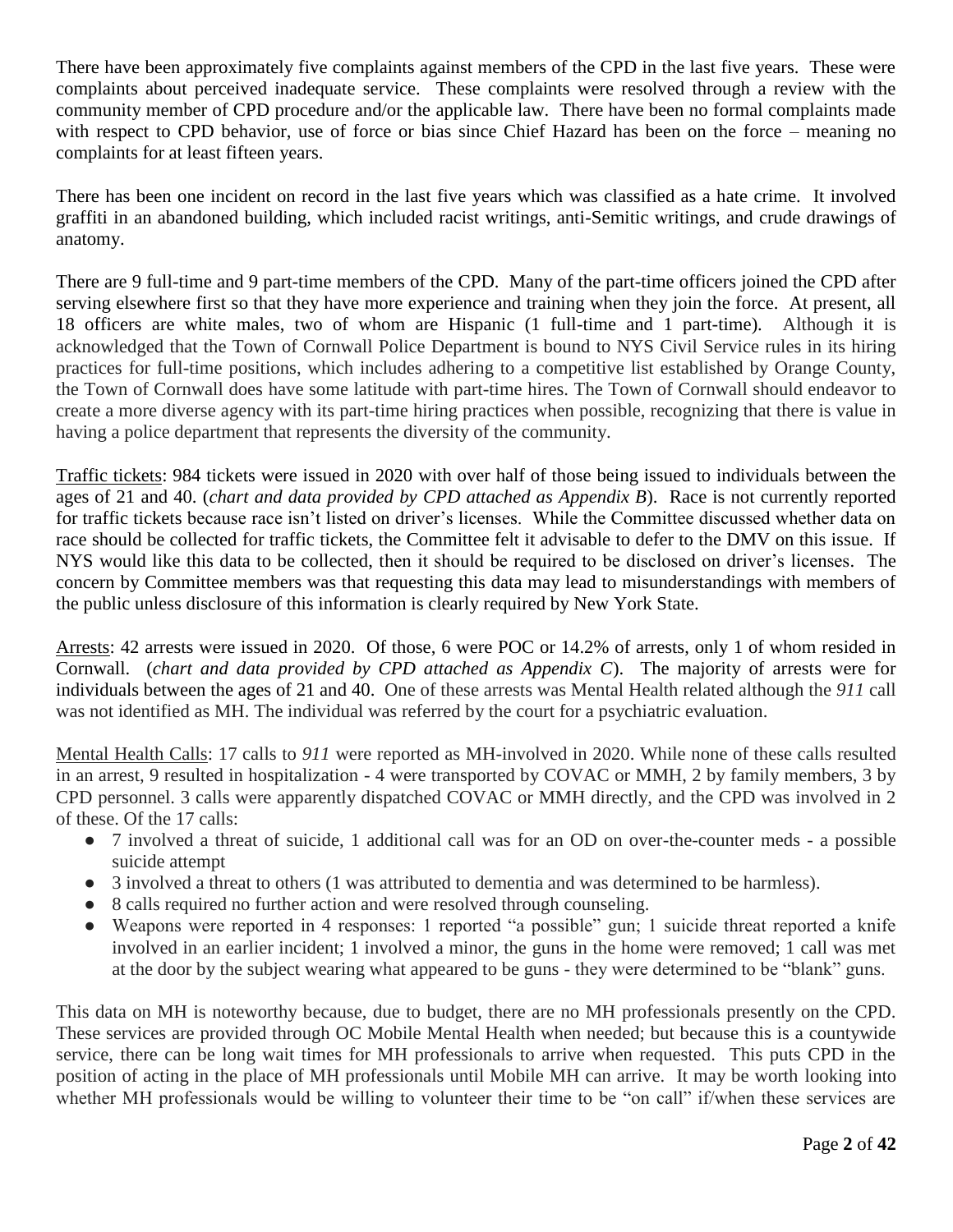needed or whether we could partner with other local municipalities (even between town and village) to have someone on staff or a service on call who can provide these services.

Social Media: With respect to social media, per Chief Hazard, the CPD employees are to be held to a higher standard if there is any hate speech etc. on social media, but there isn't a monitoring program in place at present with respect to online activity unless a complaint is brought by a member of the public. There has been a written social media policy in place for the CPD since 2009.

Sergeant Gebert proposed a solution to increase transparency and the CPD's presence on social media by having a CPD Facebook page for the purposes of furthering goals related to community outreach and transparency initiatives. In keeping with Facebook pages existing for other municipal police departments, Sergeant Gebert has proposed that such an account could be used for:

- Notifying public of safety concerns
- Community outreach and engagement
- Public relations
- Notifying public of non-crime issues (traffic, road closures etc.)
- Soliciting tips on crime
- Monitoring public sentiment
- Intelligence gathering for investigations
- Recruitment and applicant vetting
- Communicating with government agencies
- In-service training

Sergeant Gebert has volunteered to create and monitor this Facebook page. The Committee is in agreement with this plan.

Public Concerns/Impressions: In our initial meeting, a number of members of the public and representatives of advocacy groups located in the region (but not necessarily individuals who reside in Cornwall) voiced concerns about perceived discriminatory behavior towards minors and POC. Following that discussion, Chief Hazard provided data that appears to contradict these perceptions (*see Appendix B and C*) although we would be able to have a clearer picture if race were included in traffic ticket reports. The individuals who were voicing these concerns were not people who had experienced discriminatory behavior first hand in our community and these statements were made based on second-hand information. While it was anecdotal in nature, it was difficult to assess the accuracy of these statements because there wasn't data available to corroborate the statements and they were not first-hand accounts.

The individuals who voiced concerns in our initial meeting were encouraged to reach out to anyone they knew who had had a discriminatory experience so that they could participate in the second meeting on February 4th. At that second meeting, which was relatively brief, no members of the public appeared to voice concerns. Even the advocacy group representatives were absent.

The Committee discussed whether a survey may be useful in collecting this type of data. Surveys have been one option recommended in the NYS guidelines and are being used in other municipalities. While the Committee acknowledges that it would be difficult to conduct a survey in advance of the April 1<sup>st</sup> deadline, the Committee will consider conducting a comprehensive town-wide survey before year end and/or conducting periodic surveys to be sent each month to individuals who have had interaction in the prior month with the CPD. Chief Hazard has provided a sample survey which may be adapted and adopted for these purposes.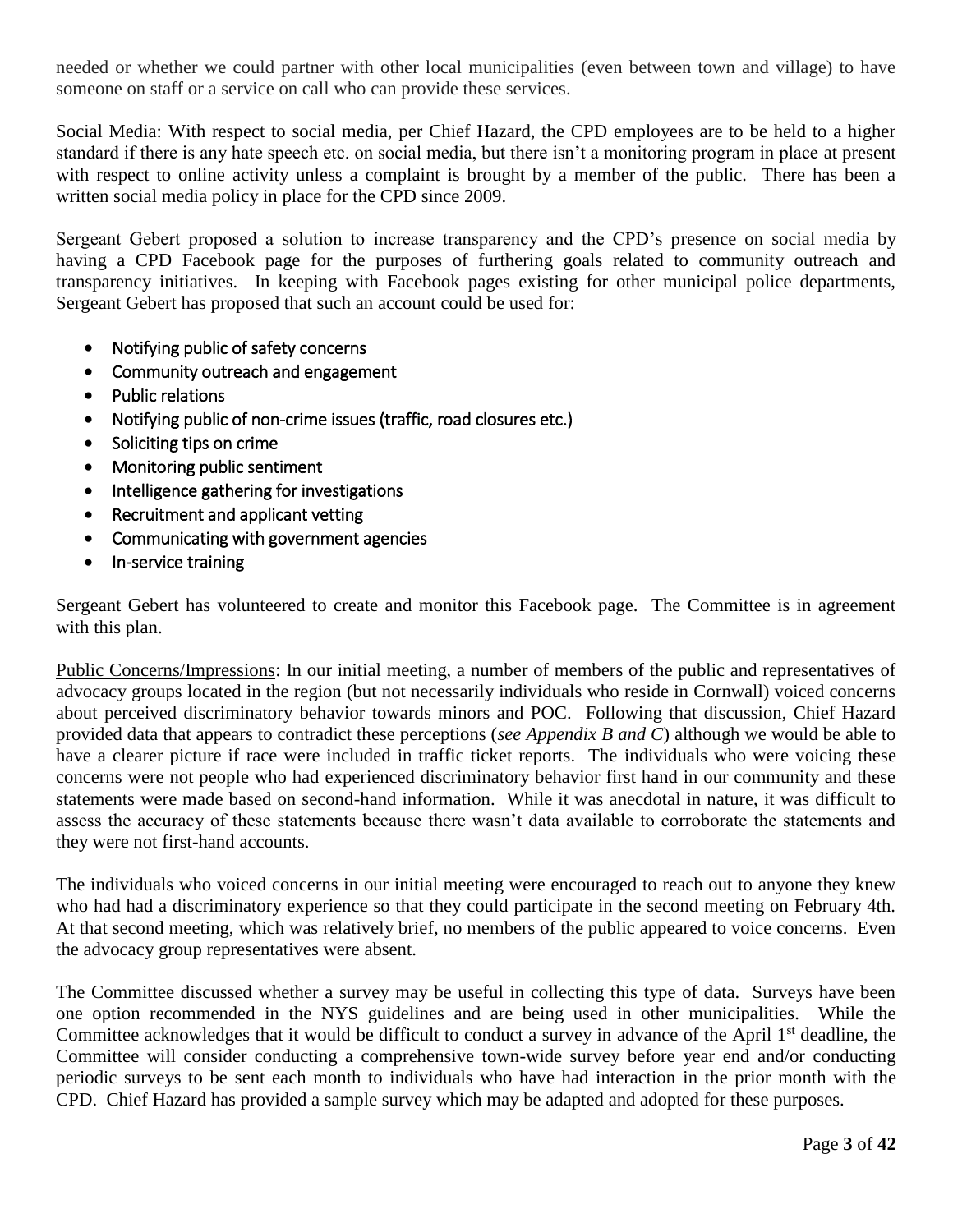Community Policing, Students and Black Lives Matter: It is worth noting that the BLM marches last summer in Cornwall were monitored by police, some of whom participated, and that Chief Hazard had told the student organizers that even though permits were not being issued at that time (due to COVID) that they would not stop the BLM march. This resulted in a large and largely positive turnout of community members, particularly students. The police presence was one of providing safety and oversight and a sense of community between law enforcement and students.

One of the recommendations in the NYS Resource Guide for E.O. 203 is to form partnerships between schools and police to build trust with students. While the BLM marches predated this recommendation, they showed the willingness of the CPD to provide support to students in our community, including those who are POC. If there are not presently programs between the schools and the CPD, this may be something that should be considered by the CCSD school board and the CPD going forward once we are past COVID.

In our February 17<sup>th</sup> meeting, Chief Hazard reviewed programs which have existed in the past between the CPD and the CCSD, including a safe driver forum and an honor society program on gun safety. There is a history of collaborating between the CPD and the CCSD and a willingness to continue collaborating in the future post-COVID. Kathryn Wilhelm, Assistant Principal at CCHS, advised that past programs included Chief Hazard speaking with student panels to address safety concerns and safety drills following school shootings in other states. The CPD officers walk the halls in CCHS often so students are used to seeing them, interacting with them, and observing them interacting with school staff. This is important to continue post-COVID and is in accordance with the goals of community policing as set forth in in the NYS Resource Guide for E.O. 203.

Some other proposals made by the Committee to enhance transparency and build a sense of trust between the CPD and the community include (1) periodic citizen forums where community members can ask questions of the CPD and voice concerns and (2) police visits to local businesses so that business owners and officers can get to know one another.

Mandatory Training: The CPD currently has 21 hours of mandatory training/year per officer. This is required for accreditation. While there are free programs available for more training should the CPD want to participate, there is a cost constraint on this. For every officer out at training, another must be on duty (i.e., overtime expense). By contract, there must be at least two officers on duty every shift to respond to calls. Last year, officers received Implicit Bias training, either a full-day training (provided through a group hired by the New Windsor Police Department) or three-hour training (provided through a group hired by the Orange County District Attorney).

Per Chief Hazard, a 2021 Department Goal is for officers to receive in-service training in the areas of deescalation techniques and implicit bias. More details are needed as to how this goal will be implemented and how attainment will be measured; but those details can be provided on an ongoing basis through social media announcements or in a citizens forum.

One recommendation is to establish quantifiable goals by adopting the SMART goal setting process, a nationally recognized best-practice, that stands for Specific, Measurable, Achievable, Realistic, and Timesensitive. This process provides objectively quantifiable goals that can be used to gauge success and progress.

Body Worn Cameras: The Committee is aware that the CPD doesn't currently have a Body Worn Camera program but the Committee is also cognizant to the fact that the costs associated with a Body Worn Camera Program are currently prohibitive for the Town of Cornwall (estimated at \$50,000 annually). It is proposed by the Committee that the CPD avail itself to outside funding sources that would fund a body worn camera program should such funding sources become available through NYS by grants or otherwise, which would include not only the body worn cameras, but also administration of the program, including training and storage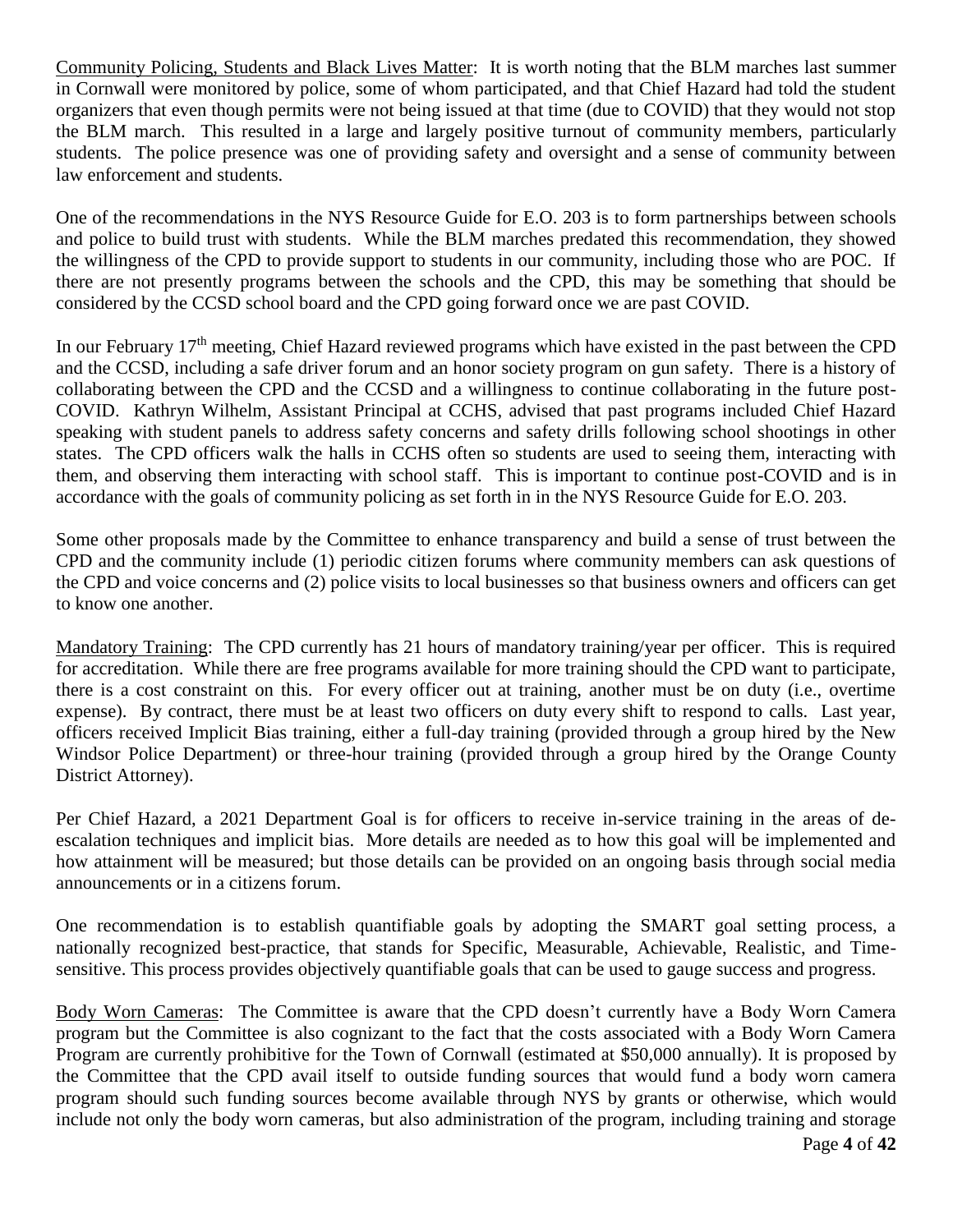systems to collect and store body worn camera footage. In no event is the Committee recommending that such a program be funded by the taxpayers of the Town of Cornwall.

#### Conclusion:

Throughout this review process, the CPD was transparent, forthcoming, and able to readily provide any data which was requested by Committee members. Chief Hazard attended not only our Committee meetings but also other information sessions provided by NYS and Albany Law School in order to have full understanding of E.O. 203, what other communities were doing, and how to effectively implement a plan in Cornwall.

While we acknowledge that the CPD has already taken steps to go above and beyond what is required as evidenced by its participation in the NYS Accreditation program, we also acknowledge that there is always room for improvement. We believe that the proposals above, including a social media presence, citizens forums, periodic surveys, collaboration with the schools, and meeting local business owners will be helpful in building trust between the CPD and the community. However, we also recognize that this is an ongoing process and that this plan should be subject to ongoing review and revision and is likely to evolve in future years as our community changes and as policing needs evolve.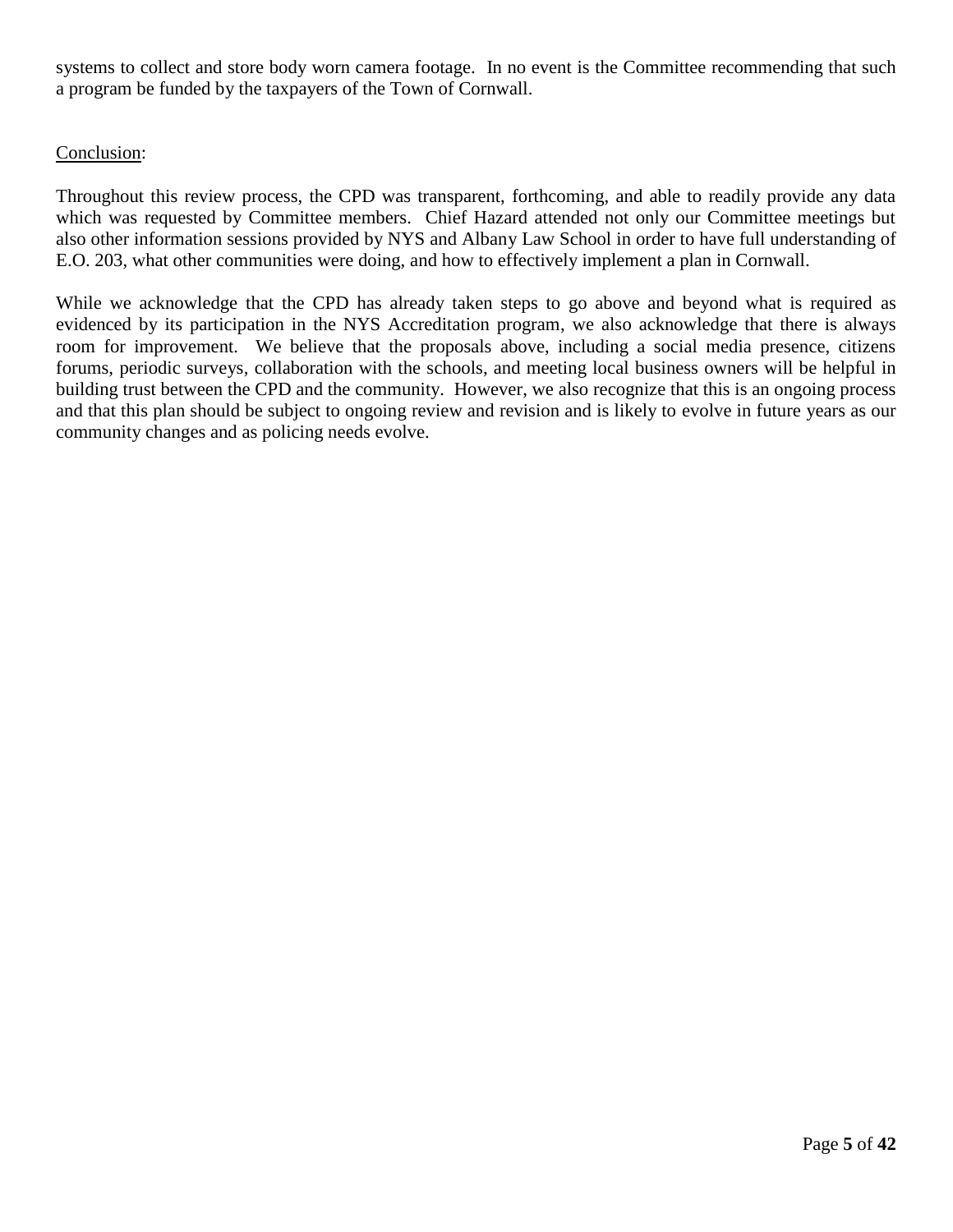# Appendix A

- GENERAL ORDER 18.01 DISCIPLINARY PROCEDURES
- GENERAL ORDER 18.02 PERSONNEL COMPLAINTS
- GENERAL ORDER 18.03 FORCE REVIEW
- GENERAL ORDER 25.09 HATE CRIMES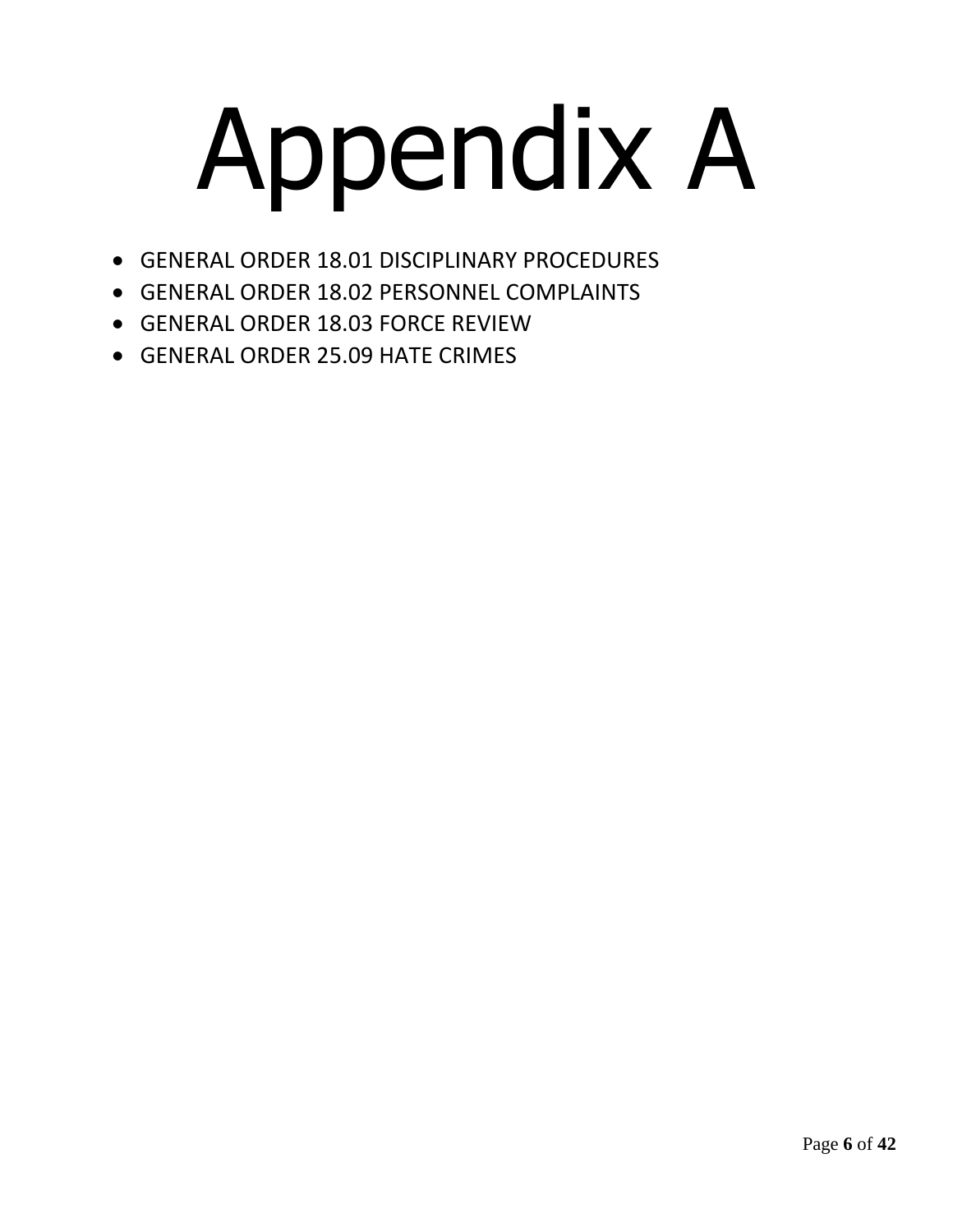

**Town of Cornwall Police Department**

POLICE DEPARTMENT 183 Main Street Cornwall NY 12518



Todd M. Hazard Chief of Police

 **GENERAL ORDER NO: 18.01**

| <b>Issue Date: 1/14/2021</b>                   | <b>Effective Date:1/14/2021</b> |  |
|------------------------------------------------|---------------------------------|--|
| <b>Revises: 3.70</b>                           | <b>Supersedes:</b>              |  |
| <b>Subject: DISCIPLINARY PROCEDURES</b>        |                                 |  |
| Distribution:                                  |                                 |  |
| <b>Reevaluation Date:</b>                      | Page: 1 of 8                    |  |
| <b>Issuing Authority: Chief Todd M. Hazard</b> |                                 |  |

#### **GENERAL ORDER #18.01 DISCIPLINARY PROCEDURES**

**In conjunction with Article XII and Article XVI of the Town of Cornwall Police Department Rules and Regulations manual this General Order sets forth the Disciplinary Procedure for the Town of Cornwall Police Department.**

**Purpose: Discipline within the Town of Cornwall Police Department requires that all members of the Town of Cornwall Police Department conform to a code of ethics and standards of performance supported by a system of authoritative guidelines such as Rules, Regulations, General Orders and other policies and procedures. Discipline is a necessary element in the maintenance and growth of any officer employed by the Town of Cornwall Police Department.** 

**Policy:**

**1. Department Supervisors:**

**A. All Department supervisors (either permanent or acting) are responsible to ensure that all members of the Police Department perform their duties in accordance with the policies, procedures, rules and regulations, and authoritative instructions of the Department.**

**B. Supervisors are required to initiate the following corrective measures to fulfill their responsibility of insuring compliance with Department rules, regulations, policies and procedures. In all cases, the supervisor is required to instruct the subordinate on how to correct noted inadequacies and to document same.**

**1) Nothing established herein should preclude the supervisor from regularly instructing members of the Town of Cornwall Police Department on their performance.**

**2) Supervisors will give remedial instruction in all instances that are or may be construed to be violations of Departmental directives. Such oral instruction to a member of the Town of Cornwall Police Department shall be officially recorded and documented as a memorandum of record or counseling memorandum.**

**3) Initiate command discipline proceedings as allowed by current directives.**

**4) Recommend, through the chain of command, to the Chief of Police the preparation of formal departmental charges.**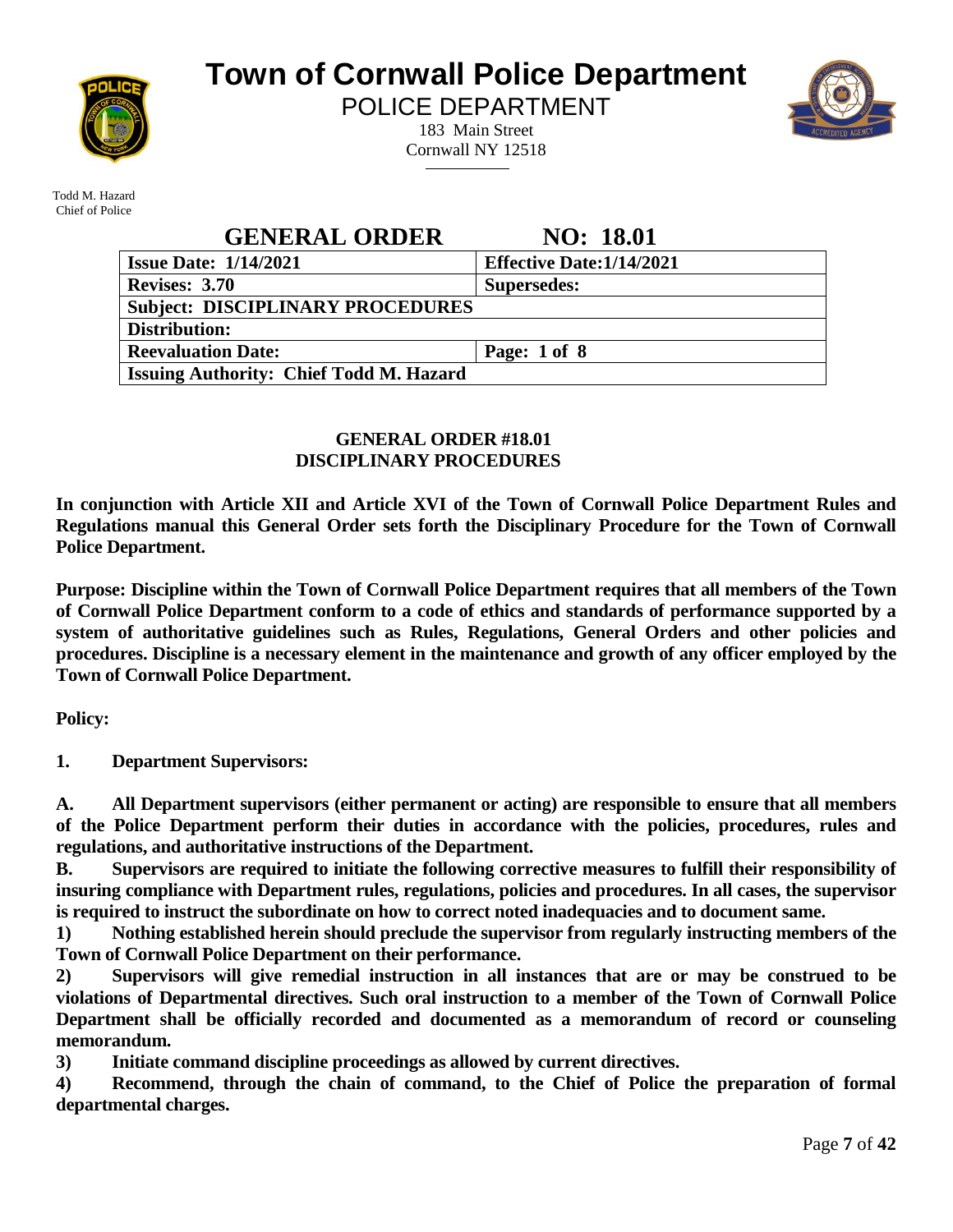**5) Should a supervisor feel that an officer or employee is unfit for duty (for either medical or psychological reasons), they may excuse that member for the remainder of their tour.**

**a) When it is indicated that the possession of a firearm or other equipment by a police officer could be dangerous to themselves or others, said equipment will be secured from that officer by their immediate commanding officer. However, under extreme circumstances where the members mental state is such that in the observer's opinion, the member is in imminent danger of seriously injuring themselves or others, any member of the Department may secure such equipment. The member's supervisor will then notify the Chief of Police of the action taken immediately and will then file a written report of their action within 24 hours.**

**(1) A medical or psychiatric examination may be ordered pursuant to Section 72 of the Civil Service Law which provides that if the individual is found to be medically or physically unfit to perform the duties of the position held, then the Chief of Police may place that member on involuntary leave.**

#### **2. The Chief of Police**

**A. The Chief of Police will have the authority to correct minor violations of the Department's rules and regulations, policies, procedures, and authoritative instructions through the use of command discipline when formal charges and / or specifications are waived in writing by the member(s) charged.**

- **1). The Chief of Police is authorized to impose any of the following penalties for violations subject to command discipline:**
	- **a) Oral warning or reprimand.**
	- **b) Written warning or reprimand.**
	- **c) Suspension without pay not to exceed five (5) days.**
	- **d) Fine not to exceed one hundred (100) dollars.**
	- **e) Forfeiture of up to five (5) regular days off to be assessed at one day per pay period.**
	- **f) Forfeiture of up to five (5) days of vacation, personal leave, sick leave or any combination thereof.**
	- **g) Revocation or permission to engage in outside employment not to exceed thirty (30) days where the violation incurred is related to such outside employment.**
- **2). The Chief of Police will forward a written report of the discipline taken regarding command discipline to the Town Board upon request.**
- **B. The Chief of Police cannot impose command discipline under the following circumstances:**
- **1. The member(s) involved request formal charges and a Departmental trial.**
- **2. The member(s) involved are on probation as a result of a previous disciplinary action.**
- **3. The violation is aggravated by circumstance or condition which makes it inappropriate to be resolved through command discipline.**
- **C. The Chief of Police will suspend from duty any member(s) of the Department who have been arrested and charged with a crime or who have been indicted by a Grand Jury.**
- **1. The Chief of Police will then institute an investigation into the matter and forward a comprehensive written report to the Town Board as directed for their consideration as to the length of the member's suspension and determination if the suspension will be with or without pay.**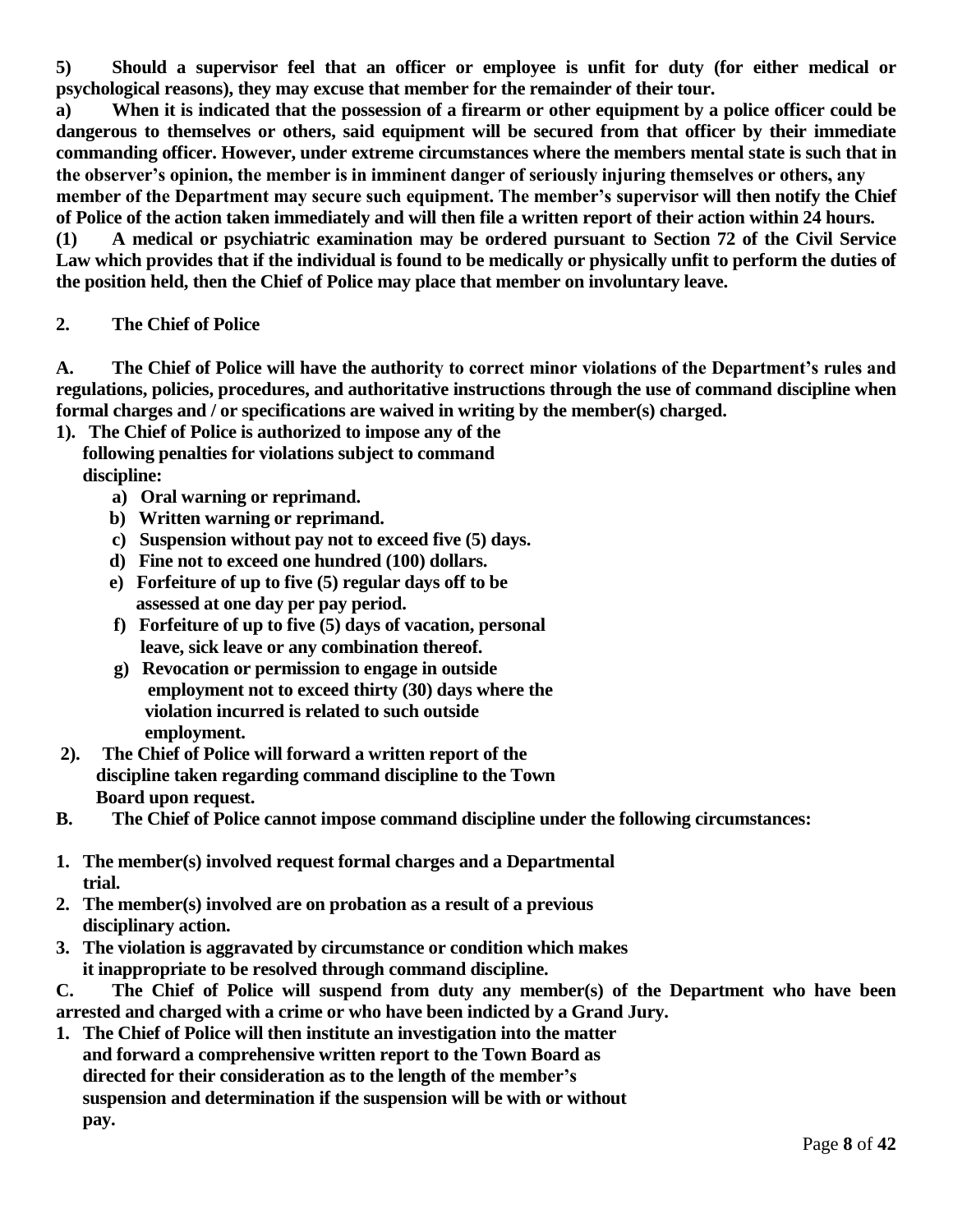**D. The Chief of Police will prefer, prepare, and forward to the Town Board as directed any charges and / or specifications against a member(s) of the Department for violations of the Department rules and regulations, policies, procedures, and authoritative instructions which are not resolved through command discipline.**

- **1). The Chief of Police will also provide in writing a copy of all charges and specifications to the member(s) involved in person or by certified mail.**
- **2). The Chief of Police will provide a written notice of discipline to the PBA at the same time as the effected member is served.**
- **3. Disciplinary Procedure**
- **A. Receiving Complaints**
- **1) Complaints against member(s) of the Department for violations of rules and regulations or for violations of established policies, procedures, authoritative instructions or the law shall be reported in writing addressed to the Chief of Police.**
- **2) The Town Board acting in their capacity as police commissioners may file such complaints and a copy of the complaint shall be delivered to the Chief of Police and the member(s) involved in writing, in person, or by certified mail.**
- **3) Subordinates receiving complaints regarding member(s) of the department, whether in writing, in person, or by telephone, shall immediately notify their supervisor.**
	- **a) In the event no supervisor is readily available then the subordinate will obtain all the necessary information and will turn it over to a supervisor as soon as possible.**
- **4) Any member of the department who may become aware of any violation of law, ordinance, rule or order of the department, by any member, shall immediately report such conduct to their immediate supervisor.**
- **B. Investigation of Complaints by Supervisors**

**1) A supervisor receiving information, or having knowledge, concerning the misconduct of a member(s), shall promptly begin an investigation of the matter. The supervisor shall reduce to writing, in affidavit form, any statements of the complainant, exactly as stated, paying particular attention to obtaining the names, addresses, and telephone numbers of all witnesses. The statement shall be properly sworn by the complainant.**

**2) A supervisor shall not investigate complaints against themselves or** 

**another supervisor of equal rank unless ordered to do so by the Chief of Police.**

**3) After completion of the investigation, the supervisor shall submit** 

**to the Chief of Police, a full report of the results of the investigation along with any recommendations they may have for further action.**

**4) Charges shall not be recommended unless there is reason to believe that an offense has been committed, and that the facts, standing uncontroverted, establish the validity of the charge or charges.**

**5) Section 75 of the Civil Service Law expressly states that**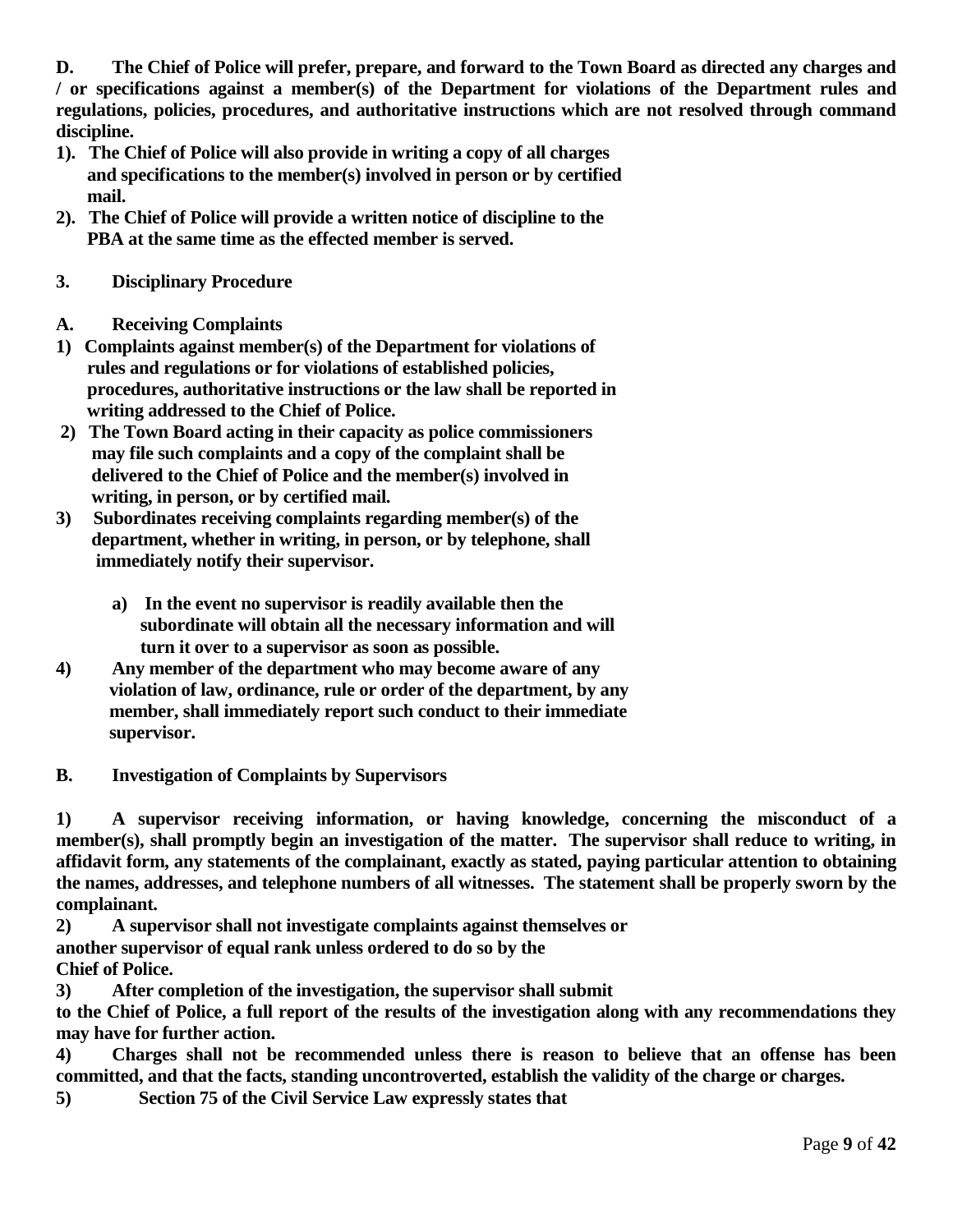**disciplinary action may not be based on acts which occurred more than eighteen (18) months before the commencement of such disciplinary proceedings unless the acts would if proved in a court of law, constitute a crime.**

#### **C. Disciplinary Action**

**1) No member of the police department shall be removed, reduced in rank, suspended, fined, or otherwise punished or disciplined except upon charges as provided pursuant to Section 75 and/or 76 of the Civil Service Law.**

**2) Whenever any action other than the preferment of charges is taken by a supervisor, a complete report of the incident shall be filed with the Chief of Police and will be made part of the member's personnel file.**

#### **D. Emergency Suspension**

**1) In the absence of a superior officer, the supervisor in charge of a shift shall have the authority to impose an emergency suspension from duty against a subordinate when it appears that such action would be in the best interest of the department.**

**a) That supervisor imposing the suspension and the suspension and the subordinate receiving the emergency suspension will report to the Chief of Police at 9:00 am on the next day unless otherwise directed.**

**E. Surrender of Badge, Weapons and Equipment**

**1) Any member, upon being suspended, shall surrender to his or her supervisor any badges, handcuffs, batons, and all department weapons they possess. The supervisor will provide a receipt for said equipment.**

**a) The supervisor shall then insure that the member's property is then properly safeguarded and returned to the member upon termination of the suspension.**

**2) Members shall not wear their uniform during the period of the suspension except for any department related arraignment and/or hearings.**

**F. Preparation of Charges**

**1) Form**

**a) The principal purpose of the charges is to apprise the member of the specific offense or offenses with which the member is accused and which the department intends to prosecute. It is, therefore, essential that each act or omission constituting the charge(s) be identified and sufficiently stated so that the member clearly knows what the accusation is so that all information is available on order to answer and/or prepare their defense.**

**b) The format used by the department will be in the customary manner of papers used in other legal proceedings such as an information filed in criminal court.**

**(1) In addition to the charges and specification, the form containing the charges should include a notice or statement of the following:**

**(a) The right of the accused member to object by filing a written response to the charges within fifteen (15) days.**

**(b) The employee shall have the right upon filing a written objection of their choice of procedure subject to the provision of Section 75 and/or 76 of the Civil Service Law.**

- **(c) Time and place scheduled for a hearing.**
- **(d) Right of the member to be present and to be represented by counsel.**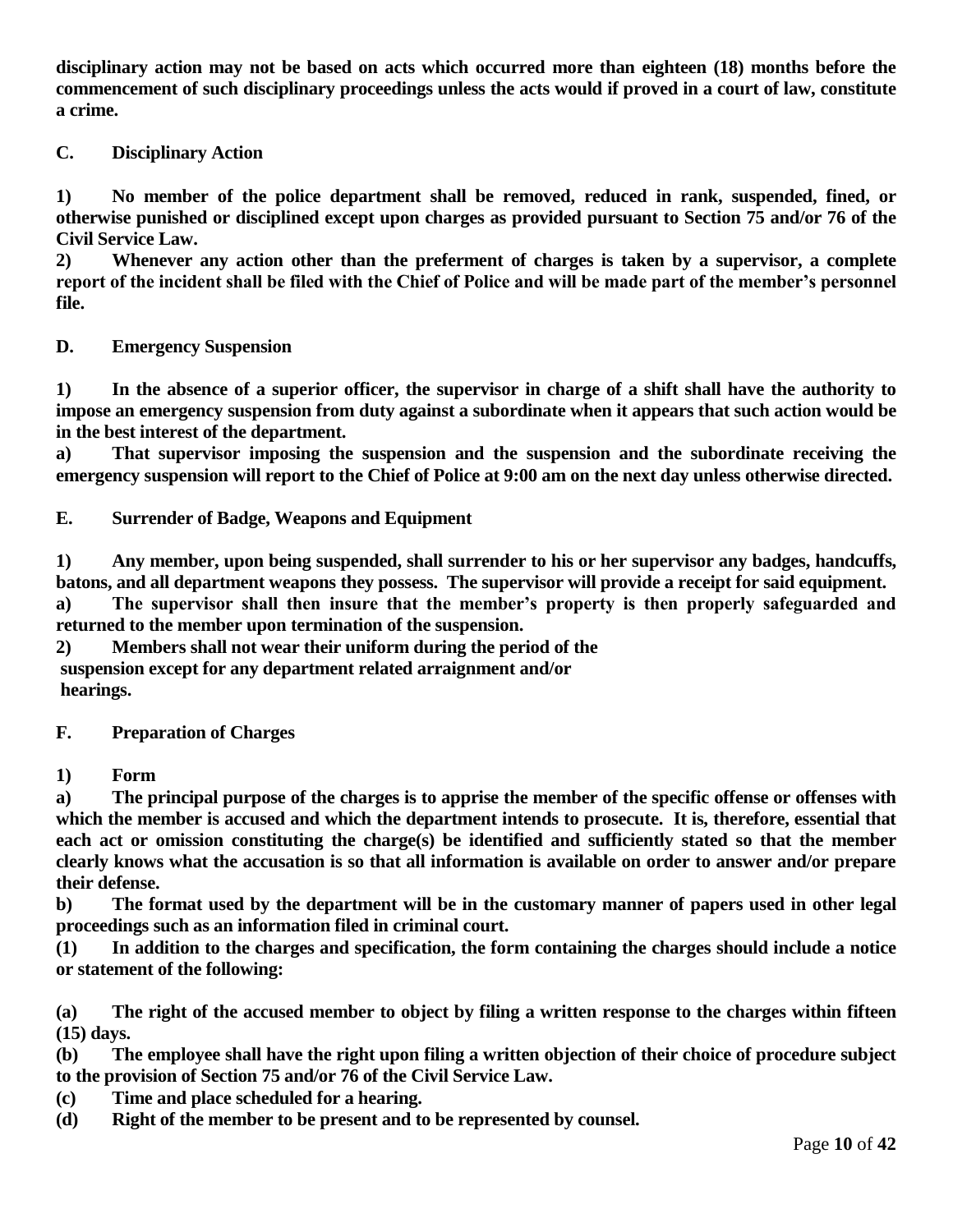**(e) Possible penalties.**

**(f) Status of suspension, if applicable.**

**c) The town attorney will review the charges and then forward them to the Town Board as directed for approval or disapproval.**

**(1) In the event the Town Board decides to drop or decline to prosecute the charges then the officer shall be considered not guilty and any and all information relating to said charge shall be deleted from his or her file and removed from his or her records.**

**G. Hearing Date**

**1) Hearing dates will be determined as follows:**

**a) If the accused is under suspension without pay, the hearing date shall be within ten (10) days of the date of suspension.**

**(1) The only exception being an adjournment of the hearing at the request of the accused.**

**b) If the accused is suspended with pay or is not under suspension, the hearing date shall be within thirty (30) days form the date on which the accused was served the charges.**

- **H. The Hearing**
- **1) Place of Hearing**
- **a) Arraignments and hearings of accused members shall be in a location designated by the Town Board.**

**2) Designation of Hearing Officer**

**a) Section 75, subdivision 2 of the Civil Service Law provides that the Town Board may conduct the hearing or designate another person to be the hearing officer.**

**(1) The Town Board upon designating another to be the hearing officer shall do so in writing and this written designation shall be kept on file with the record of the proceeding.**

**(2) The person designated to be the hearing officer need not be a deputy or subordinate employee of the town. The Town Board may, in its discretion, employ someone not connected with the police department of the town to act as the hearing officer.**

**(a) Although the hearing officer need not be an attorney, it is preferable, if possible, to appoint one to act as the hearing officer.**

**b) The Town Board, when they have designated another to be the hearing officer, shall, for the purpose of the hearing, vest all the powers of the Town Board in that person. A record of such hearing, and all recommendations, shall be referred to the Town Board for their review and decision.**

**3) Counsel for the police department**

**a) At all arraignments, hearings, and trials the police department will be represented by an attorney appointed by the Town Board.**

- **4) Rights of the accused**
- **a) Right to be present at the hearing**
- **(1) Uniformed members of the department will appear at the hearing in uniform.**
- **b) Right to be heard in person and/or by counsel and to five and/or furnish evidence in their defense.**
- **c) Right to a hearing open to the public.**
- **d) Right to reasonable adjournments in order to prepare for the hearing.**
- **e) Right not to be compelled in advance of the hearing to disclose the names of any proposed witnesses.**
- **f) Right to subpoena individuals to attend and give evidence in the members defense.**
- **5) Subpoenas**

**a) Section 2302 of the Civil Practice Law and Rules provides that the hearing officer has the authority for the issuance of subpoenas.**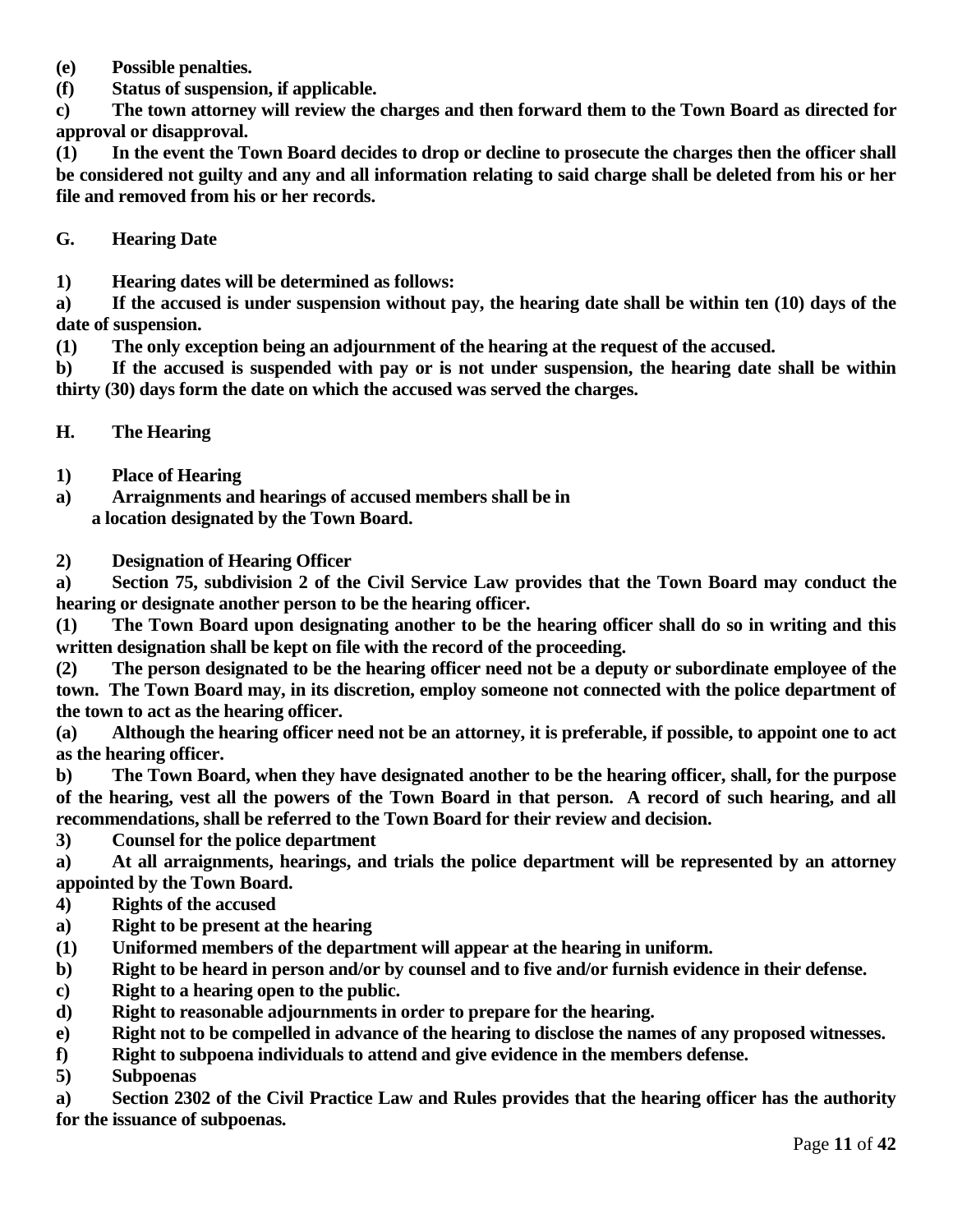**b) Section 2307 of the Civil Practice Law and Rules provides for a subpoena "Duces Tecum" for written records, etc. and unless otherwise ordered by the court may be compiled with by producing a certified photostatic copy of the books, papers or written documentation demanded.**

**(1) Subpoenas issued on behalf of the police department or Town Board will be the responsibility of that agency to arrange and serve said subpoenas.**

**(2) Subpoenas requested and prepared by the accused and signed by the hearing officer will be the responsibility of that member to arrange and serve said subpoenas.**

**(3) Subpoenas issued by the hearing officer or by the attorney for the accused may be enforced by Section 2308 of the Civil Practice Law and Rules.**

**(4) Fees for subpoenas issued by the court or the hearing officer will be the responsibility of the member of agency serving the subpoena in accordance with Section 8001 of the Civil Practice Law and Rules.**

**6) Oaths**

**a) The hearing officer shall have the power to administer oaths.**

**(1) Witnesses: before testifying, witnesses shall take the following oath; "Do you swear or affirm that the evidence you shall give in the case before this hearing shall be the truth, the whole truth, and nothing but the truth."**

**(2) Stenographer, recorder, reporter and interpreters shall take the following oath; "Do you swear or affirm that you will faithfully perform the duties of a reporter to the hearing officer, and duly record the evidence and testimony to be taken by the hearing officer."**

**b) The records of the hearing must show that the stenographer and/or reporter and interpreters were sworn, and that all witnesses were sworn before testifying.**

**7) Stenographic Record**

**a) A verbatim stenographic record of the hearing must be made. Any tape recording of the hearing shall be used as a supplement to the stenographic record. The transcript of the hearing must be accurate and complete. Four (4) copies of the transcript will be made.**

**(1) One copy for the department files.**

- **(2) One copy for the civil service files.**
- **(3) One copy for the employee records or for the employee upon request.**
- **(4) One copy for the Town Board and / or town attorney.**
- **8) Amendments to The Charge(s)**

**a) Charge(s), having been referred, may be altered or amended by the Chief of Police, or the Town Board, and additional charges may be prepared and served prior to the start of the hearing. Slight errors in names, dates, and / or amounts may be corrected by the Town Attorney on motion.**

**b) All causes for the complaints against the accused member not covered by the original or amended charges shall be forever barred.**

**9) Arraignment of the Accused**

**a) Upon the arraignment of the accused, the recorder shall stand and read the charges and specifications to the accused unless the reading of the charges and specifications are waived by the accused.** 

**b) The accused after the reading of the charges and specifications shall enter a plea of either "guilty" or "not guilty".**

**c) The accused after stating a plea shall make such motions as may be proper.**

**(1) Adjournment: Absence of witnesses upon application by the accused for an adjournment of the hearing because of the absence of a witness for the accused, it should distinctly appear upon that member's oath that;**

**(a) The witness is material.**

**(b) The accused has used due diligence to procure attendance.**

**(c) The accused has reasonable grounds to believe that they will be able to produce such attendance within a reasonable period of time.**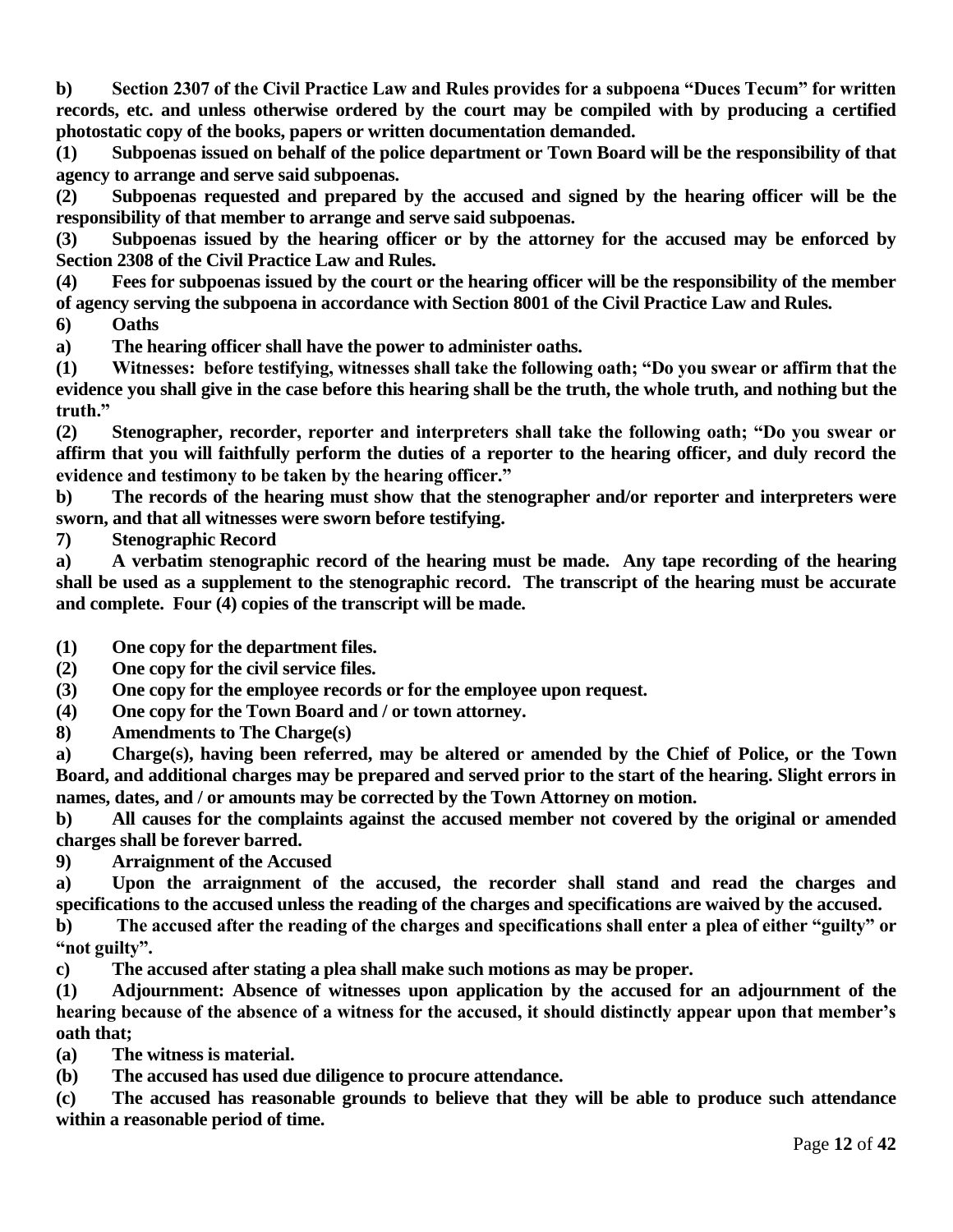**10) Plea of Guilty**

**a) In all cases where the accused pleads guilty the hearing officer shall receive evidence showing any and all extenuating circumstances of mitigation or aggravation which accompanied the offense unless they are fully disclosed in the charges and specifications.**

**11) Sequence of the hearing**

**a) After an issue of fact is joined, the attorney for the town shall call the first witness, and all other witnesses may be directed to withdraw from the hearing room. If no objection is made to the witness called, or their competency has been established on an objection made, the witness shall be sworn and testimony shall be taken and recorded by the stenographer.**

**b) The direct examination is followed by the cross examination and then redirect examination. All the evidence against the accused should be produced before the prosecution rests.**

**(1) It should be noted that compliance with the technical rules of evidence is not required as it pertains to the admission of evidence at the hearing.**

**c) The accused may then introduce evidence on his or her behalf. The prosecution may then offer evidence in rebuttal.**

**d) The hearing officer may, using discretion and in the interest of justice, depart from this order of proof and permit witnesses to be recalled at any stage, and may reopen a case closed on one or both sides.**

**e) Objections to testimony shall be briefly stated and submitted without argument.**

**f) Closing arguments or summation of the case at the end of the hearing shall not be made without the consent of the hearing officer or board.**

**12) The Determination**

**a) The hearing officer or board after closing the hearing shall have five (5) days to determine all charges and specifications and a recommendation in writing shall be forwarded to the appointing authority for final determination.**

**(1) The hearing officer or board, upon submitting their report to the appointing authority is not required to send a copy thereof to the accused; The accused's counsel or representative.**

**13) The appointing authority shall then within five (5) days render its decision or judgment into the record of the minutes of the hearing in the form of an order or resolution.**

**I. Review of Judgment or Appeal**

**1) Appeals from determinations in disciplinary proceedings are provided for by Section 76 of the Civil Service Law.**

**a) Appeals to the Civil Service Commission having jurisdiction shall be final and conclusive. Such appeals must be filed within twenty (20) day after being served the judgment of determination.**

**b) In the event the member appeals to the court having jurisdiction, the application must be made under the provision of Article 78 of the Civil Practice Law and Rules within four (4) months from being served the judgment or determination.**

**c) The member making an appeal should note that upon filing an appeal it may be to either the Civil Service Commission or the court having jurisdiction but not both.**

**J. Punishment**

**1) If the accused member(s) or employee is found guilty of the charges, the penalty or punishment may consist of:** 

**a) A reprimand**

- **b) A fine not to exceed \$100.00 Dollars, to be deducted from their salary or wages**
- **c) Suspension without pay for a period not to exceed two (2) months**
- **d) Demotion in grade and title**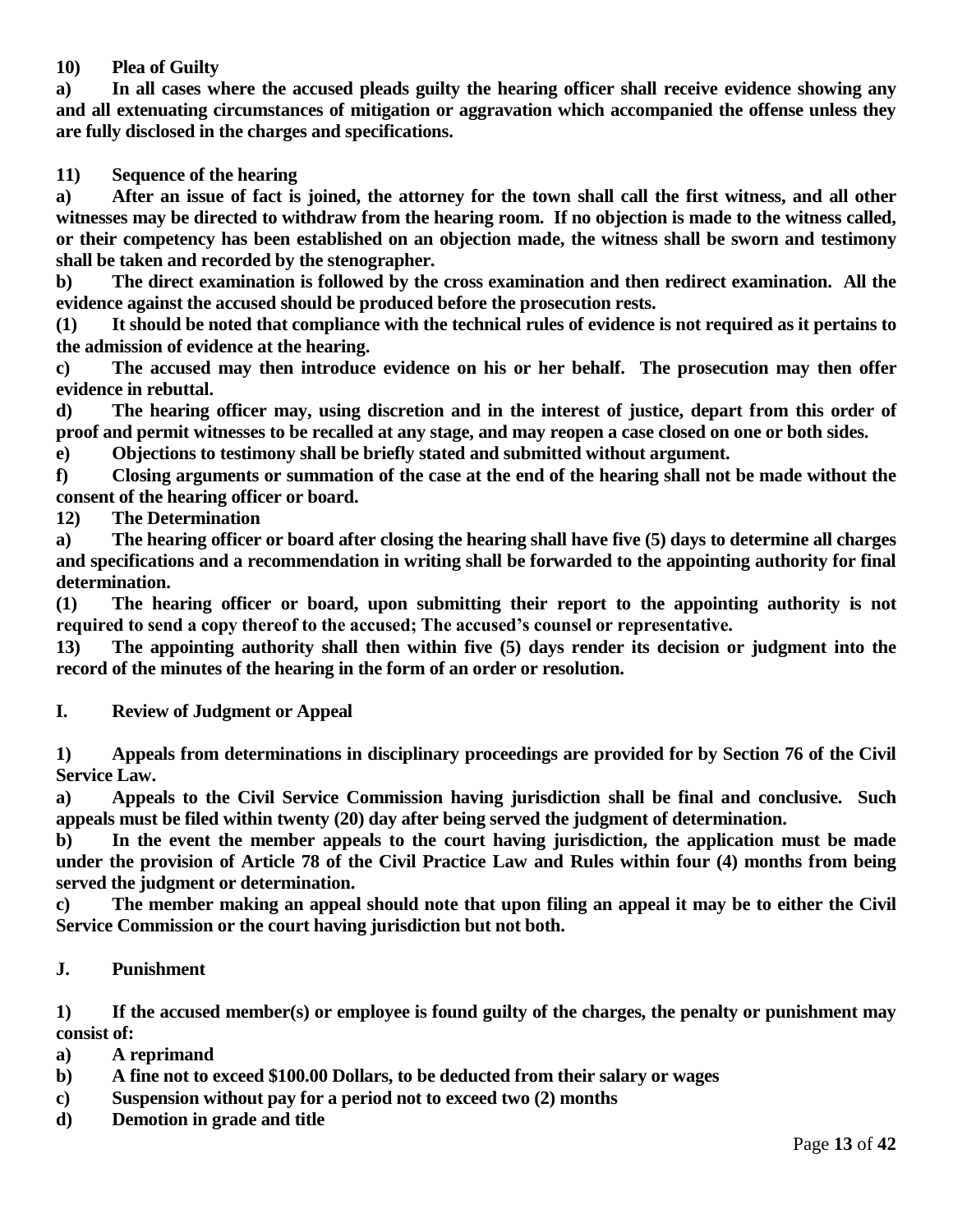- **e) Or dismissal from the police department**
- **2) Punishment shall be administered by inflicting but one punishment, which shall not be cumulative**
- **a) No punishment shall consist of or include additional duty**
- **b) The time the member served while suspended may be considered part of the penalty**
- **K. Acquittal**

**1) In the event the member is acquitted of all charges then the member shall be restored to full position with full pay for the period of any suspension, less the amount of any unemployment insurance benefits the member may have received during said period.**

**a) A noted exception is that no compensation will be made for that portion of suspension included within any adjournment request by that member.**

**L. Termination of Record**

**1) After a lapse of two (2) years, the determination that an accused member was guilty of the charges preferred against him or her shall not be considered against them upon application made for promotion, nor shall it affect, any right or privilege to which the member would otherwise be entitled were it not for such determination.**

**M. Resignations, Separations for Cause**

**1) The Chief of Police shall cause to be placed in the personnel file of** 

**any member resigning or separating from the police department for cause, all the facts pertinent to the action.**

Jen 9gl

Todd M. Hazard, Chief of Police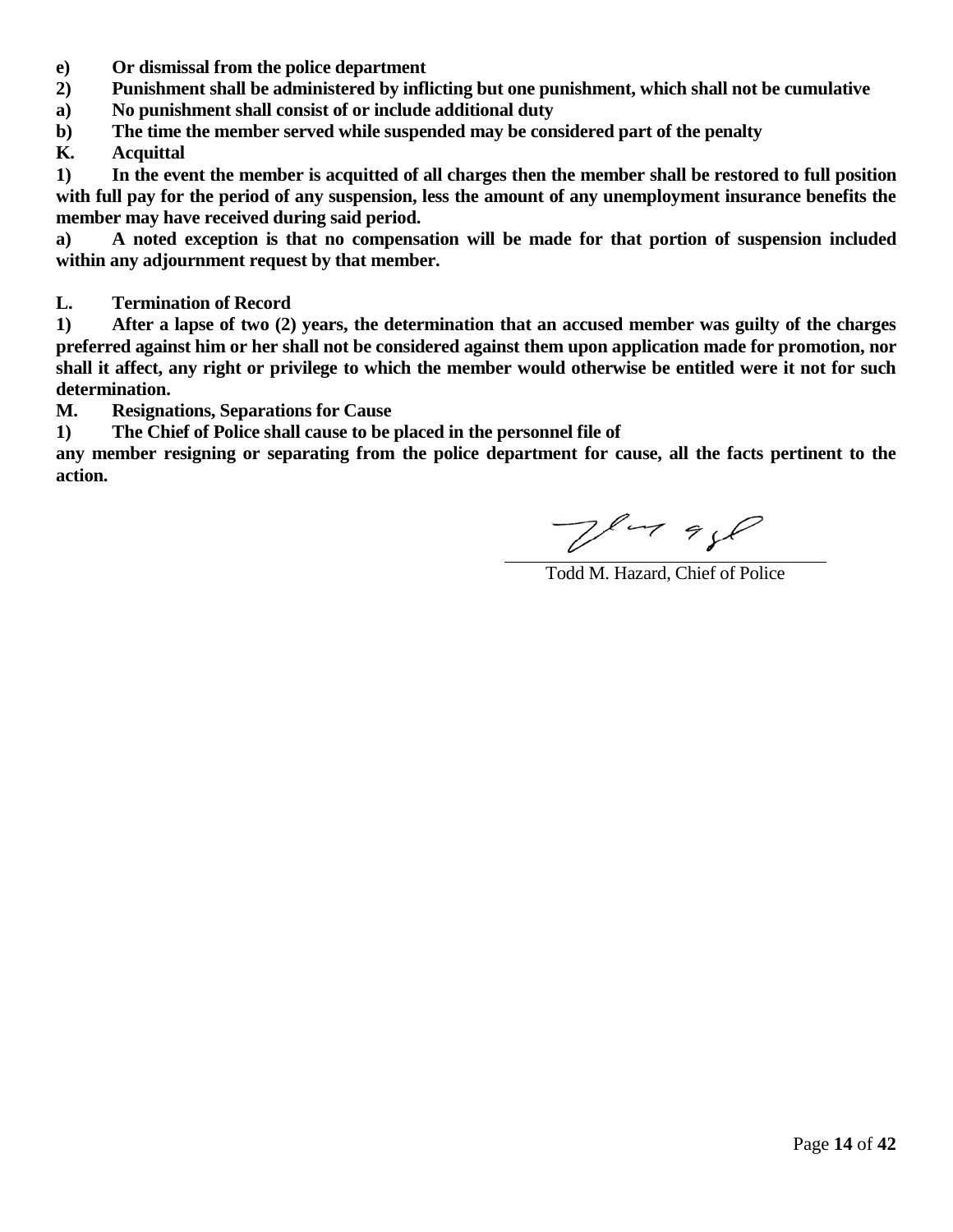

**Town of Cornwall Police Department**

POLICE DEPARTMENT 183 Main Street Cornwall NY 12518



Todd M. Hazard Chief of Police

**CENERAL ORDER NO: 18.02** 

| VENERAL VRDER                                  | 11V. 10.VZ                      |
|------------------------------------------------|---------------------------------|
| <b>Issue Date: 5/1/2007</b>                    | <b>Effective Date: 5/1/2007</b> |
| <b>Revises: 2.05</b>                           | <b>Supersedes:</b>              |
| <b>Subject: PERSONNEL COMPLAINT POLICY</b>     |                                 |
| Distribution:                                  |                                 |
| <b>Reevaluation Date:</b>                      | Page: 1 of 9                    |
| <b>Issuing Authority: Chief Todd M. Hazard</b> |                                 |

#### **GENERAL ORDER #18.02 PERSONNEL COMPLAINT POLICY**

**Statement of Purpose - The purpose of this policy is to improve the quality of police services. This is accomplished in three ways. First, through the provision of meaningful and effective grievance procedures, citizen confidence in the integrity of police actions increases, and this engenders community support and confidence in the Police Department. Improving the relationship between the police and the citizens they serve facilitates police-citizen cooperation, an element vital to the Department's ability to achieve its goals. Second, disciplinary procedures permit police officials to monitor officer's compliance with departmental procedures. Adherence to departmental procedures assists officers in meeting departmental objectives and a monitoring system permits managers to identify problem areas in which increased training or direction is necessary. Finally, the third purpose is to clarify rights and ensure due process protection to citizens and officers alike. Heightening officer awareness of the rights afforded them when charged with misconduct will increase the appreciation of the comparable rights afforded citizens accused of a crime.**

**In light of these purposes, the objective of this policy is to provide citizens with a fair and effective avenue for redress of their legitimate grievances against law enforcement officers and, by the same token, to protect officers from false charges of misconduct or wrongdoing and provide accused officers with due process safeguards. The Cornwall Police Department wants to maintain the integrity of the Department as well as its employees. In so doing, the Department shall not hesitate to impose disciplinary actions on guilty officers, to remove from employment those officers who prove to be unfit for law enforcement work, and to dismiss unjustified allegations against innocent officers.**

**It is the policy of the Cornwall Police Department to accept and investigate all complaints of officer misconduct or wrongdoing from any citizen or Department employee. Following a thorough and impartial examination of the available factual information, the officer shall be found innocent or guilty of the allegation. Guilty officers shall be disciplined according to the degree of misconduct.**

**The imposition of corrective actions and necessary penalties are among the methods available to management to achieve Department goals and compliance with Department policies and procedures. Use of this authority is intended to eliminate the particular behavior and to censure the individuals that account for the misconduct. Furthermore, the discipline process shall be used**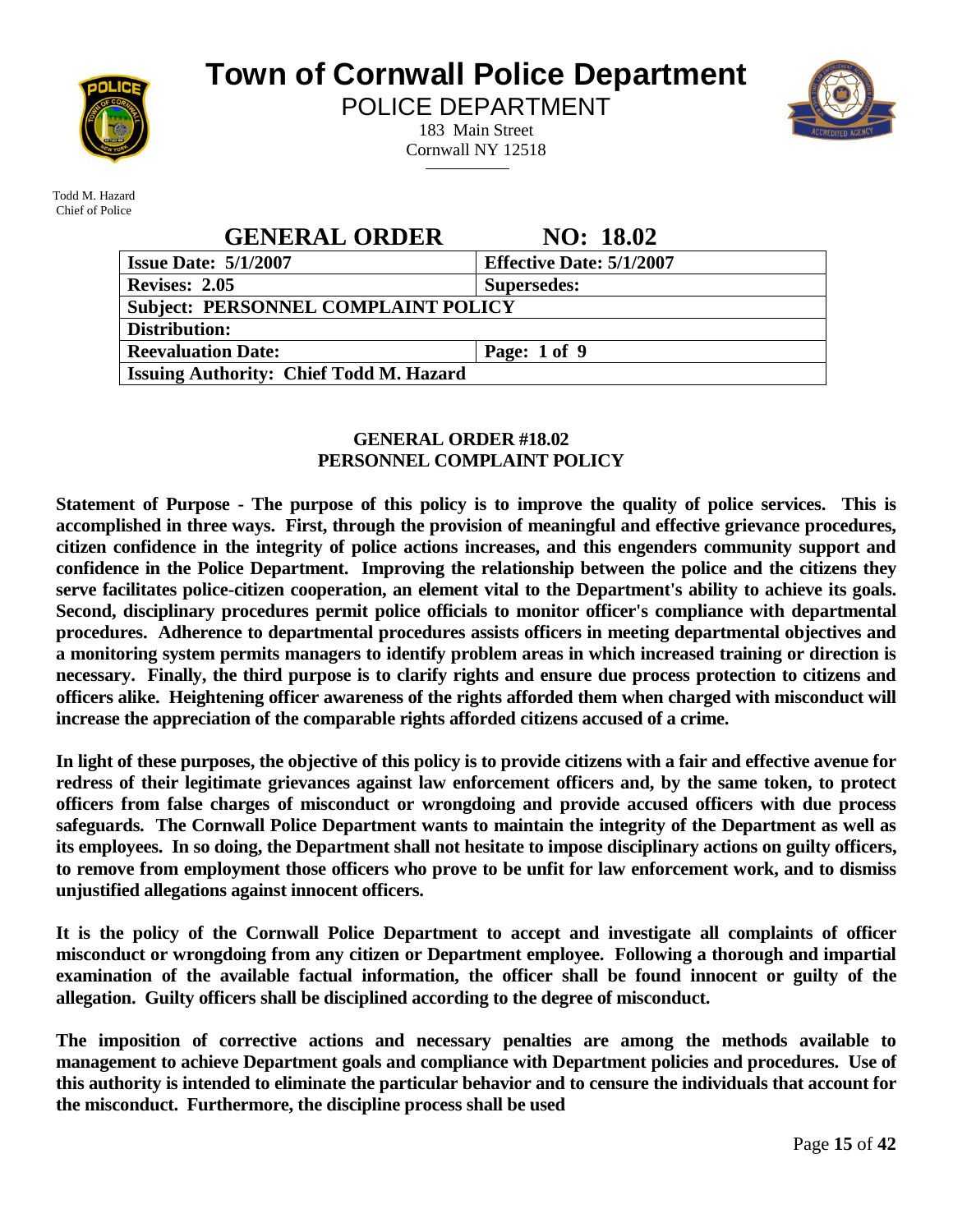**To identify and correct unclear or inappropriate agency procedures, as well as organizational conditions that may contribute to the misconduct, such as poor recruitment and selection procedures or inadequate training and supervision of officers.**

**This Department is committed to providing law enforcement services that are fair, effective, and impartially applied. In so doing, officers are held to the highest standards of official conduct and are expected to respect the rights of all citizens. An officer's voluntary adherence to these standards, motivated by a moral obligation to perform his/her job to the best of their ability, is eminently desirable and an ultimate objective of this Department.**

**If an officer does not adhere to the standards of official conduct, either through deliberate action or negligence, disciplinary action shall be applied in a prompt and certain manner.**

**Prevention of Misconduct - It is the policy of this agency to emphasize the prevention of misconduct as the primary means of reducing and controlling it. While disciplinary actions are properly imposed on officers who have engaged in wrongdoing, they are of limited utility if they shield organizational conditions, which permit the abuses to occur. Too often inadequate training and lack of supervision are factors that contribute to the officer's improper behavior. This Department shall make every effort to eliminate the organizational conditions, which may foster, permit, or encourage improper behavior by its employees.**

**Recruitment and Selection - Finding and appointing the highest quality of individuals to serve as law enforcement officers is a priority for this agency.**

**During the selection process, a Division Commander, and the Chief of Police will conduct individual interviews of the candidate. In addition, any candidates who are being considered for appointment will be subject to a thorough background investigation in an attempt to identify those who would be unsuited for police work.**

**Training - Recruit training and in-service training for veteran officers shall emphasize the sworn obligation of police officers to uphold the laws and provide for the public safety of the citizenry. Police ethics, as well as an in-depth examination of the Duties and Rules of Conduct of the Cornwall Police Department as adopted by the Town Board, Town of Cornwall, shall be included in the training curriculum. It shall be the policy of the Cornwall Police Department to require all of its employees to represent the highest standards possible in both their personal and professional life.**

**Written Directives Manual - Each officer shall be given an official manual, which contains the rules, regulations and policies of the Cornwall Police Department. The directives shall emphasize the officer's responsibility and accountability to the citizens of the community and their obligation to protect the civil rights of all citizens.**

**Supervisory Responsibility - Proper training of Department supervisors is critical to the discipline and performance of patrol officers. Emphasis shall be placed on anticipating problems among officers before they result in improper behavior or debilitating conditions, identifying potentially troublesome officers, identifying training needs of his or her officers and providing support in a consistent and fair manner.**

**Policy - The system that has been established to investigate officer misconduct and to impose disciplinary actions is intended to be fair, thorough and objective. Members of the Department shall encourage citizens to bring forward legitimate grievances regarding inadequate service or misconduct by members of the Department, and those complaints shall be received courteously and processed without delay.**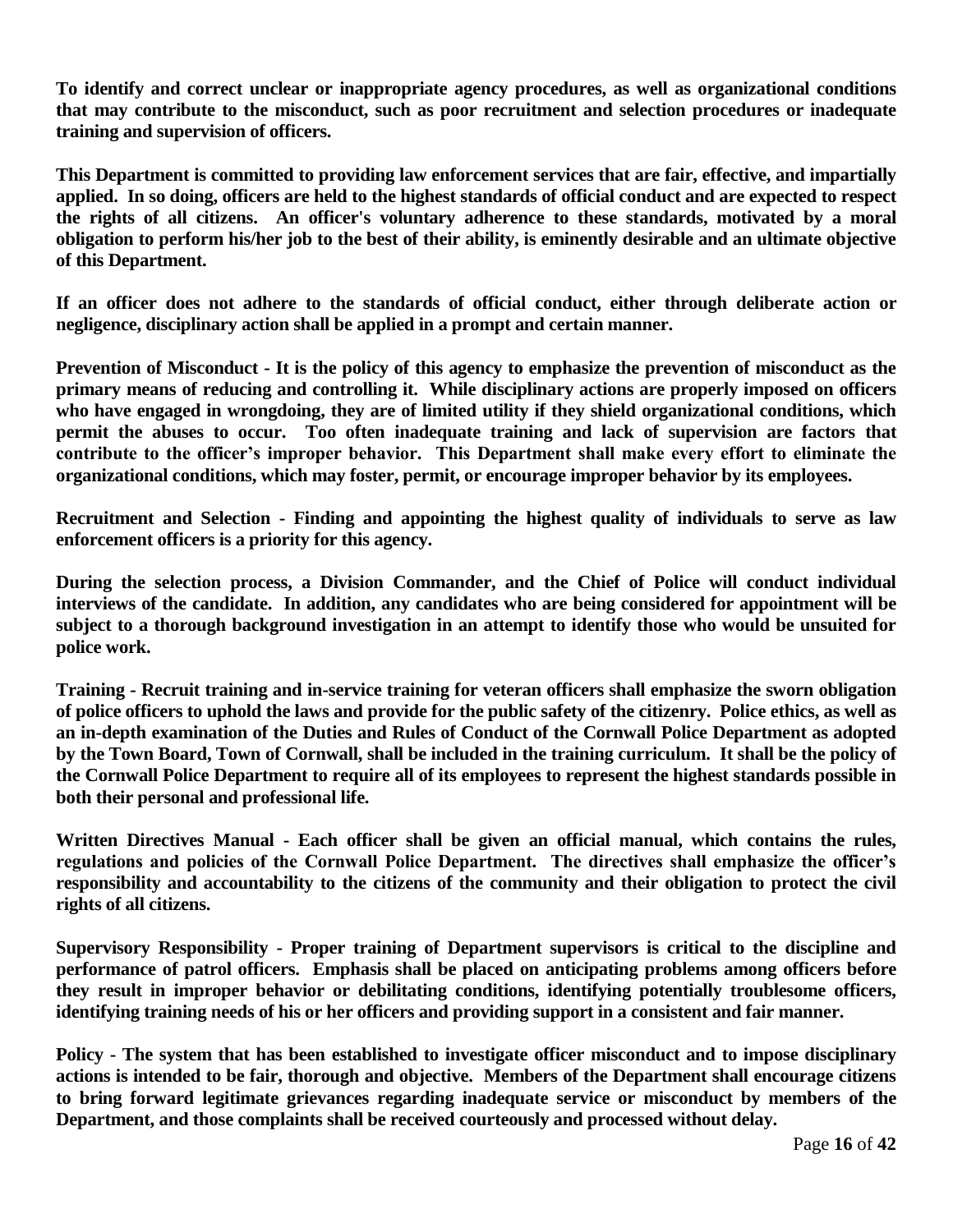**Members of the Department shall assist in the expeditious and impartial processing of citizen complaints in accordance with these procedures.**

**Categories of Investigations -**

 **A. Category I: All complaints concerning Department members, which allege:**

- **1. Unnecessary or excessive use of force.**
- **2. False arrest.**
- **3. Violation of a specific criminal statute.**
- **4. Corruption.**
- **5. Gratuities.**
- **6. Serious Misconduct.**
- **7. Insubordination.**
- **8. Other complaints or allegations as directed by the Chief of Police.**
- **B. Category II: All citizen complaints relating to inadequate service, discourtesy, improper procedure, and any other allegations involving members of the Department which are not included in the preceding category.**
- **C. Complaints Defined: While it is generally obvious when a complainant alleges misconduct on the part of any employee, complaints concerning lack of service or improper procedures are sometimes more difficult to categorize.**

**In many instances, a citizen may be merely requesting information or clarification of a policy or procedure. In such case, the citizen should be given a thorough explanation of the procedure or legal issues involved in the situation that initiated the inquiry. In some cases concerning alleged violations of Category II offenses, the supervisor receiving a complaint may be able to resolve a complaint without filing a formal Civilian Complaint Report. Because of the fine line that occasionally exists between inquiries and minor complaints in Category II that can be resolved by** 

**A supervisor, if there is any question, it should be considered a formal complaint and forwarded for further action.**

**Procedure for Accepting Personnel Complaints- Any personnel complaint, regardless of category, may be lodged at Headquarters Main Desk or with any member of the Department. Whenever possible, the supervisor in charge of the tour should receive the complaint. Complaints, regardless of their nature, can be lodged in person, by mail or by telephone at any time. Normally, when a complaint is received by mail or by telephone, the complainant should be required to sign a formal Personnel Complaint Form within five (5) days.** 

**Anonymous complaints and/or complaints where the complainant refuses to sign a formal Personnel Complaint Form will be handled as follows:** 

**Category II Type Complaints: If after the five (5) day period the person refuses to sign a formal complaint, he or she will be notified that NO FURTHER ACTION WILL BE TAKEN ON THIS COMPLAINT until the complaint is signed. If after two (2) months the person making the complaint or the anonymous person making the complaint does not sign the Personnel Complaint Form, the complaint shall be labeled "Closed by Lack of Complainant" and filed.**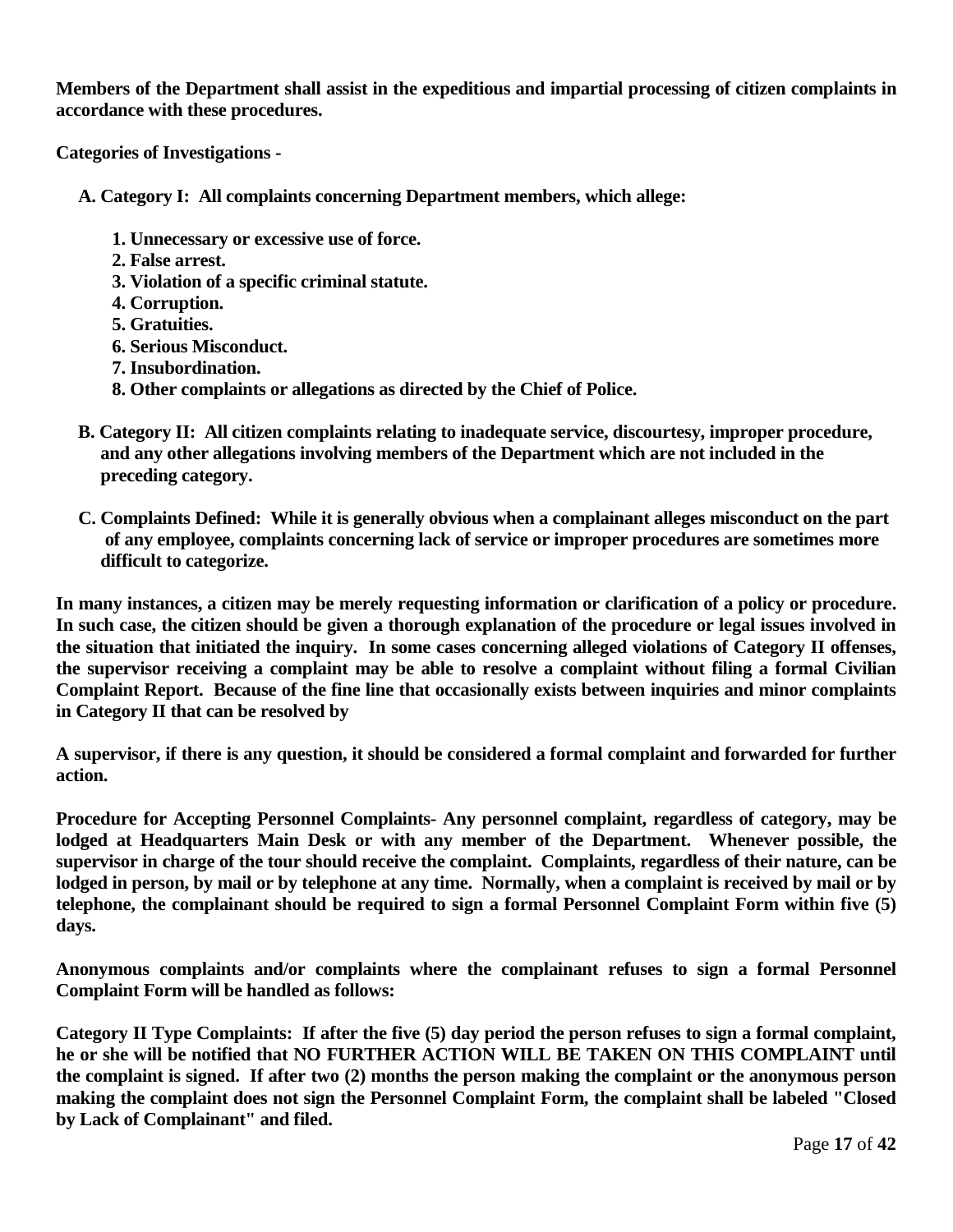**Category I Type Complaints: In this category of complaints, the Division Commander who receives the complaint will immediately meet with the Chief of Police for evaluation of the nature and source of the allegation. The depth of the investigation will depend upon factual information received.**

- **A. Where a non-ranking member of the Department receives a complaint against a member of the Department, he/she shall immediately request the presence of a supervisor who shall interview the complainant and record the complaint. If the complaint is against a supervisor, the Chief of Police shall be notified.**
- **B. The supervisor receiving the personnel complaint will take whatever immediate action is necessary and then file the report with his/her Division Commander who will submit the complaint to the Chief of Police.**
- **C. The Personnel Complaint Form is to be used to record complaints regarding personnel, services, or Department policy and procedures. The form is to be completed on ALL CATEGORY I cases and on Category II cases sufficiently serious to warrant investigation.**
- **D. It is essential that complete and accurate information regarding the complaint and the allegations be obtained. The information should include:**
	- **1. Full name, date of birth, address and telephone number of the complainant and any additional information indicating where the complainant may be contacted. Complete military addresses should be obtained from military personnel.**
	- **2. The specifics of the allegation should be obtained, including the date, time and location.**
	- **3. The name, address, and telephone number of all witnesses should be recorded.**
	- **4. Personnel involved should be identified by name and badge number if possible.**
	- **5. If additional space is required, a Supplementary Offense Report may be used.**
	- **6. A complainant seeking to register a complaint, which does not affect this Department, should be referred to the Department or Agency concerned. A memorandum on the referral should be completed and forwarded to the Division Commander of the person making the referral who will forward it on to the Chief of Police.**
	- **7. The person receiving a personnel complaint will note on the reverse side of the Personnel Complaint any conditions relating to the credibility of the complainant, (e.g. mental condition, apparent influence of drugs or intoxicants, evidence of visible marks of injuries, etc.).**
- **E. The Department member taking the complaint shall be responsible for routing the Personnel Complaint Report as follows:**
	- **1. Original personnel Complaint Report and any supplements should be forwarded to the appropriate Division Commander.**
	- **2. The Division Commander should forward the original Personnel Complaint Report and any supplements to the Chief of Police.**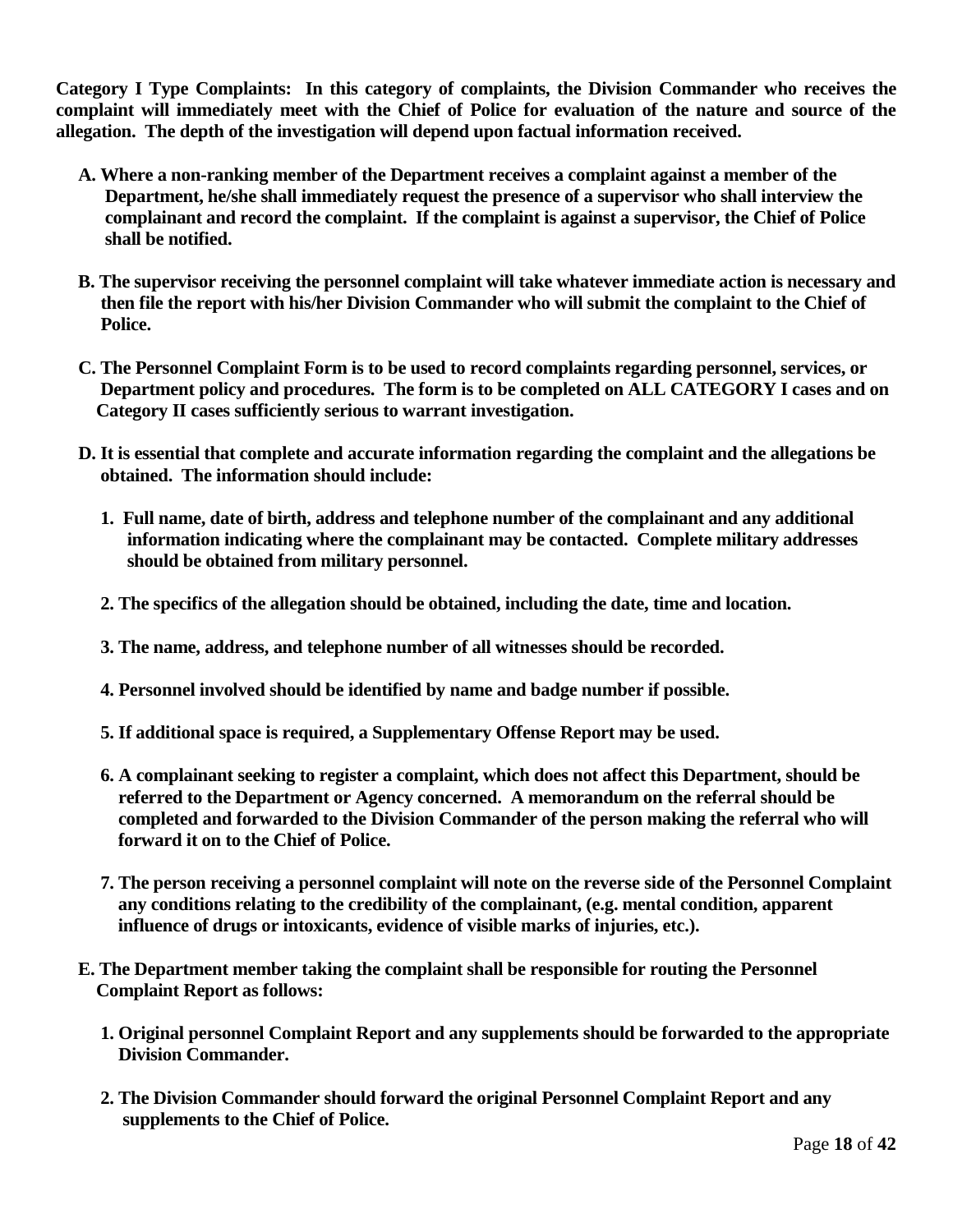**3. The Chief of Police and/or his designee should log the complaint in the Central Complaint Index, which will be maintained in the Chief's Office. The Chief or his designee should make one (1) copy of the complaint and all supporting documentation. The original will be given to the supervisor or Detective assigned to conduct the investigation. The officer assigned the case will notify the complainant in writing that the case is being investigated, and that they are the one assigned to complete the investigation. The copy will be filed in the Personnel Complaint File in the Chief 's Office. Additionally, if the Personnel Complaint is of a criminal nature, the Assistant District Attorney of the Orange County District Attorneys Office serving the Town of Cornwall will be made aware of the investigation by the Chief of Police or his designee. Copies of the Complaint and supporting documentation, along with the results of the Department investigation will be provided to the District Attorneys Office upon their request. Additionally, the Chief of Police will insure that full cooperation is afforded to the District Attorneys Office in overseeing and/or the investigation of the allegation(s) as circumstances may warrant.**

#### **Central Complaint Index -**

- **A. The office of the Chief of Police shall be responsible for maintaining a comprehensive central index of all citizen complaints received by the Department.**
- **B. The responsibility of the Chief of Police, in relation to the Central Complaint Index, shall include the following:**
	- **1. Maintain a numerical file of all citizen complaints recorded on Civilian Complaint forms.**
	- **2. Coordinate and review internal investigations relating to citizen complaints.**
	- **3. Prepare statistical analysis of complaints to identify trends or patterns developing within the Department or with individual members that may require additional training or corrective action.**

**Confidentiality - The Chief of Police will have the responsibility of maintaining the confidentiality of personnel complaints and internal affairs investigation(s) and the maintenance of records. All personnel complaint records will be maintained in the Chief's office and are to be considered confidential in nature. No copies of these records will be provided without a subpoena or order to produce, and then only after review by the Town Attorney. After a personnel complaint against a member has been investigated, the Chief may allow the accused officer to review the complaint in Chief's office, but the record cannot leave the Chief's office. As to other members of the Department, the personnel complaints will be available for review by Division Commanders. Other supervisors may review the records on a "need-to-know basis" as approved by the Chief.** 

**The disciplinary records will be kept in the Personnel Complaint File in the Chief's office as long as the accused officer is an active member of this Department. Five (5) years after an accused officer leaves the Department, the disciplinary record should be transferred to the officer's inactive personnel folder. The transfer of this record should be noted in the Central Complaint Index.**

**Procedures for Investigation of Complaints -**

 **A. The Chief of Police, shall have primary responsibility for assigning and supervising the investigation of all Category I cases.**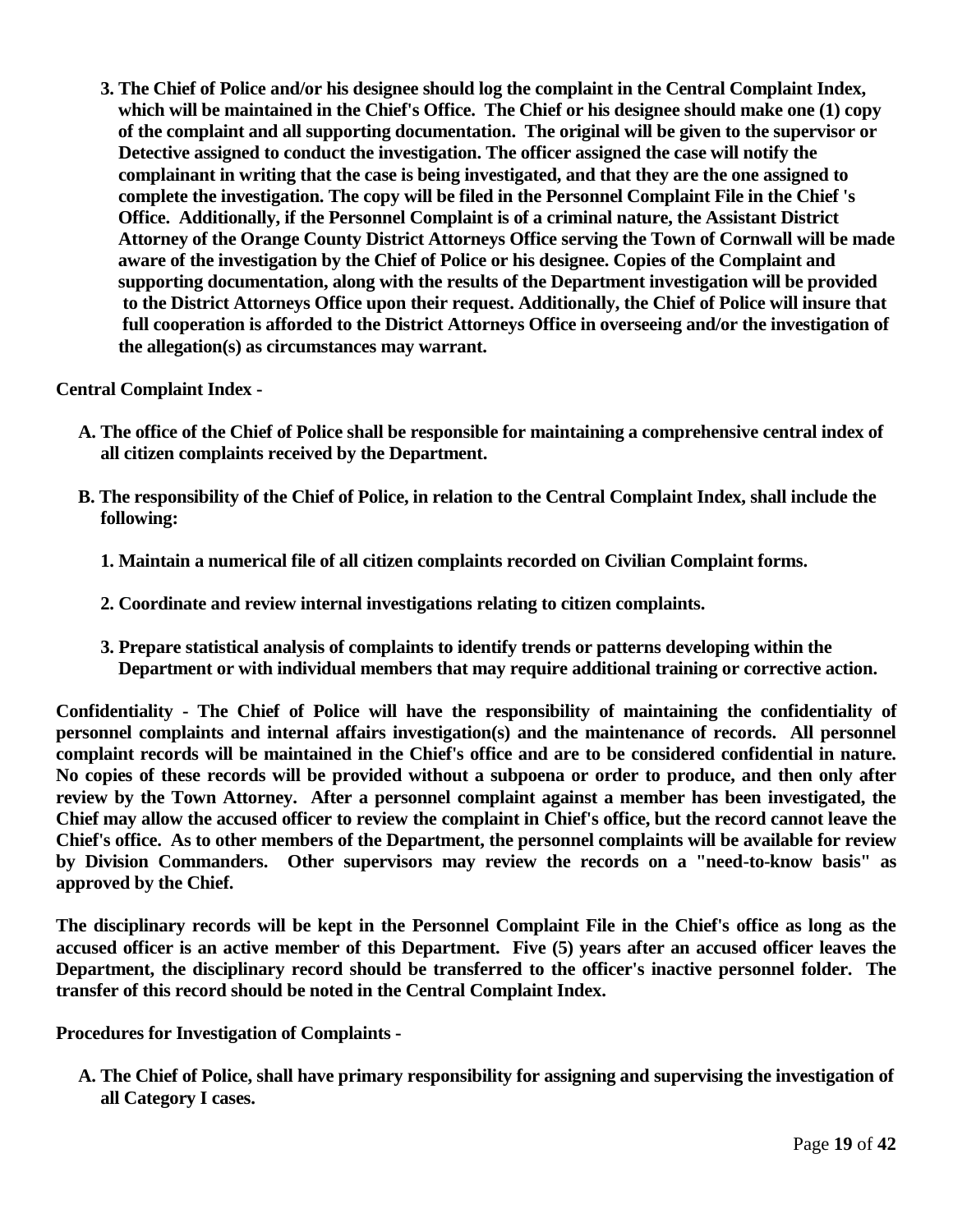- **1. In any situation or incident of a critical or emergency nature, the person receiving the complaint shall immediately notify the Chief of Police, who shall assume or assign the responsibility for the investigation.**
- **B. Investigation of Category II cases will be assigned to the appropriate Division Commander who will assume or assign the responsibility for the investigation. When personnel of more than one Division are involved, the Chief of police will designate a particular Division Commander to be responsible for the investigation.**
- **C. All complaints against personnel shall be investigated by officers of superior rank or by the Detective Division when directed by the Chief of Police.**
- **D. All investigations will be conducted promptly and shall be completed within fifteen (15) days of the date the complaint was received by the Department. If it is not possible to complete the investigation within fifteen (15) days, the Chief of Police, shall be notified of the reason for the delay, and the new projected completion date. Any extension beyond thirty (30) days of receipt must be approved by the Chief of Police.**
- **E. Once an officer is identified as the subject of a complaint, and a personnel investigation has started, the supervisor and/or Detective assigned to the investigation and his Division Commander will follow the investigation through to a logical conclusion. This applies even if the officer or the supervisor is transferred to another division during the investigation.**
- **F. All recognized investigative methods for determining the facts surrounding a complaint shall be utilized. Interviews shall be conducted with the complainant and all witnesses. Department members shall be interviewed and written reports obtained, when necessary.**

**Investigative Procedures - Two types of investigations may take place: ADMINISTRATIVE OR CRIMINAL. Different rules govern interviews of employees in each case.**

**Interview for ADMINISTRATIVE PURPOSES: If the Chief of Police or investigating supervisor wishes to compel an employee to answer questions directly related to his/her official duties and the Chief of Police or investigating supervisor is willing to forego the use of such answers in a criminal prosecution, the Chief of Police or the investigating supervisor shall advise the employee of the following:**

- **A. The purpose of the interview is to obtain information to determine whether disciplinary action is warranted. The answers obtained may be used in disciplinary proceedings resulting in reprimand, demotion, suspension, or dismissal.**
- **B. Any questions specifically related to employment must be fully and truthfully answered. Refusal to answer may result in disciplinary action.**
- **C. No answers given nor any information obtained by reason of such statements may be admissible against the employee at any criminal proceeding.**
- **D. Department employees will be advised of their rights under current civil service law and provided with a representation waiver form which he/she may endorse waiving representation or choose not to endorse and thereby requesting representation by his/her recognized employee organization. If representation is requested by the employee a reasonable amount of time will be allowed to obtain**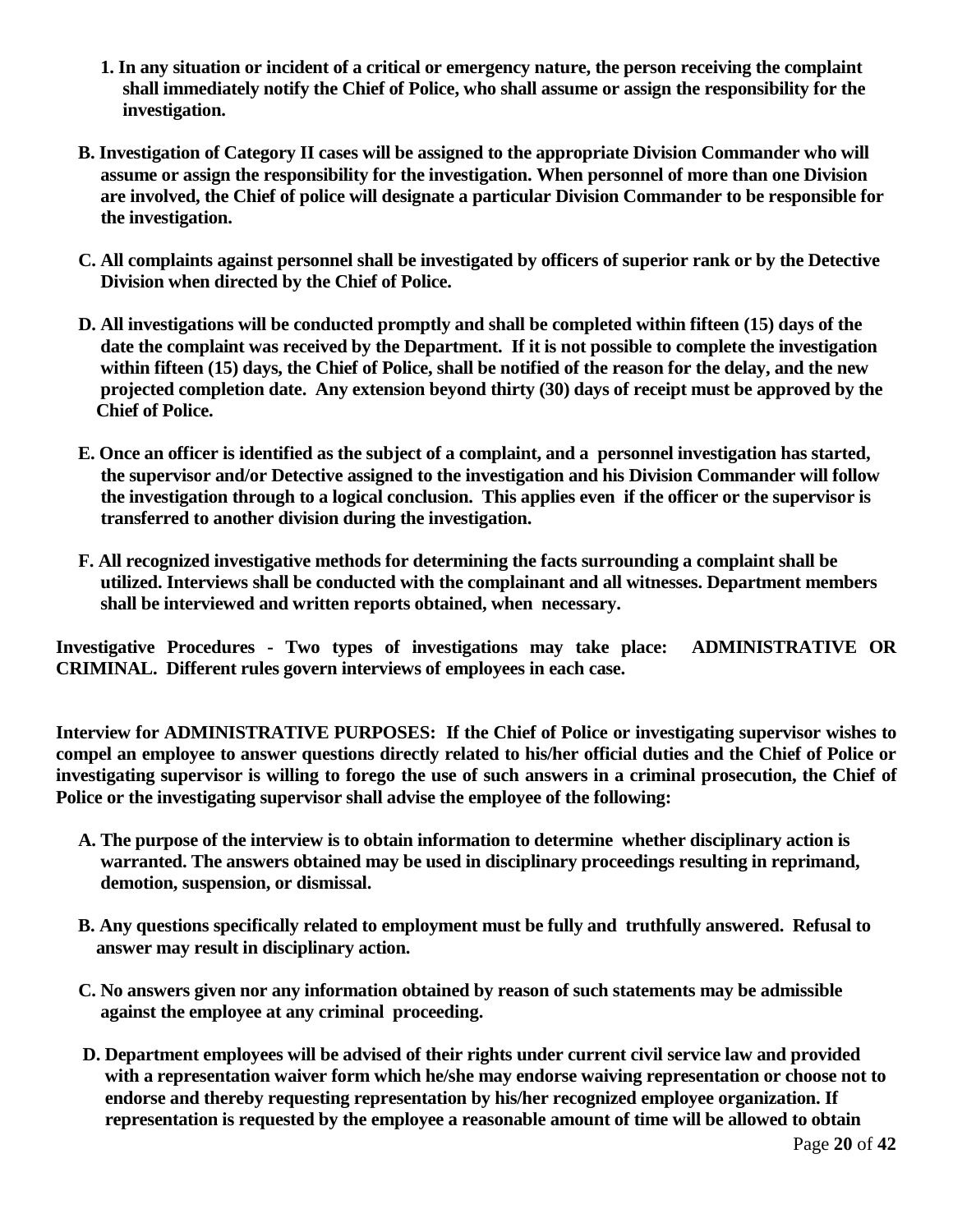**The employee shall read or have read to himself/herself, the following:**

**I WISH TO ADVISE YOU THAT YOU ARE BEING QUESTIONED AS PART OF AN OFFICIAL INVESTIGATION OF THE POLICE DEPARTMENT. YOU WILL BE ASKED QUESTIONS SPECIFICALLY DIRECTED AND NARROWLY RELATED TO THE PERFORMANCE OF YOUR OFFICIAL DUTIES OR FITNESS FOR OFFICE. YOU ARE GUARANTEED BY THE LAWS AND THE CONSTITUTION OF THE STATE OF NEW YORK AND THE CONSTITUTION OF THE UNITED STATES, INCLUDING THE RIGHT NOT TO BE COMPELLED TO INCRIMINATE YOURSELF.**

**YOU ARE HEREBY GIVEN A REPRESENTATION WAIVER FORM. THIS WAIVER ACKNOWLEDGES YOU HAVE THE RIGHT TO REPRESENTATION BY YOUR CERTIFIED OR RECOGNIZED EMPLOYEE ORGANIZATION. YOUR SIGNATURE ON THE WAIVER ACKNOWLEDGES YOU HAVE READ THE WAIVER AND YOU AFFIRMATIVELY WAIVE YOUR RIGHT TO REPRESENTATION. IF YOU DESIRE REPRESENTATION DO NOT SIGN THE WAIVER. A REASONABLE AMOUNT OF TIME WILL BE ALLOWED TO OBTAIN REPRESENTATION.**

**I FURTHER WISH TO ADVISE YOU THAT IF YOU REFUSE TO TESTIFY OR ANSWER QUESTIONS RELATING TO THE PERFORMANCE OF YOUR OFFICIAL DUTIES OR FITNESS FOR DUTY, YOU WILL BE SUBJECT TO DEPARTMENTAL CHARGES WHICH COULD RESULT IN YOUR DISMISSAL FROM THE POLICE DEPARTMENT. IF YOU DO ANSWER, NEITHER YOUR STATEMENTS NOR ANY INFORMATION OR EVIDENCE WHICH IS GAINED BY REASON OF SUCH STATEMENTS CAN BE USED AGAINST YOU IN ANY SUBSEQUENT CRIMINAL PROCEEDINGS. HOWEVER, THESE STATEMENTS MAY BE USED AGAINST YOU IN RELATION TO SUBSEQUENT DEPARTMENTAL CHARGES.**

 **E. In an interview for administrative purposes, no Miranda rights are required. Further, the foregoing rules are inconsistent with Miranda in that employee's statements cannot be used as evidence in a criminal prosecution. Further, as the interview does not serve criminal prosecution, the employee has no 6th amendment right to counsel.**

**Interviews for Criminal Investigative Purposes- If the Chief of Police or investigating supervisor believes criminal prosecution is a possibility and wishes to use statements against the employee in a criminal proceeding, or at least wishes to maintain the option of their use, he or the investigating supervisor shall:**

#### **A. GIVE THE EMPLOYEE MIRANDA RIGHTS.**

- **B. ADVISE THE EMPLOYEE THAT IF HE/SHE ASSERTS HIS/HER RIGHT NOT TO ANSWER QUESTIONS, NO ADVERSE ADMINISTRATIVE ACTION WILL BE TAKEN BASED UPON THE REFUSAL.**
- **C. If the employee decides to answer questions at this point, the responses may be used in both criminal and disciplinary proceedings.**

**NOTE: Miranda includes the provision that a lawyer may be present at an interview. Although technically, the employee has no right to counsel until the employee has been criminally charged**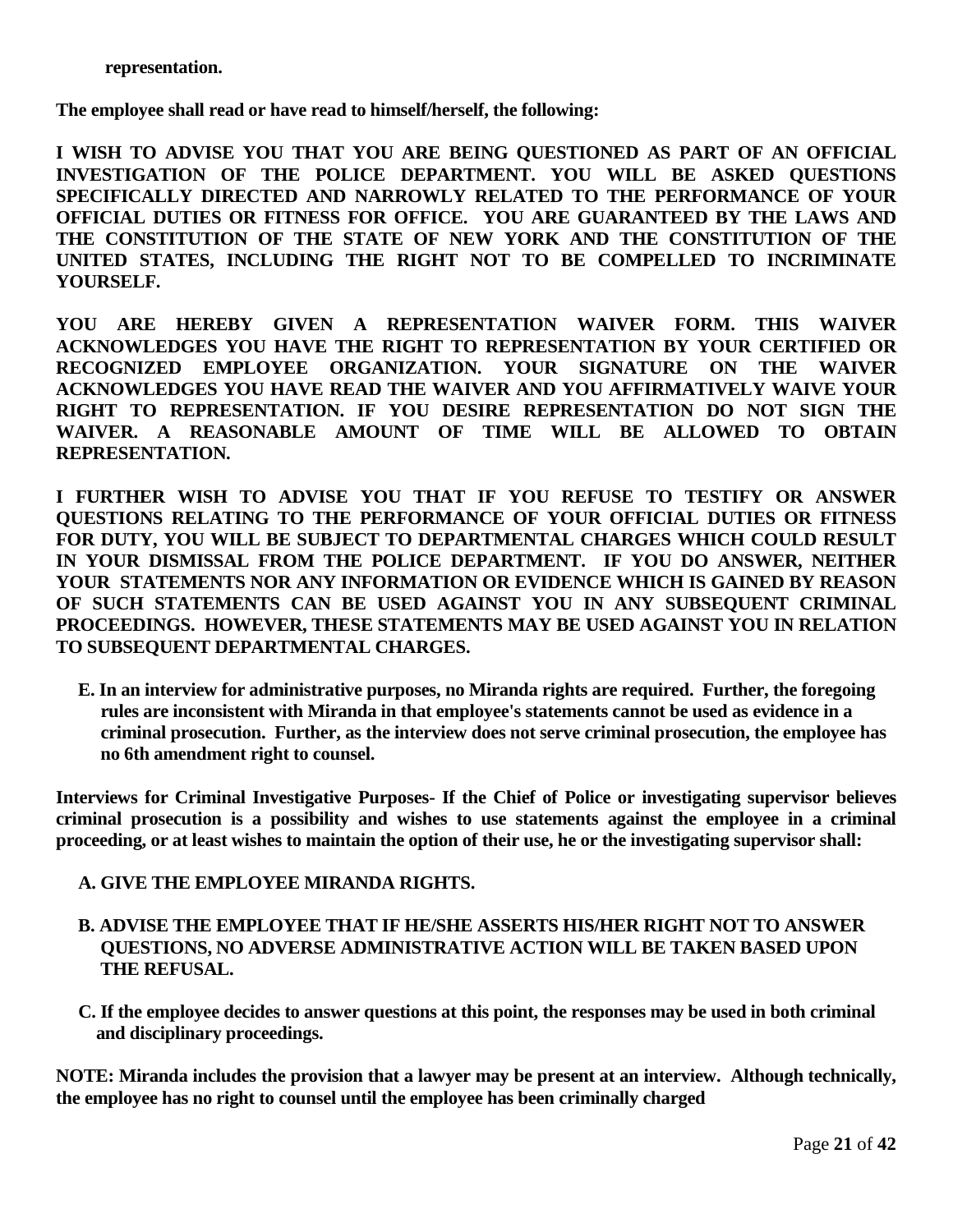**Or his freedom of action has been deprived, the Department wishes the employee to have the option. The Department wishes no possibility to arise in which its actions may be construed coercive.**

**Investigative Resources - In addition to interviews of the employee and witnesses, the Chief of Police or investigating supervisor may require other activities and support of a complaint including:**

**Medical and Laboratory Examination - The Chief of Police or investigating supervisor may, based on his observation, require a Department employee to submit to a test for alcohol or drug use while on duty. The results may be used in a disciplinary hearing. Refusal to submit to the examination will be grounds for disciplinary action and may result in the employee's dismissal.**

- **A. If the employee is believed to be under the influence of alcohol, a certified breathalyzer/intoxilyzer operator will administer the test. The Chief of Police or investigating supervisor will witness the test and will be required to sign as a witness.**
- **B. If the employee has a reading of .05 or higher, or there is other competent evidence of impaired abilities to perform duties, the officer shall be relieved of duty by the Chief of Police or his designee in authority.**
- **C. If the employee is believed to be under the influence of self-administered drugs, he/she may be compelled to submit to a blood and/or urine test. The test shall be administered under medical supervision where hygienic safeguards are met. The sample will be handled using the same safeguards as evidence in a criminal process.**
- **D. If the test shows positive results or there is other competent evidence of impaired abilities to perform duties, the officer shall be relieved of duty as soon as possible by the Chief of police or his designee.**
- **E. If an employee refuses to submit to a test for alcohol the Chief of Police or his designee will immediately relieve the employee from his/her duties for a period of time not to exceed the next eight (8) consecutive hours.**
- **F. If an employee refuses to submit to a test for drugs, then the Chief of Police or his designee will immediately relieve the employee from duty for failure to cooperate in an administrative investigation.**

**Photographs - Photographs of employees may be maintained for the purpose of identification by complainants of an employee accused of misconduct.**

**Adjudication of Complaints -**

- **A. The results of the investigation shall be recorded on Departmental Supplementary offense Reports.**
- **B. The reviewing superior officer shall note the disposition classification on the above form. Dispositions are classified as follows:**

 **SUBSTANTIATED - The accused employee committed all or part of the alleged acts of misconduct.** 

 **UNSUBSTANTIATED - The investigation produced insufficient information to clearly prove or disprove the allegations.**

 **EXONERATED - The alleged act occurred but was justified, legal and proper.**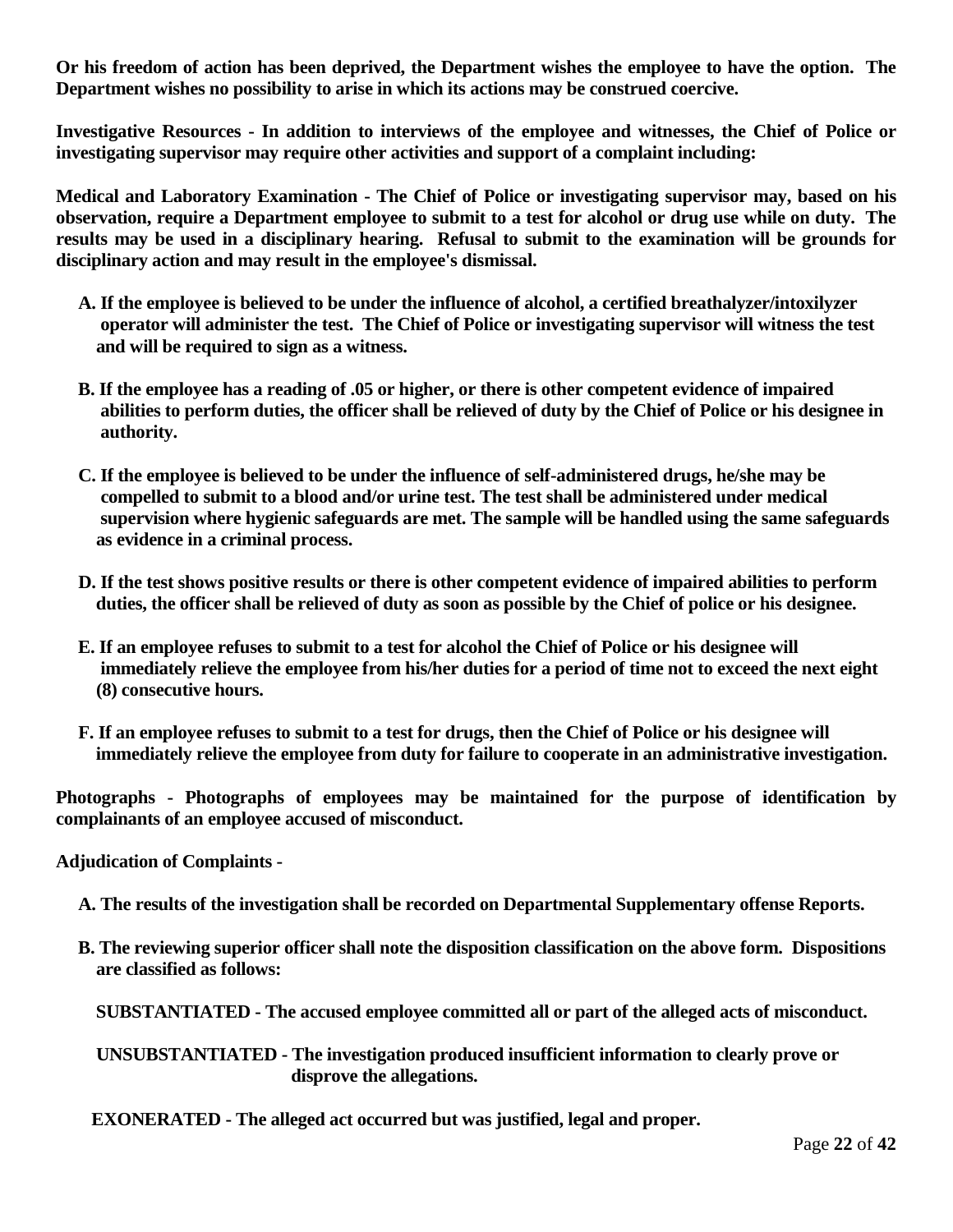**UNFOUNDED - The alleged act did not occur.**

 **MISCONDUCT - Acts of misconduct were discovered during the investigation NOTED that were not alleged in the original complaint.**

- **C. Division Commanders shall forward the completed investigation, including copies of all investigative reports, to the Chief of Police. The Chief of Police will make these reports available to the Orange County District Attorney's Office if the complaint is of a criminal nature.**
- **D. At the direction of the Chief of Police, reports of investigations disclosing misconduct will be forwarded to the appropriate Division Commander for review. The Division Commander shall review the investigative report and personnel files of the officer(s) and submit a written recommendation concerning disciplinary action to the Chief of Police.**
- **E. In all complaints the complainant shall be notified of the results/disposition of the investigation, either in person or by telephone, by the supervisor conducting the investigation. If the investigation resulted in disciplinary action against the Department member, the complainant shall be advised only that "appropriate" disciplinary action has been taken. The specific disciplinary action shall not be released.**
- **F. In all complaints investigated, the officer(s) involved will be notified in writing, via the chain-of command, of the results of the investigation and its completion.**

**Town Boards' Review - All written personnel complaints will be submitted to the Town Board for their review within 2 business days after the police department receives them.** 

**All Personnel Complaints and Internal Affairs Investigations will be made available to the Supervisor & Members of the Town Board for review after they have been closed or resolved.** 

**This policy encourages the Town Board to periodically review the nature, investigation and resolution of the Personnel Complaints being filed against officers.** 

Jen 9gl

Todd M. Hazard, Chief of Police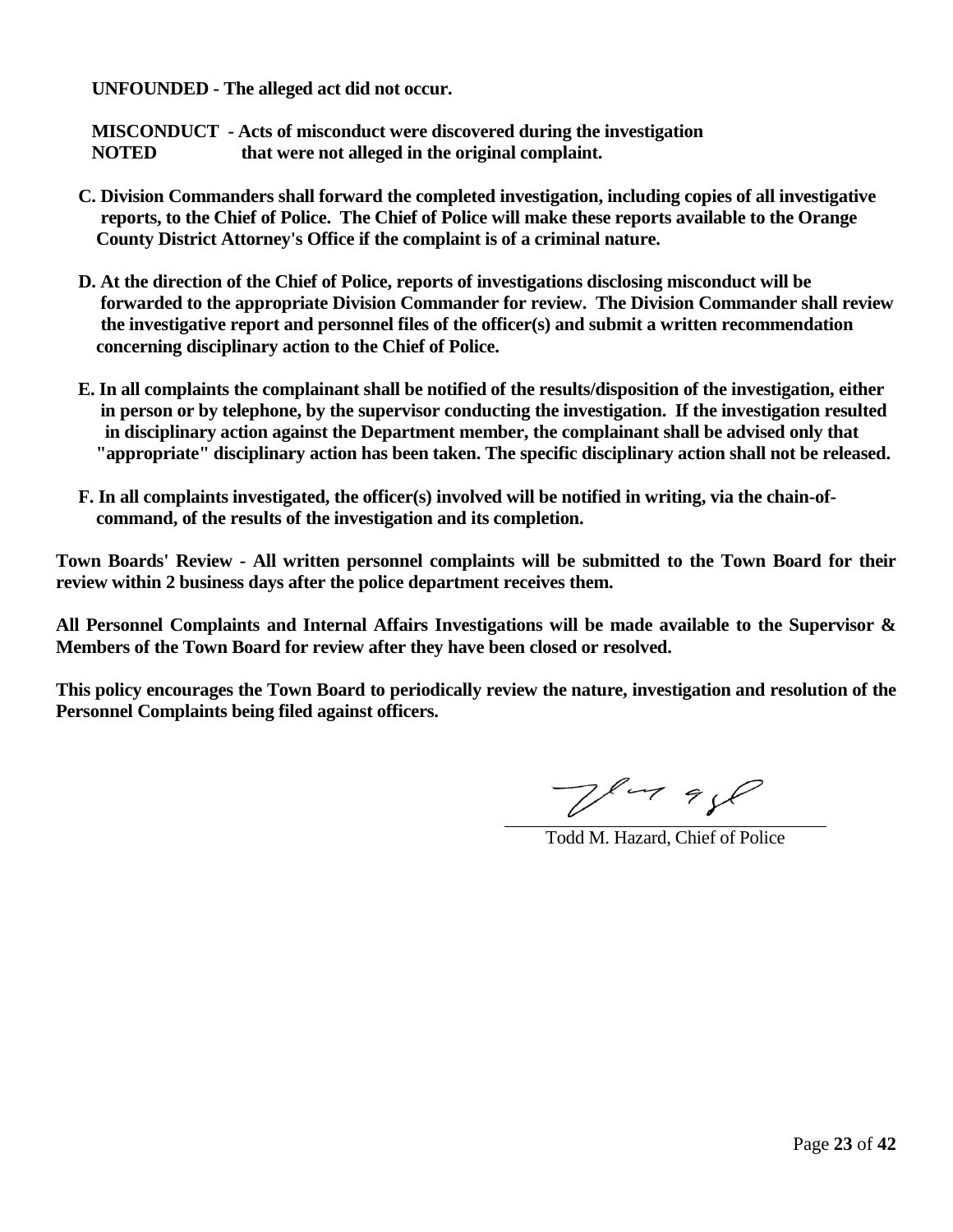

**Town of Cornwall Police Department**

POLICE DEPARTMENT 183 Main Street Cornwall NY 12518



Todd M. Hazard Chief of Police

## **GENERAL ORDER** NO: 18.03 **Issue Date: 10/01/2019 Revised:10/14/20 Effective Date: 10/14/2020 Revises: 3.04 Supersedes: Subject: REPORTING, EVALUATION, AND INVESTIGATION OF THE USE OF FORCE AND THE DISCHARGE OF WEAPONS Distribution: Reevaluation Date: 11/2022 Page: 1 of 4 Issuing Authority: Chief Todd M. Hazard**

#### **GENERAL ORDER #18.03 REPORTING, EVALUATION, AND INVESTIGATION OF THE USE OF FORCE AND THE DISCHARGE OF WEAPONS**

**Purpose - To establish guidelines for the reporting, evaluation and investigation of the use of force and for the discharge of weapons.**

**Background - No aspect of policing elicits more passionate concern or more divided opinions than the use of force, especially the use of deadly force. Today's society is marked by an increased use of force of all types by and against police officers. At the same time, use of force by police officers is subject to the most extensive judicial scrutiny. For these reasons it is necessary to utilize a system whereby the use of force by Department members will be accurately reported, evaluated and investigated.**

**Policy/Procedure - It is the policy of this Department that the USE OF FORCE by a Department member**  will be accurately reported and subject to a thorough and objective evaluation. This policy will cover all **USE OF FORCE, whether on duty, off duty, within the Town Boundaries and also while performing duties outside the boundaries of the Town of Cornwall.**

#### **REPORTING & REVIEWING THE USE OF FORCE**

**A. A Police or peace Officer or other law enforcement entity who has custody of a person must provide attention to the medical and mental health needs of a person in their custody and obtain assistance and treatment of such needs, which are reasonable and provided in good faith.**

- **1. This includes appropriate and timely medical attention being provided to a party injured as a result of a use of force incident.**
- **2. The immediate mental health needs of a person shall be based upon the reasonable cause to believe that a person, who appears to be mentally ill, is conducting themselves in a manner which is likely to result in a serious harm to themselves or others.**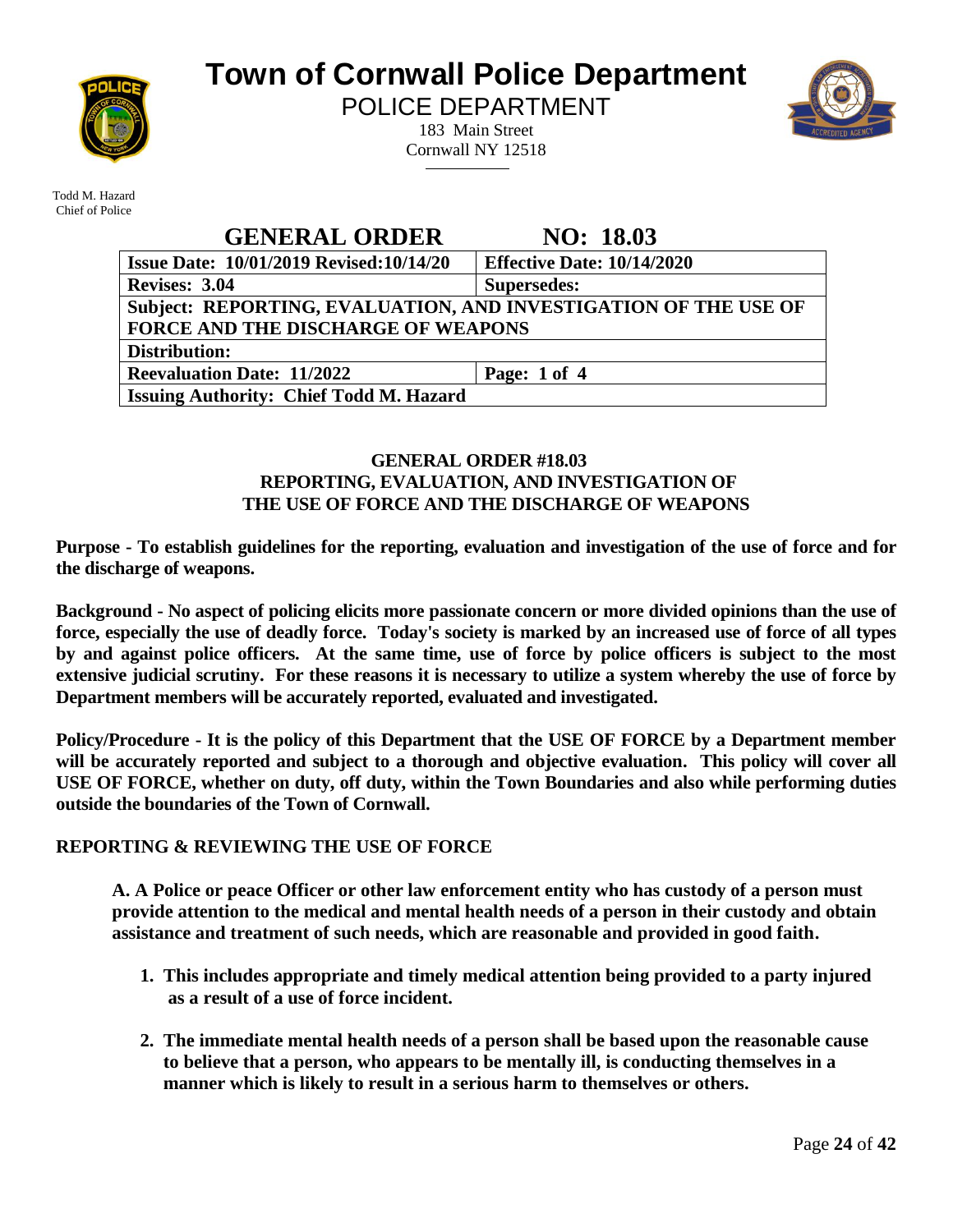**B. Members involved in use of force incidents as described below shall notify their supervisor as soon as practicable and shall complete a departmental use of force report.** 

**1. Use of force that results in a physical injury.** 

**2. Use of force incidents that a reasonable person would believe is likely to cause an injury.** 

**3. Incidents that result in a complaint of pain from the suspect except complaints of minor discomfort from compliant handcuffing.** 

**4. Incidents where a conducted energy device (CED) was intentionally discharged or accidentally discharged after being displayed.** 

**5. Incidents where a firearm was discharged at a subject.** 

#### **REPORTING METHOD:**

- **A. The officer using force will notify their Supervisor of such force as soon as practical after the occurrence. If a Supervisor is not on duty during the time of occurrence, a supervisor will be contacted using the department on-call Supervisor list.**
- **B. Where practicable, the notified Supervisor should respond to the scene to begin the preliminary force investigation.**
- **C. The Supervisor that is made aware of a force incident shall ensure the completion of a department use of force report by all officers engaging in reportable use of force, and to the extent practical, make a record of all officers present.**
- **D. Any Department member on the scene at the time of the occurrence who is witness to, or participates in, the occurrence will complete a supplement to the original Incident Report.**
- **E. Upon the completion of all reports, all documentation shall be submitted to the supervisor notified. After review, the supervisor will forward all docments to The Chief of Police. The Chief of Police will conduct an investigation as to the use of force or appoint an approprate Supervisor to conduct the investigation.**

#### **RESPONSIBILITY OF SUPERVISOR ON SCENE:**

 **1. Determine which support services would be beneficial to the reporting and evaluation of the occurrence. In any Police involved shooting, the supervisor shall contact The Orange County District Attorney's Office and The New York State Police.**

 **2. Preserve the integrity of the scene until such time as the arrival of the District Attorneys Investigators and/or Medical Examiner and/or whatever support services are needed to conduct an investigation of the occurrence.**

**3. A Supervisor or designee should be dispatched to the hospital to consult with the attending physician as to the extent of and location of the wound(s), if applicable.**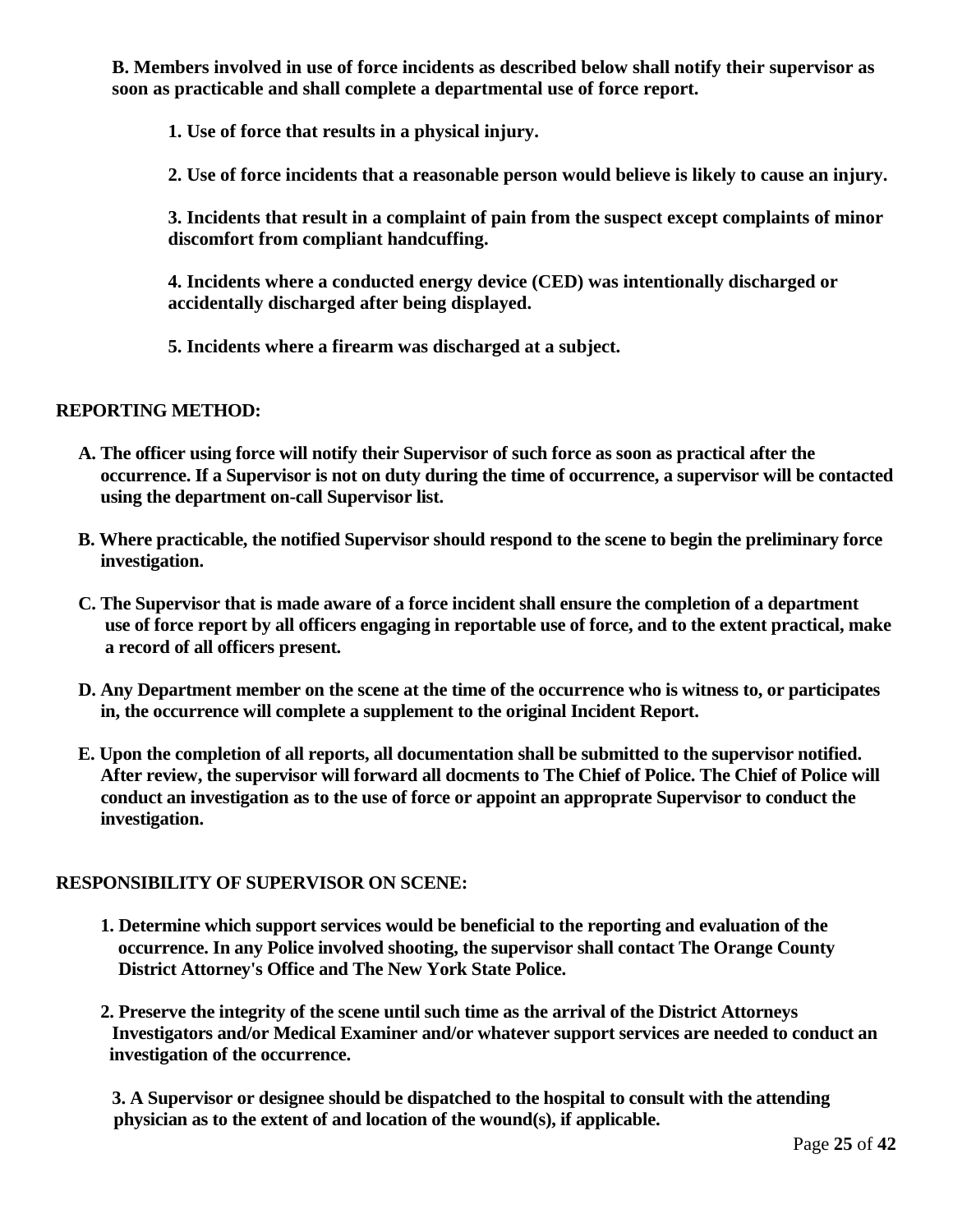#### **PHOTOGRAPHS**

 **A. Photographs will be taken to document any injuries or lack thereof to Officers or Suspects.** 

#### **USE OF FORCE INVESITGATION:**

 **A. The Chief of Police or his or her desingated investigator shall review the use of force to determine whether or not it is consistent with the policies of this Department and professional law enforcement standards.**

 **B. The Chief of Police will evaluate the use of force incident as to policy compliance, or noncompliance as the case may be, and determine if additional training is needed, or policy changes, or changes in equipment, or discipline is warranted.**

#### **REQUIRED REPORTING TO D.C.J.S.**

 **State Law reuires police departments to report any occurrence in which a police officer employs uses of force as listed below:**

- **A. Display a chemical agent - to point a chemical agent at a person or persons.**
- **B. Use/Deploy a chemical agent - the operation of the chemical agent against a person or persons in a manner capable of causing physical injury as defined in P.L. Article 10.**
- **C. Brandishes a firearm - to point a firearm at a person or persons.**
- **D. Use/Discharges a firearm - to discharge a firearm at or in the direction of a person or persons.**
- **E. Brandishes an electronic control weapon - to point an electronic control weapon at a person or persons.**
- **F. Uses/deploys electronic control weapon - the operation of an electronic control weapon against a person or persons in a manner capable of causing physical injury as defined in PL Article 10.**
- **G. Brandishes an impact weapon - to point an impact weapon at a person or persons.**
- **H. Uses/Deploys an impact weapon - the operation of an impact weapon against a person or persons in a manner capable of causing physical injury as defined in PL Article 10.**
- **I. Uses a chokehold or other similar restraint - any application of sustained pressure to the throat or windpipe of a person in a manner that may hinder breathing or reduce intake of air.**

 **Uses of Force that fall into the above categories shall be reported to D.C.J.S. by the supervisor reviewing the report. Submission is made through the N.Y.S. Ejustice Integrated Portal.** 

#### **DISCIPLINE:**

 **A. If a use of force investigation determines that the use of force incident was not in compliance with department policy, discipline procedures may be intitated as outlined in Article XVI and General Order 18.01. Officers shold be aware that failure to adhere to the use of force guidelines outline in Department General Orders may include suspension and or dismissal from the Police Department.** 

#### **FILING OF LATE USE OF FORCE REPORT:**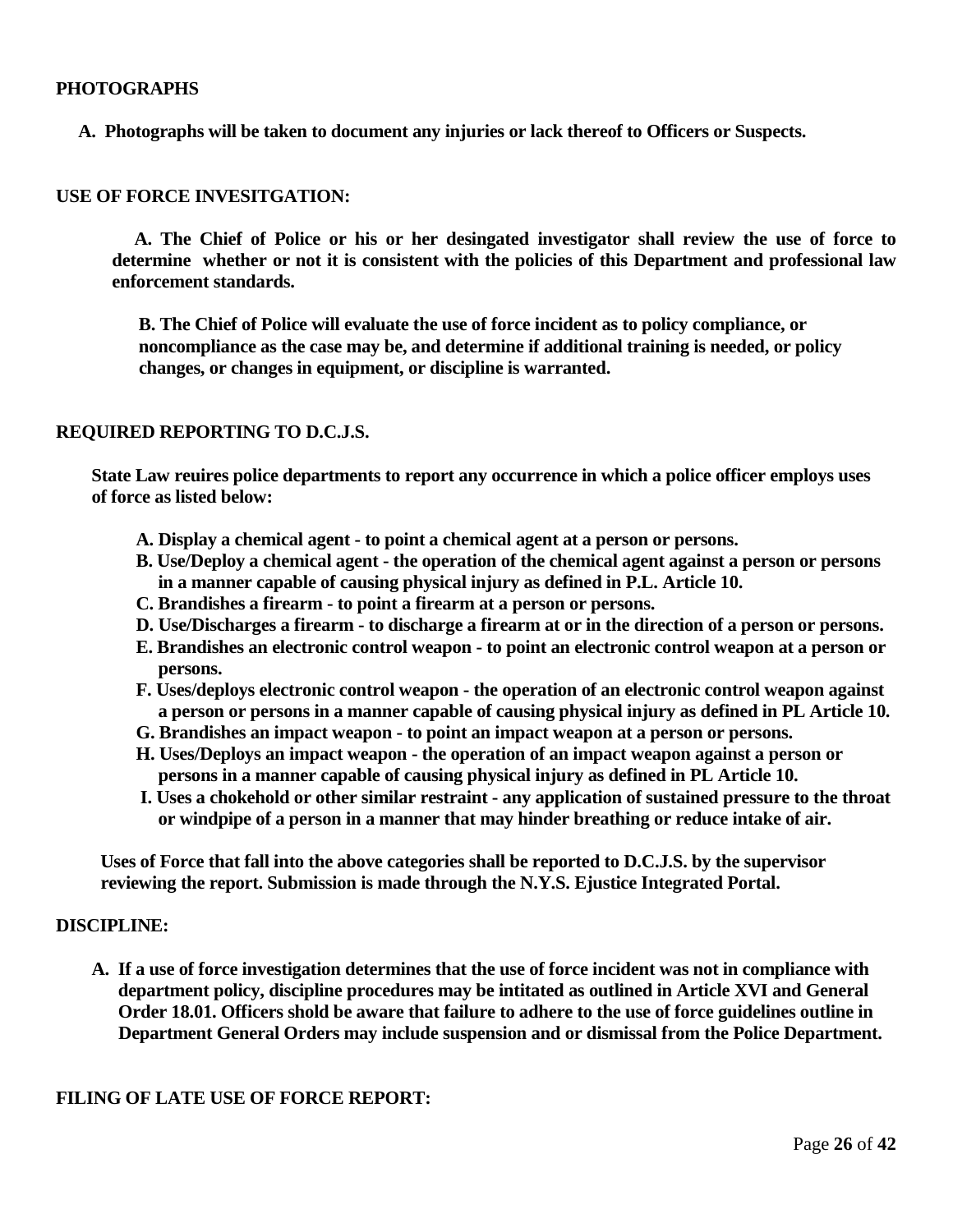**If an officer uses force on a subject but does not file a USE OF FORCE REPORT because he/she does not believe that an injury occurred, and the officer and/or the Department is later advised that a person is claiming that he/she suffered a injury, a USE OF FORCE REPORT must be filed by the officer who allegedly used the force. This USE OF FORCE REPORT must be filed within seventy two (72) hours of when the officer and/or the Department is notified that an injury occurred. This USE OF FORCE REPORT should be submitted to the Tour Supervisor on duty when the officer completes the report.**

**EXAMPLE OF ABOVE SITUATION - An officer(s) forcibly places handcuffs on a subject being arrested who is offering resistance. The subject does not claim to be injured at the time, and the officer believes that no injury resulted in his/her application of force. The officer and/or the Department is later notified that an injury did occur.**

Den & P

Todd M. Hazard, Chief of Police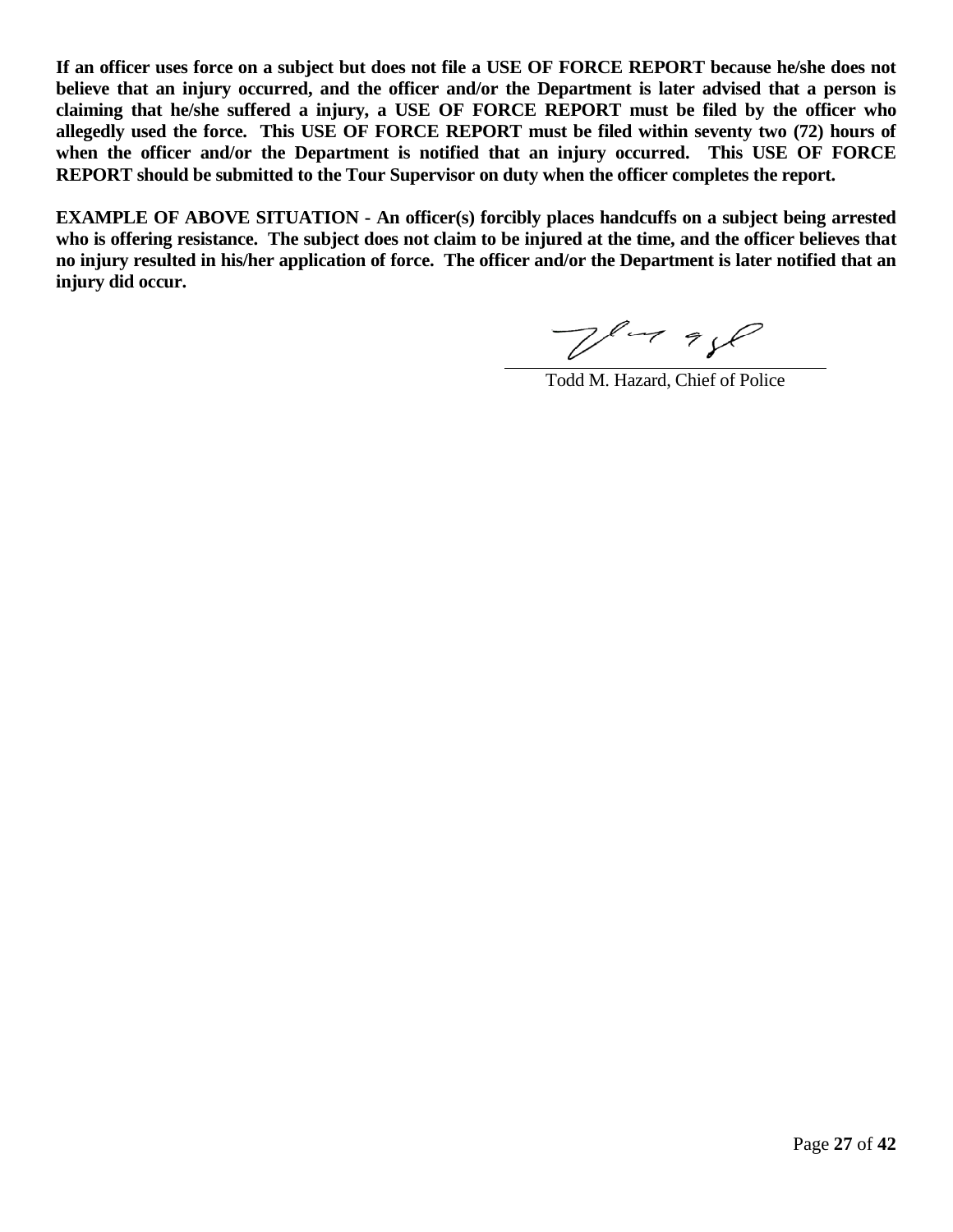

**Town of Cornwall Police Department**

POLICE DEPARTMENT 183 Main Street Cornwall NY 12518



Todd M. Hazard Chief of Police

> **GENERAL ORDER** NO: 25.09 **Issue Date: 4/30/2014 Effective Date: 4/30/2014 Revises:** Supersedes: **Subject: Hate Crimes** Distribution: All **State: 44.2 Reevaluation Date: Page: 1 of 10 Issuing Authority: Chief Todd M. Hazard**

## **I. Purpose**

This policy is designed to assist employees in identifying and investigating hate crimes and assisting victimized individuals and communities. A swift and strong response by law enforcement can help stabilize and calm the community as well as aid in a victim's recovery

# **II. Policy**

Any acts or threats of violence, property damage, harassment, intimidation, or other crimes motivated by hate and bias and designed to infringe upon the rights of individuals are viewed very seriously by this agency and will be given high priority. This agency shall employ necessary resources and vigorous law enforcement action to identify and arrest hate crime perpetrators. Also, recognizing the particular fears and distress typically suffered by victims, the potential for reprisal and escalation of violence, and the far-reaching negative consequences of these crimes on the community, this agency shall be mindful of and responsive to the security concerns of victims and their families.

## **III. Definitions**

A. New York State Penal Law §485.05 Hate crimes.

1. A person commits a hate crime when he or she commits a specified offense and either:

(a) intentionally selects the person against whom the offense is committed or intended to be committed in whole or in substantial part because of a belief or perception regarding the race, color, national origin, ancestry, gender, religion, religious practice, age, disability or sexual orientation of a person, regardless of whether the belief or perception is correct, or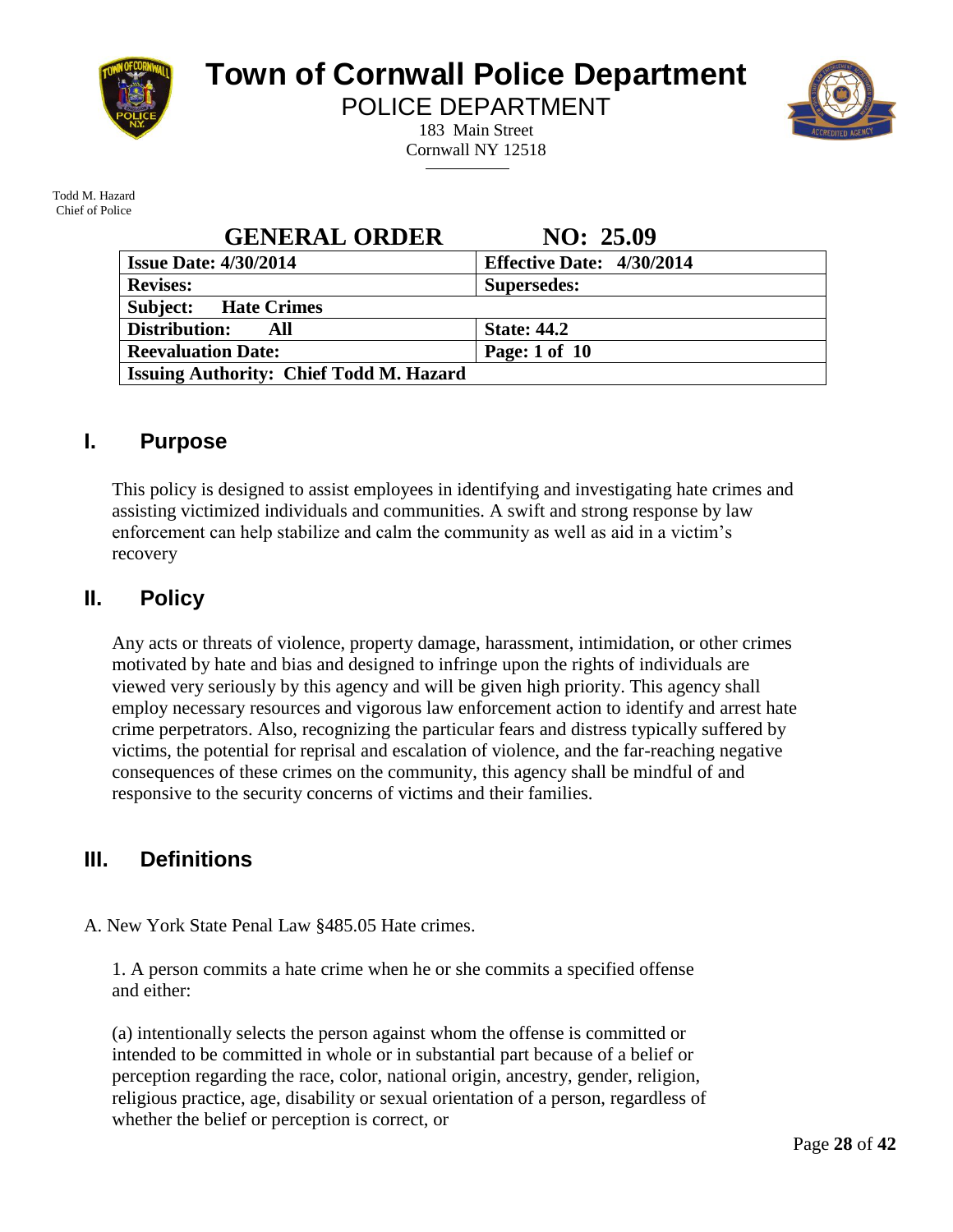(b) intentionally commits the act or acts constituting the offense in whole or in substantial part because of a belief or perception regarding the race, color, national origin, ancestry, gender, religion, religious practice, age, disability or sexual orientation of a person, regardless of whether the belief or perception is correct.

2. Proof of race, color, national origin, ancestry, gender, religion, religious practice, age, disability or sexual orientation of the defendant, the victim or of both the defendant and the victim does not, by itself, constitute legally sufficient evidence satisfying the people's burden under paragraph (a) or (b) of subdivision one of this section.

For purposes of this section:

(a) the term "age" means sixty years old or more; (b) the term "disability" means a physical or mental impairment that substantially limits a major life activity.

B. Penal Law § 240.31 Aggravated harassment in the first degree.

A person is guilty of aggravated harassment in the first degree when with intent to harass, annoy, threaten or alarm another person, because of a belief or perception regarding such person's race, color, national origin, ancestry, gender, religion, religious practice, age, disability or sexual orientation, regardless of whether the belief or perception is correct, he or she:

1. Damages premises primarily used for religious purposes, or acquired pursuant to section six of the religious corporation law and maintained for purposes of religious instruction, and the damage to the premises exceeds fifty dollars; or

2. Commits the crime of aggravated harassment in the second degree in the manner proscribed by the provisions of subdivision three of section 240.30 of this article and has been previously convicted of the crime of aggravated harassment in the second degree for the commission of conduct proscribed by the provisions of subdivision three of section 240.30 or he or she has been previously convicted of the crime of aggravated harassment in the first degree within the preceding ten years; or

3. Etches, paints, draws upon or otherwise places a swastika, commonly exhibited as the emblem of Nazi Germany, on any building or other real property, public or private, owned by any person, firm or corporation or any public agency or instrumentality, without express permission of the owner or operator of such building or real property;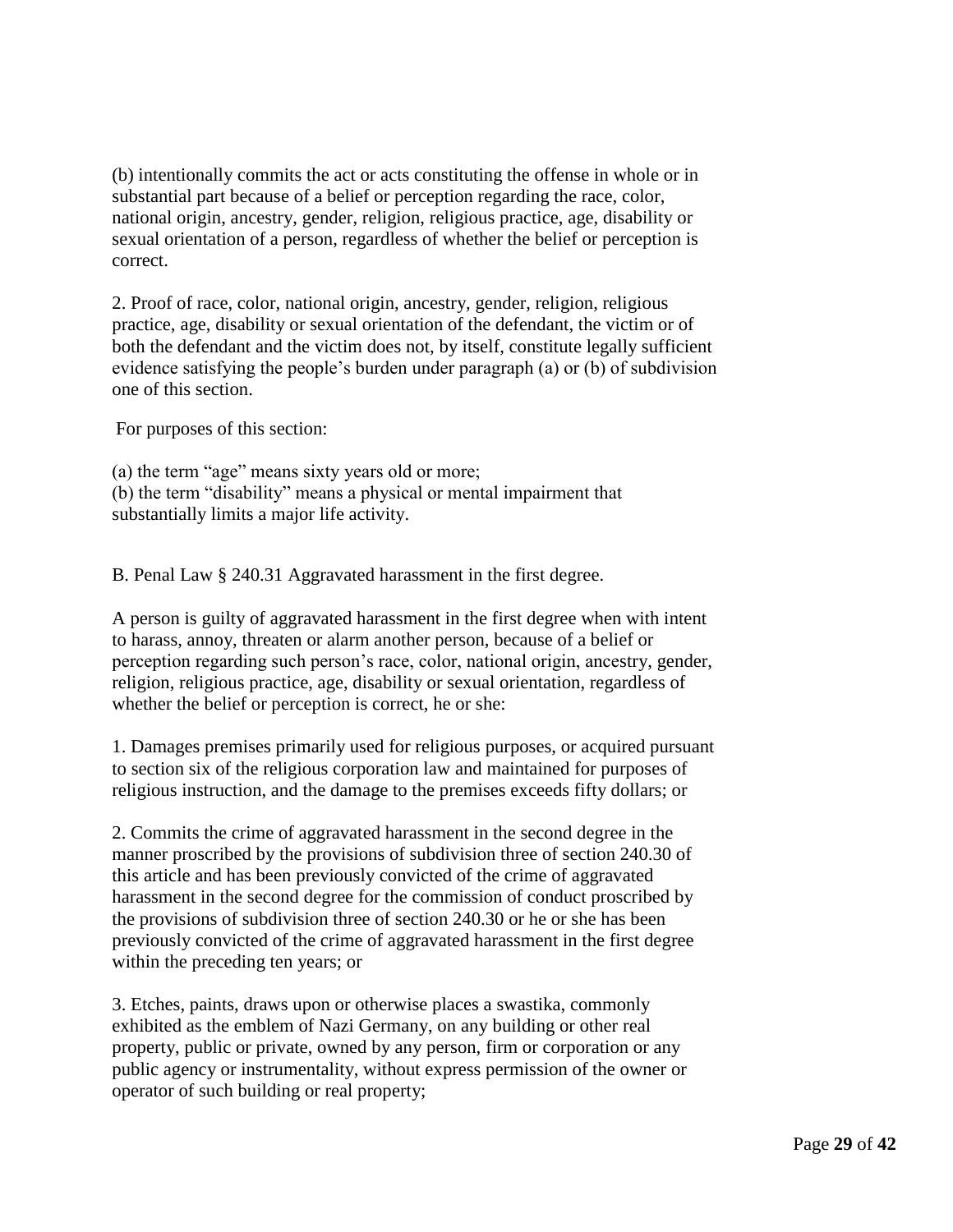4. Sets on fire a cross in public view; or

5. Etches, paints, draws upon or otherwise places or displays a noose, commonly exhibited as a symbol of racism and intimidation, on any building or other real property, public or private, owned by any person, firm or corporation or any public agency or instrumentality, without express permission of the owner or operator of such building or real property.

Aggravated harassment in the first degree is a class E felony.

C. Penal Law § 240.30(3) Aggravated harassment in the second degree.

A person is guilty of aggravated harassment in the first degree when with intent to harass, annoy, threaten or alarm another person, he or she:

(3) Strikes, shoves, kicks, or otherwise subjects another person to physical contact, or attempts or threatens to do the same because of a belief or perception regarding such person's race, color, national origin, ancestry, gender, religion, religious practice, age, disability or sexual orientation, regardless of whether the belief or perception is correct.

Aggravated harassment in the second degree is a class A misdemeanor.

The additional crimes that can be charged under the Hate Crime statute are listed in NYS Penal Law Section 485.5 (3)

#### **IV. PROCEDURES**

#### A. Goals

- 1. Officers shall conduct a thorough and complete investigation in all suspected and confirmed hate crime incidents and assist the local prosecutor.
- 2. Officers should make every effort to become familiar with organized hate groups operating in the community and police contacts should be documented.
- B. Initial Response Procedures

Initial responding officers at the scene of a suspected hate crime shall take preliminary actions deemed necessary, including, but not limited to, the following:

- 1. Secure the scene. Steps should be taken so that the initial situation does not escalate. This includes but is not limited to:
	- a. Stabilizing injured victims and requesting medical aid.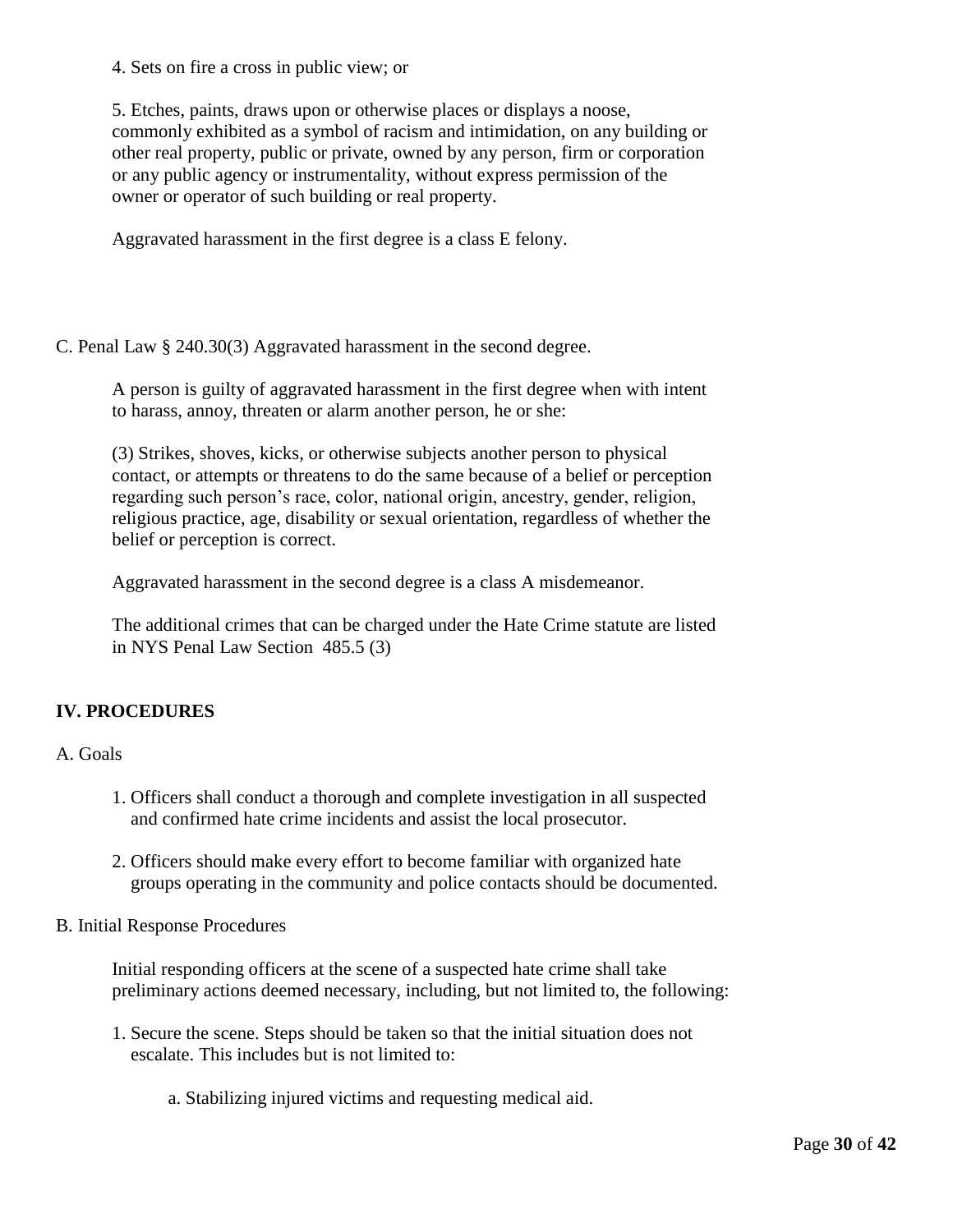- b. Providing protection to victims and witnesses by increased police presence.
- c. Protect the crime scene and have technician collect and photograph physical evidence such as hate literature, spray paint cans, and symbolic objects used by hate groups, such as swastikas and crosses.
- 2. Identify criminal evidence on the victim if applicable.
- 3. Request the assistance of a translator or counselor when necessary.
- 4. Request the assistance of a supervisor.
- 5. Conduct a preliminary investigation and record information on;
	- a. the identity of suspected perpetrators,
	- b. the identity of witnesses, including those no longer at the scene,
	- c. prior bias-motivated occurrences in the immediate area or against the same victim. (check with Crime Analyst, NYSIC (518) 786-2100)
	- d. statements made by suspects; exact language is critical.
- 6. Arrest suspected perpetrators if probable cause exists.
	- a. Conduct interview and attempt to establish motive
	- b. Consult with prosecutor if there is a question as to proper criminal charges
- 7. Take measures to ensure that necessary preliminary actions have been taken and brief the responding supervisor as to those action

During your investigation, look for possible signs that the incident may be a hate crime:

- The motivation of the perpetrator or lack of motive.
- Statements made by the perpetrator.
- The presence of multiple perpetrators.
- The display of offensive symbols, words or acts.
- Was any hate literature found in the possession of the suspect?
- Is the victim the only person of a particular group at a park or facility?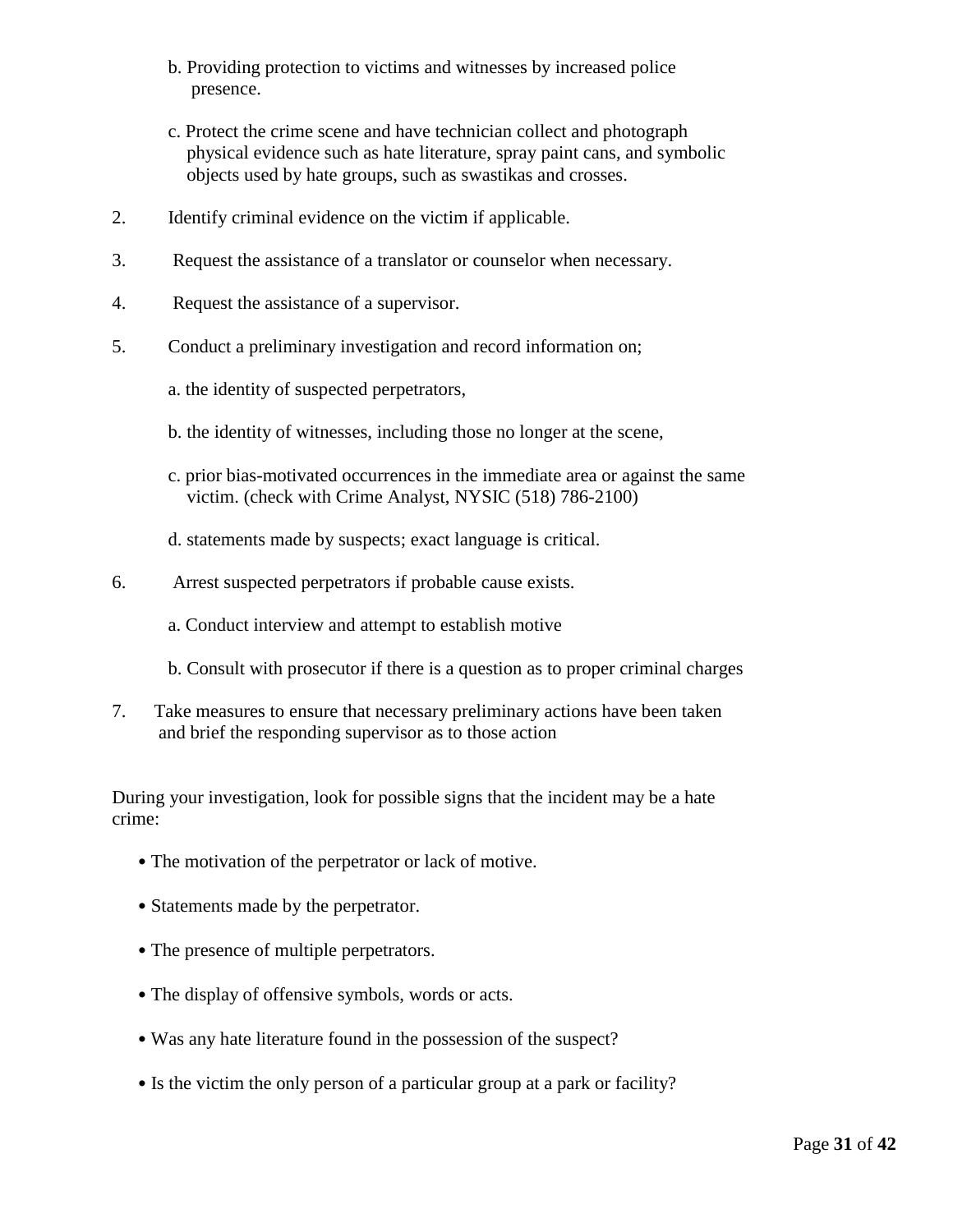- Is the victim from a different racial, ethnic, religious group than the perpetrator?
- The absence of any motive. The brutal nature of a particular incident could denote a hate crime, particularly when the perpetrator and victim don't know each other.
- The perpetrator's perception of the victim, whether accurate or not.
- The date, time or circumstances of the occurrence, such as on a religious holiday, or an event occurring at a gathering of a group of people affiliated by ethnicity, religion, sexual orientation, etc.
- Multiple incidents occurring in a short time period and all the victims were of the same identifiable group.
- Were the real intentions of the perpetrator racial, color, religious or ethnic oriented, or were there other reasons such as pranks, unrelated vandalism, or a dispute arising out of a non-bias related disagreement?
- Incident occurred in proximity to an establishment that could be associated with one of the protected classes.
- The perpetrator targeted a particular portion of the victim's body; i.e. Sikh victims forcibly having his hair cut, or a victim targeted for his/her sexual orientation being attacked near or around his or her genitalia.
- The victim's perception that he/she was selected because they are a member of an identifiable group.
- 8. The mere mention of a bias remark does not make an incident bias motivated, just as the absence of a remark does not make an incident without bias. Even the mere perception that the incident may be motivated by bias shall necessitate a notification to a patrol supervisor.
- 9. Be cognizant of dual motivation by some suspects. Example: A suspect may be looking to commit robberies but specifically targets elderly victims.
- 10. Note that an attack against a transgender victim could be covered under sexual orientation or gender.
- C. Supervisory Responsibilities

The supervisor shall confer with the initial responding officer(s), take measures to ensure that necessary preliminary actions have been taken, and make appropriate departmental notifications as necessary. The supervisor shall request any appropriate additional personnel necessary to accomplish the following: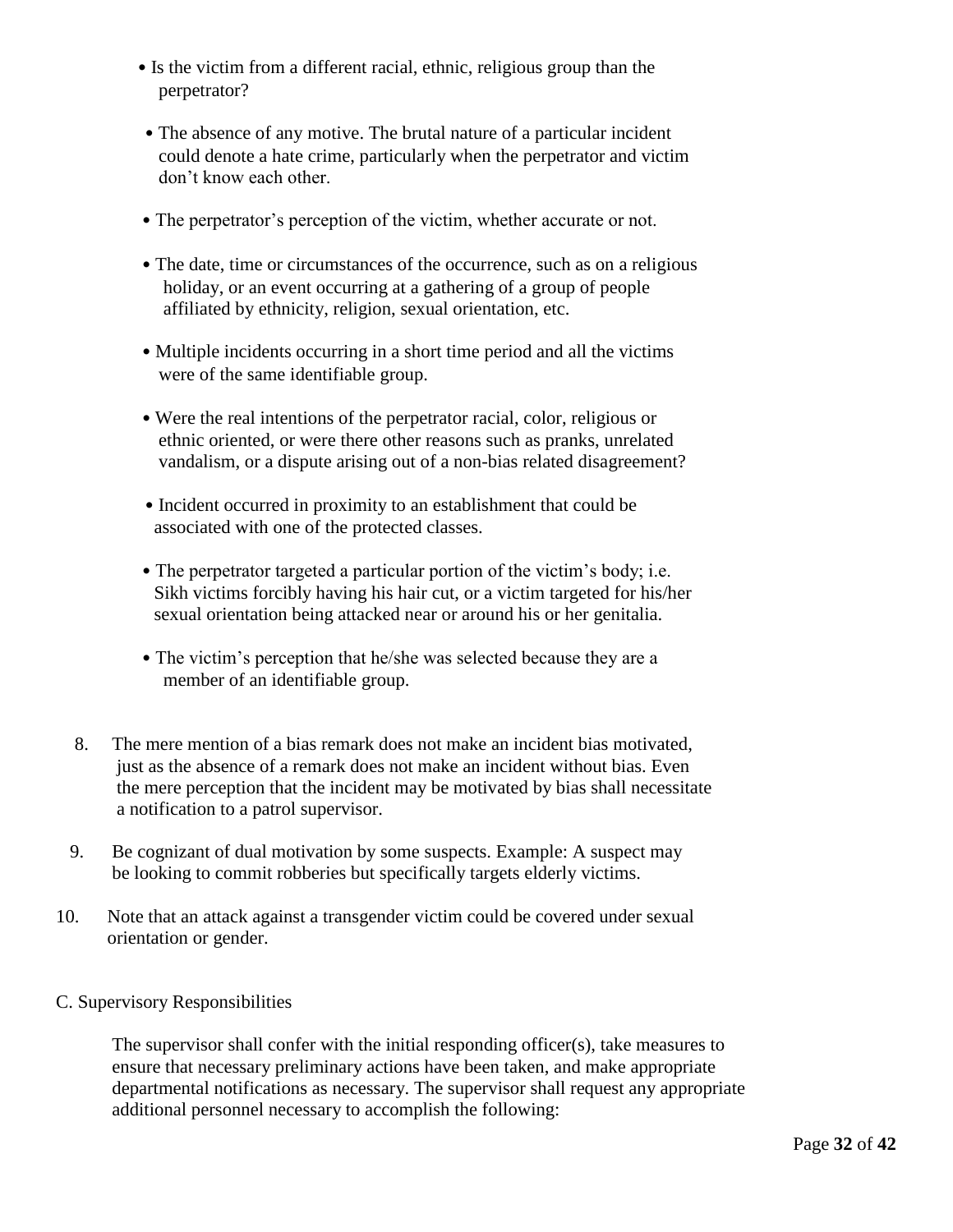- 1. Provide immediate assistance to the crime victim.
	- a. Express the law enforcement agency's official position on the importance of these cases, and describe the measures that will be taken to apprehend the perpetrators.
	- b. Express the department's interest in protecting victims' anonymity whenever possible.
	- c. Allow the victim a period in which to express his or her immediate concerns and express his or her feelings.
	- d. Communicate with concerned community-based organizations, civic groups, and religious institutions regarding the suspected or confirmed bias incident.
	- e. Identify individuals or agencies that may provide support and assistance. These may include family members or close acquaintances, a family clergyman or departmental chaplain, as well as community service agencies that provide victim assistance, shelter, food, clothing, child care, or other related services. Provide information regarding New York State Crime Victims Board.
	- f. Tell the victim about the probable sequence of events in the investigation and prosecution.
	- g. Explain security measures and precautions to the victim.
- 2. Ensure that officers and investigator conduct a thorough preliminary investigation.
- 3. Ensure that all relevant facts are documented on an incident or arrest report or both and make an initial determination as to whether the incident should be classified as a hate crime.
- 4. Notify other appropriate personnel in the chain of command, depending on the nature and seriousness of the offense and its potential inflammatory and related impact on the community.
- 5. Take preventive measures to ensure the safety of the victim.

#### D. Investigative Responsibilities

In responding to the scene of an alleged hate crime, the officer assigned to investigate shall assume control of the follow-up investigation to include the following:

1. Ensure that the scene is properly protected, preserved, and processed and that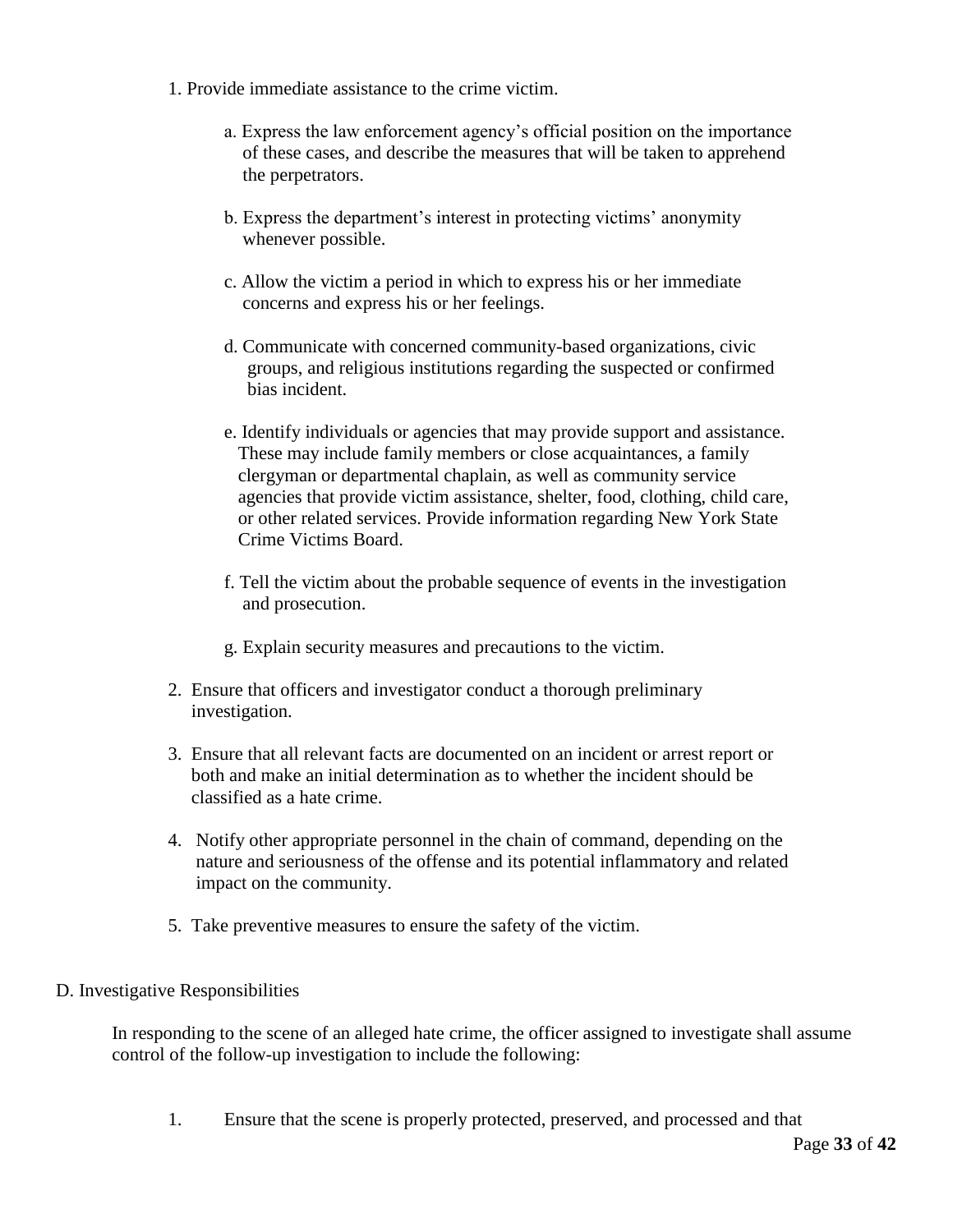all physical evidence of the incident is removed as soon as possible after the offense is documented. If evidence of an inflammatory nature cannot be physically removed (e.g., painted words or signs on a wall), the owner of the property shall be contacted to do all that is possible to ensure that the graffiti is removed as soon as possible. The officer or investigator shall follow-up to ensure that this is accomplished in a timely manner.

- 2. Conduct a comprehensive interview with all victims and witnesses (and depose) at the scene, or as soon as possible thereafter, and canvass the neighborhood for additional sources of information.
- 3. Work closely with the prosecutor's office to ensure that a legally adequate case is developed for prosecution.
- 4. Coordinate the investigation with agency, state, and regional crime analysis centers. These sources shall provide the investigative officer with an analysis of any patterns, organized hate groups, and suspects potentially involved in the offense.
- 5. Coordinate the investigation with other units of the agency and with outside agencies where appropriate.
- 6. Recommend to Commanding Officer whether the incident should be classified as a hate crime.
- 7. Investigative officers shall take steps to ensure that appropriate assistance is being provided to hate crime victims, to include the following measures:
	- a. Contact the victim periodically to determine whether he or she is receiving adequate and appropriate assistance.
	- b. Provide ongoing information to the victim about the status of the criminal investigation.
	- c. Attempt, whenever possible, to conduct all interviews with victims at their convenience and minimize, to the degree possible, interactions in which victims have to relate the incident.
- E. Recommended Steps When Suspect is Not in Custody or Has Not Been Identified
	- a. Coordinate investigation with other department units.
	- b. Work with Analyst or Regional Crime Analysis Center to research leads and prepare bulletins.
	- c. Conduct extensive canvass and distribute bulletins in area of the incident.
	- d. Debrief individuals arrested in the area.
	- e. Work with media to attempt to garner witnesses and investigative leads.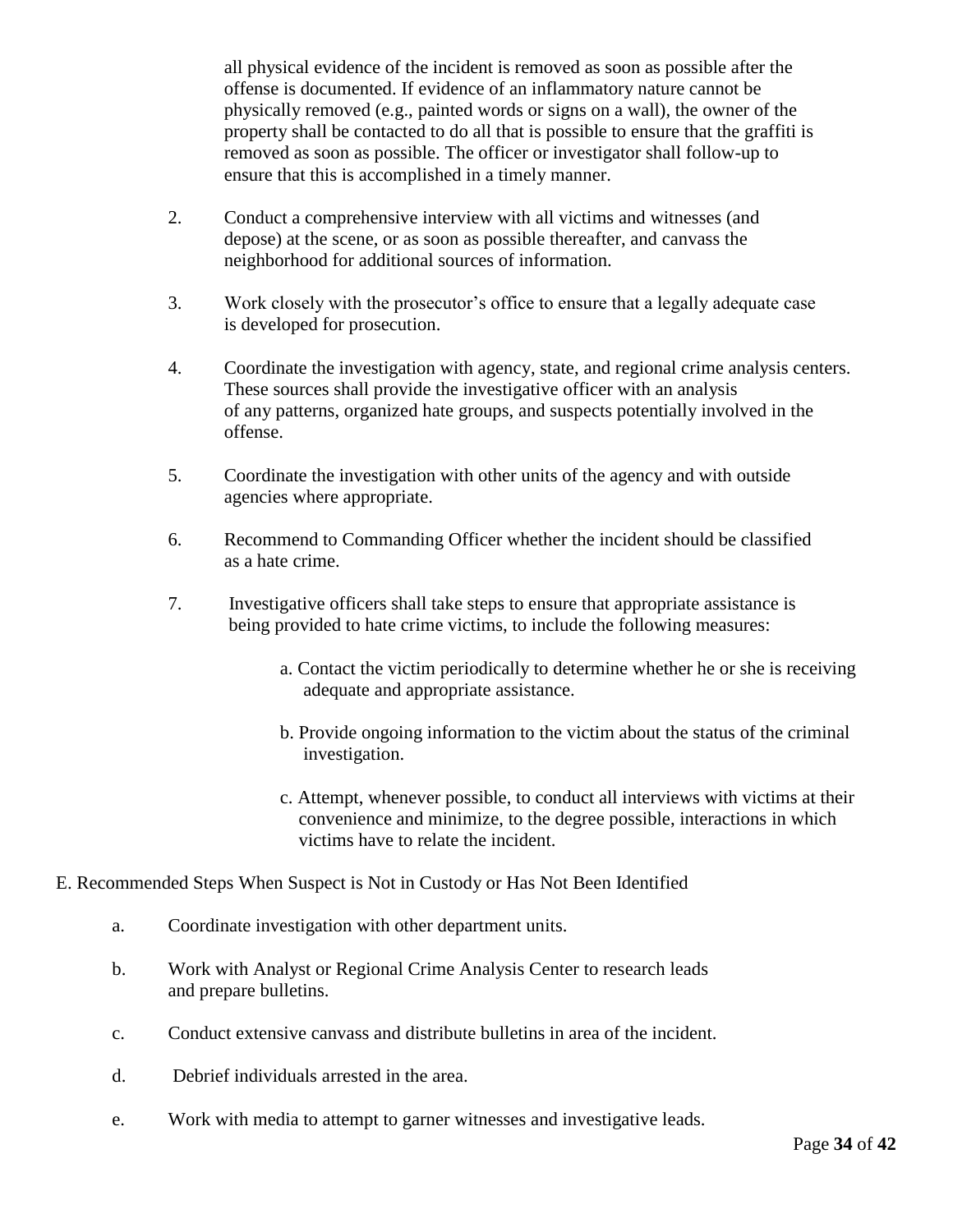f. Follow-up leads in timely manner.

#### F. Incident Report Preparation

Incident reports should clearly indicate the following information:

- Offense Hate Crime designated Penal Law
- Victim age, gender, race, and ethnicity (when victim(s) is an individual(s))
- Offender age, gender, race, and ethnicity (when available)

The narrative portion of the Incident report should document that the victim(s) was intentionally selected or that the act was intentionally committed because of a belief or perception regarding such victim's race, color, national origin, ancestry, gender, religion, religious practice, age, disability, or sexual orientation. The specific bias motivation of the perpetrator should be documented (Ex: selected victim because he was Hispanic, Jewish, Muslim, etc.)

#### **Arrest Processing**

The Hate Crimes law is a sentencing enhancement statute. Thus, when the specified crime is a misdemeanor or a class C, D, or E, felony, the hate crime shall be deemed to be one category higher. For example, if a defendant is alleged to have committed an Assault in the second degree, which is a "D" felony and it is alleged that the assault was a hate crime, then upon a conviction the assault is deemed to be a "C" felony and the sentence imposed will be based upon the sentencing range for a "C" felony. "A" and "B" felonies charged as hate crimes stay the same but are subject to higher penalties.

It is important to realize that a class A misdemeanor charged as a hate crime is deemed a class E felony. This may affect the manner in which the case is handled (e.g., arraignment, bail, grand jury).

Reporting of hate crime arrests is statutorily required. It is essential that if an individual is being charged with a hate crime, the arrest is properly coded.

When an arrest is being processed for a hate crime, you are required to use the penal law code with the letter "H" to highlight and make the distinction. The letter "H" is applied to the subdivision of the PL section. In those cases where no subdivision exists, a double zero is used with the letter "H". Use caution when using automated booking system to ensure that the correct offense is selected.

Examples:

PL section 120.00, subdivision  $1 -$  Assault 3rd

• 120.00(01**H**), when it is a Hate Crime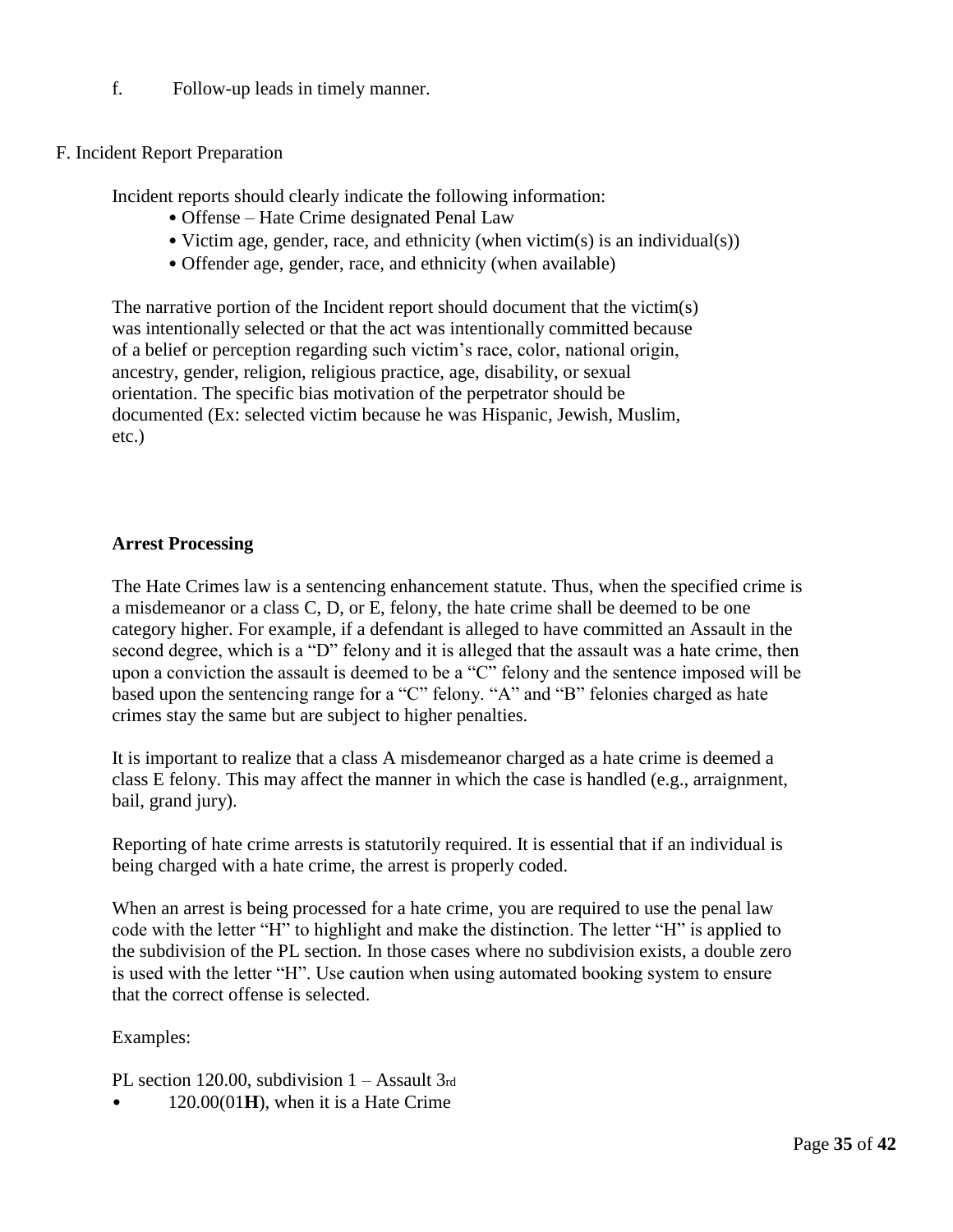PL Section 140.15 – Criminal Trespass 2nd

• 1 40.15 (00**H**), when it is a Hate Crime

Note: Do not use the letter H when you are not charging a hate crime or the arrest will be reported as a hate crime arrest by DCJS.

#### **Accusatory Instrument**

1. As the Legislature made clear in the language of Penal Law section 485.00, the victim of a hate crime is society as a whole. It is apparently for that reason that the hate crime statute does not require specification of any particular person, only "a person." It is the attribute of the protected class (i.e., sex, race, sexual orientation, etc.), not the name of any particular individual member or members of that class which is of importance. Accordingly, the manner in which to allege a hate crime is to set forth the particular attribute of the protected class which is claimed to have motivated the defendant, and not name any particular person or persons. The indictment can simply allege that the defendant committed the underlying crime in whole or in substantial part because of a belief or perception of the race, or sex, or sexual orientation, etc., of "a person." Likewise, when alleging aggravated harassment in the first degree, the accusatory instrument need only allege prohibited conduct directed toward a class of individuals.

#### **Records Management Section**

1. Assist department in complying with state hate crime reporting requirements.

a. Submit all incidents of reported hate crimes to DCJS each month using the State form 3294 (see Attachment A). Forms must be submitted each month. If no hate crimes were reported, departments must complete the form by checking the "Nothing to Report (NTR)" box.

b. Report monthly, by submitting a duplicate copy of form 3294, to the Regional or County Crime Analysis Center in accordance with any county or local laws.

#### G. Community Relations and Crime Prevention

Hate crimes are viewed in the community not only as a crime against the targeted victim(s), but also as a crime against the victim's identification group as a whole. Working constructively with segments of this larger community after such crimes is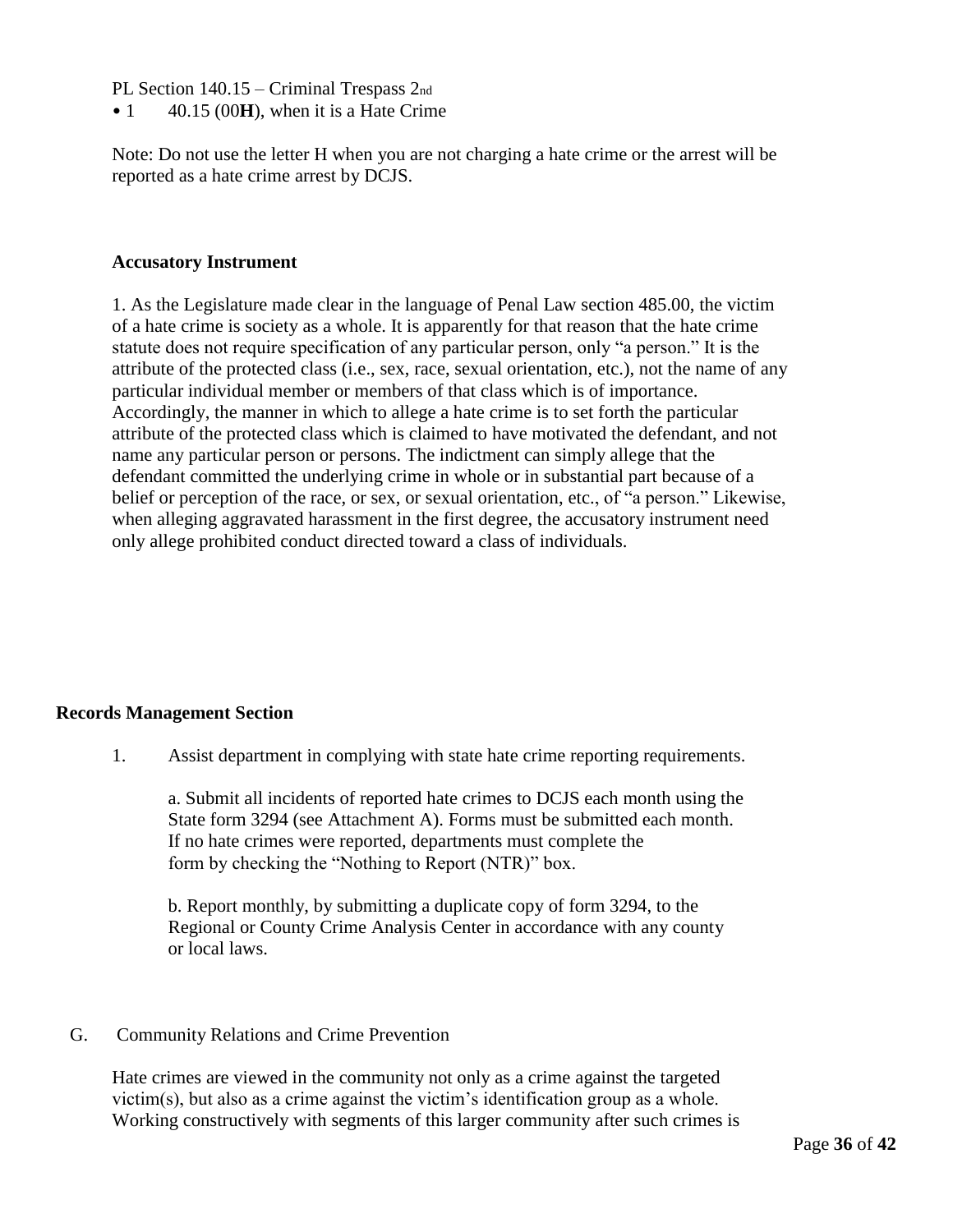essential to help reduce fears, stem possible retaliation, prevent additional hate crimes, and encourage any other previously victimized individuals to step forward and report those crimes. This is particularly important if an upward trend has been identified in these crimes. Towards this end, this agency's community relations function, or officers so assigned, shall perform the following:

- 1. Provide victim(s) with a point of contact in the department to whom they can direct questions or concerns, and keep them informed of the case progress including the end result of the investigation or prosecution.
- 2. Protect the privacy of the victim and their families as much as possible.
- 3. Provide any direct assistance reasonably possible and referral assistance to the victim and the family of the victim.
- 4. Meet with neighborhood groups, residents in target communities and other identified groups, to allay fears, emphasize the agency's concern over this and related incidents, reduce the potential for counter-violence and reprisals, and provide safety, security, and crime prevention information.
- 5. Engage the media as partners in restoring victimized communities through sensitive and accurate reporting. Information regarding hate crimes should be prepared for the media in an accurate and timely manner.
- 6. Conduct public meetings or forums designed to address the community-wide impact of hate crime and violence in general.
- 7. Establish liaisons with formal community-based organizations and leaders to mobilize resources that can be used to assist victims and prevent future hate incidents and crimes.
- 8. Expand, where appropriate, preventive programs such as hate, bias, and crime reduction seminars for school children.

Tem age

Todd M. Hazard, Chief of Police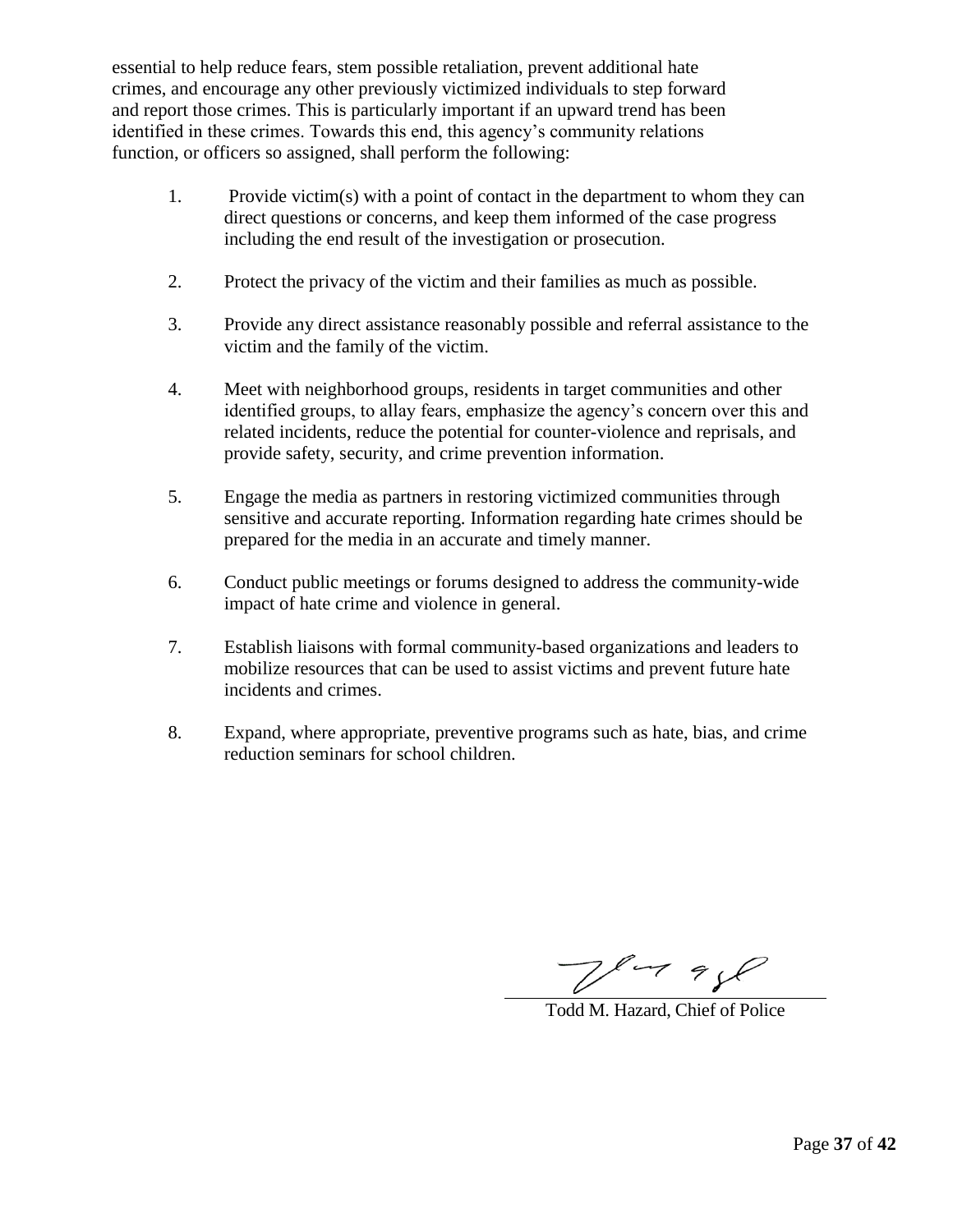

• Town of Cornwall Police Department 2020 Summonses by Age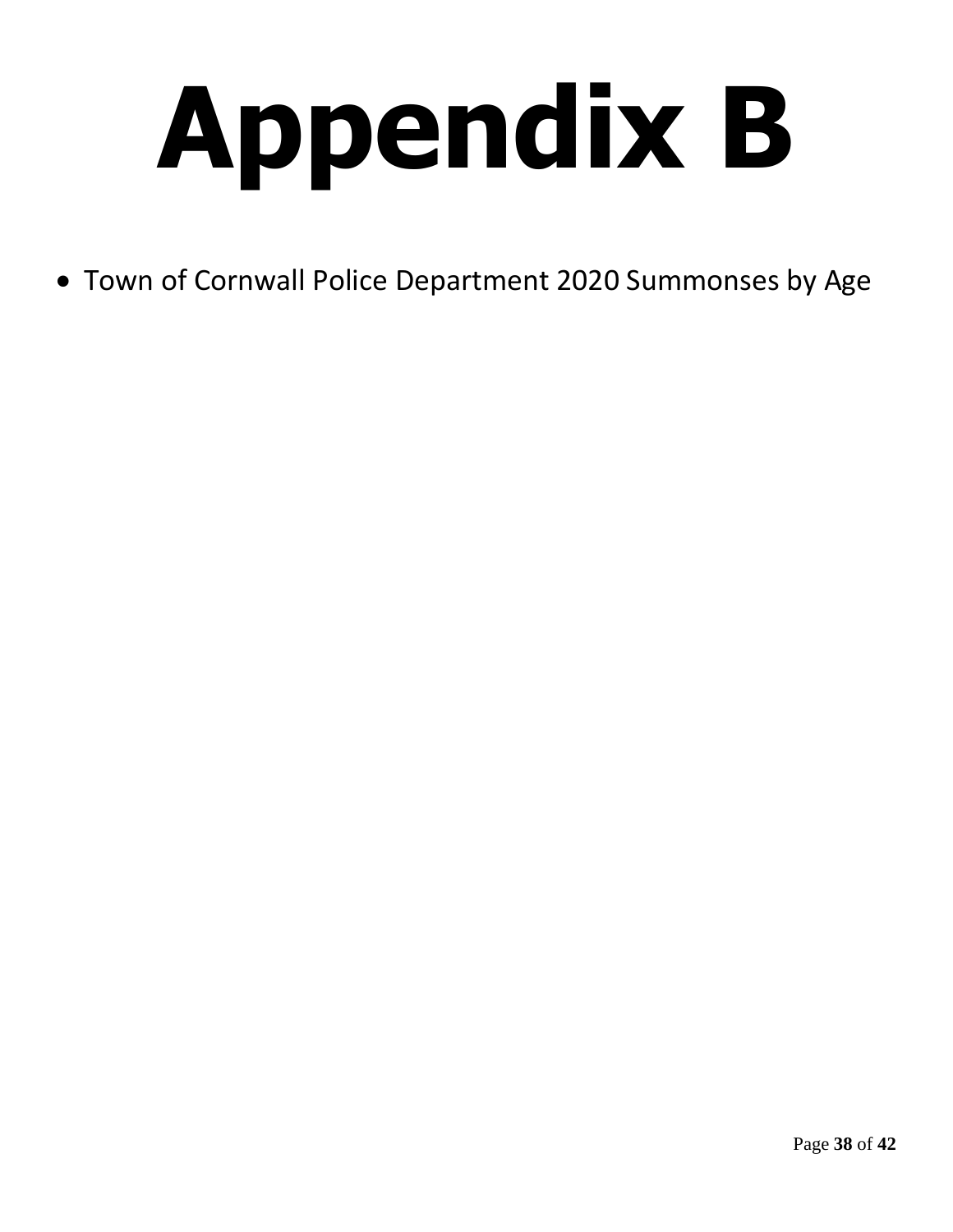# Town of Cornwall Police Department 2020 V&T by Age

| Age       | <b>Total summonses issued</b> | %   |
|-----------|-------------------------------|-----|
| $16 - 20$ | 46                            | 5%  |
| 21-30     | 254                           | 26% |
| $31 - 40$ | 270                           | 27% |
| 41-50     | 154                           | 16% |
| 51-60     | 141                           | 14% |
| 61-70     | 89                            | 9%  |
| 70+       | 30                            | 3%  |

Totals 984

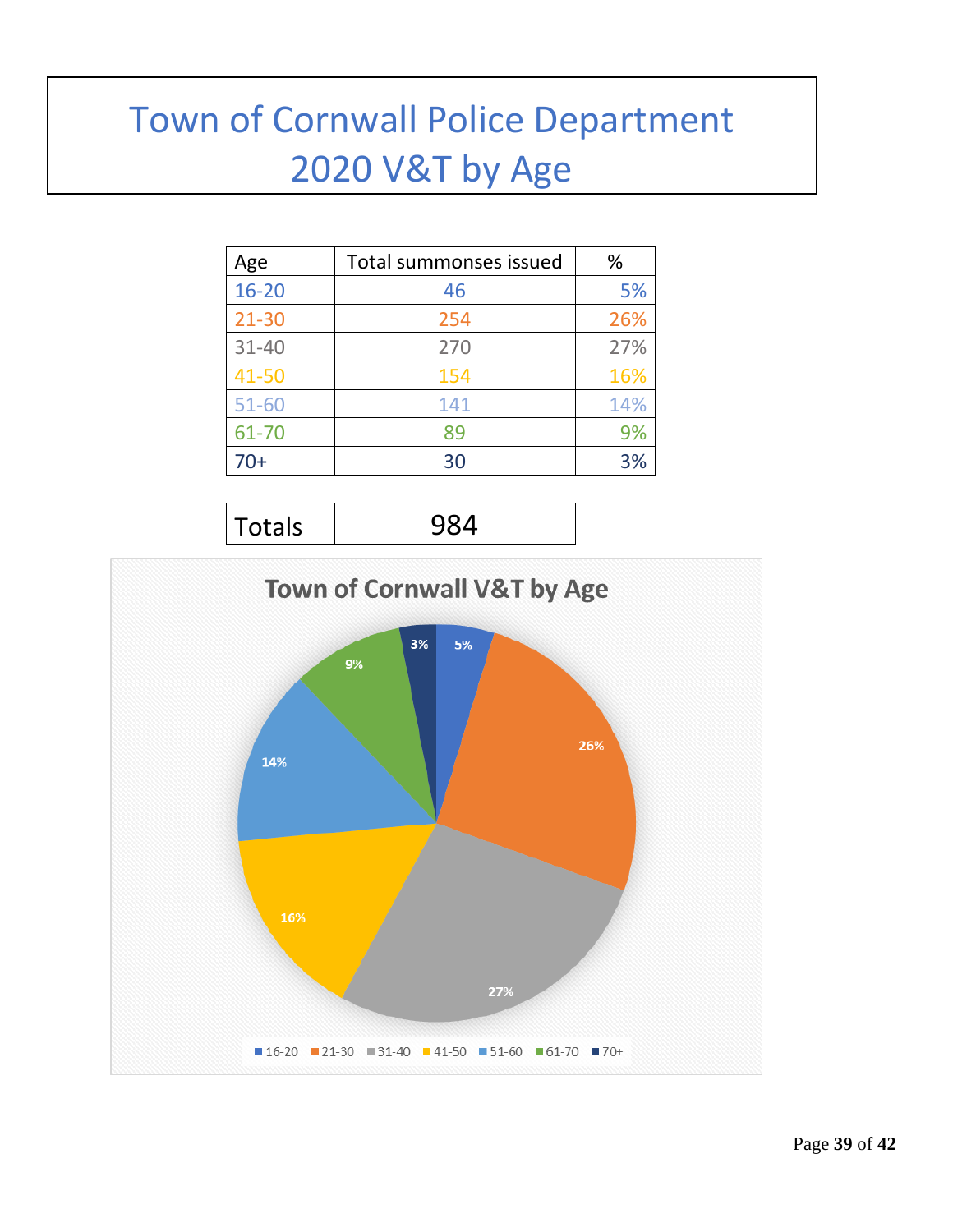# **Appendix C**

- Town of Cornwall Arrests 2020
- Town of Cornwall Arrest Data Sheet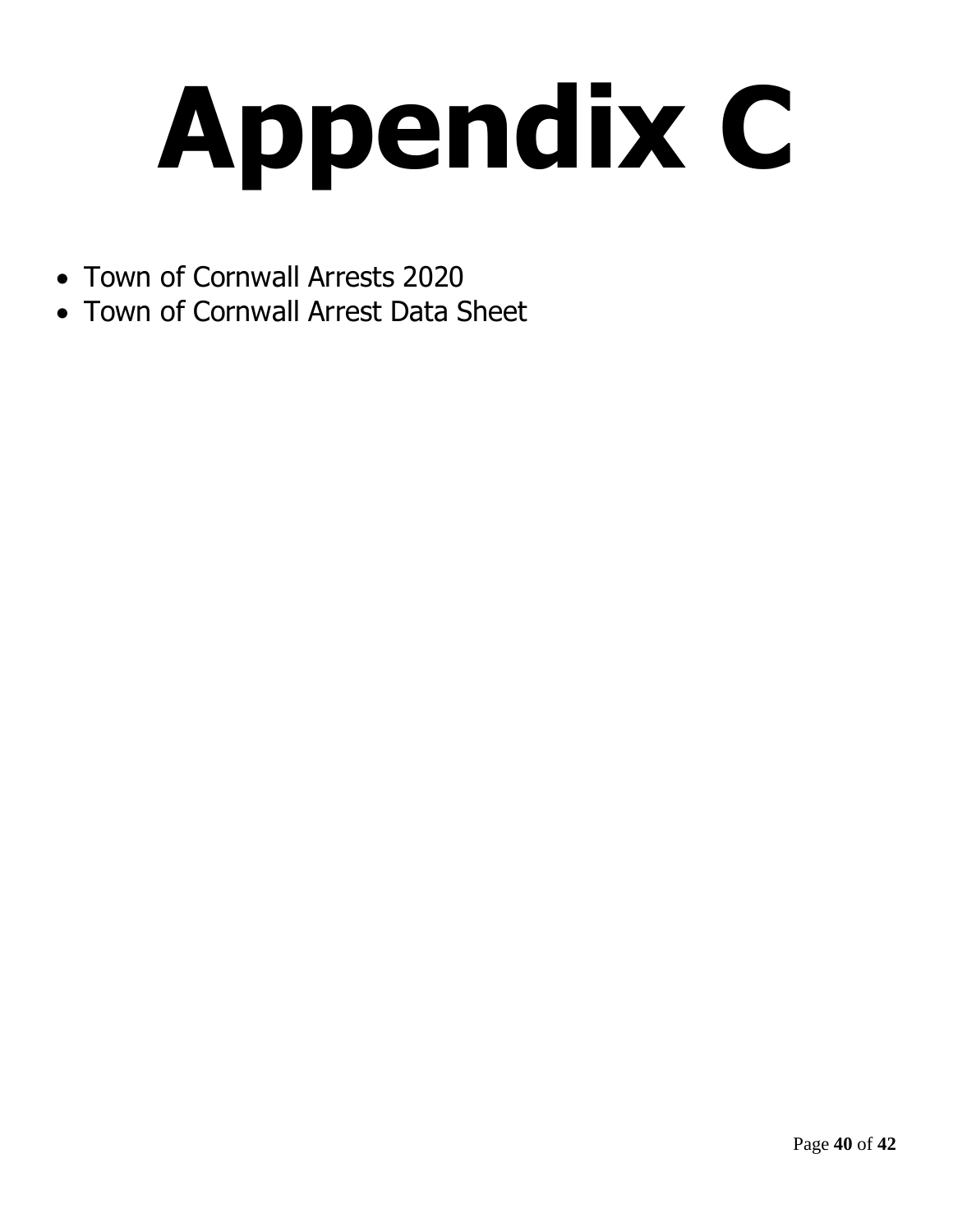# Town of Cornwall Arrests 2020

| Age                | Number | White | <b>Black</b> |
|--------------------|--------|-------|--------------|
| $16 - 20$          | 3      | 2     |              |
| $21 - 30$          | 10     |       |              |
| $31 - 40$          | 18     | 15    |              |
| 41-50              |        |       |              |
| $51+$              |        |       |              |
| <b>Total</b><br>42 |        | 36    | Բ            |